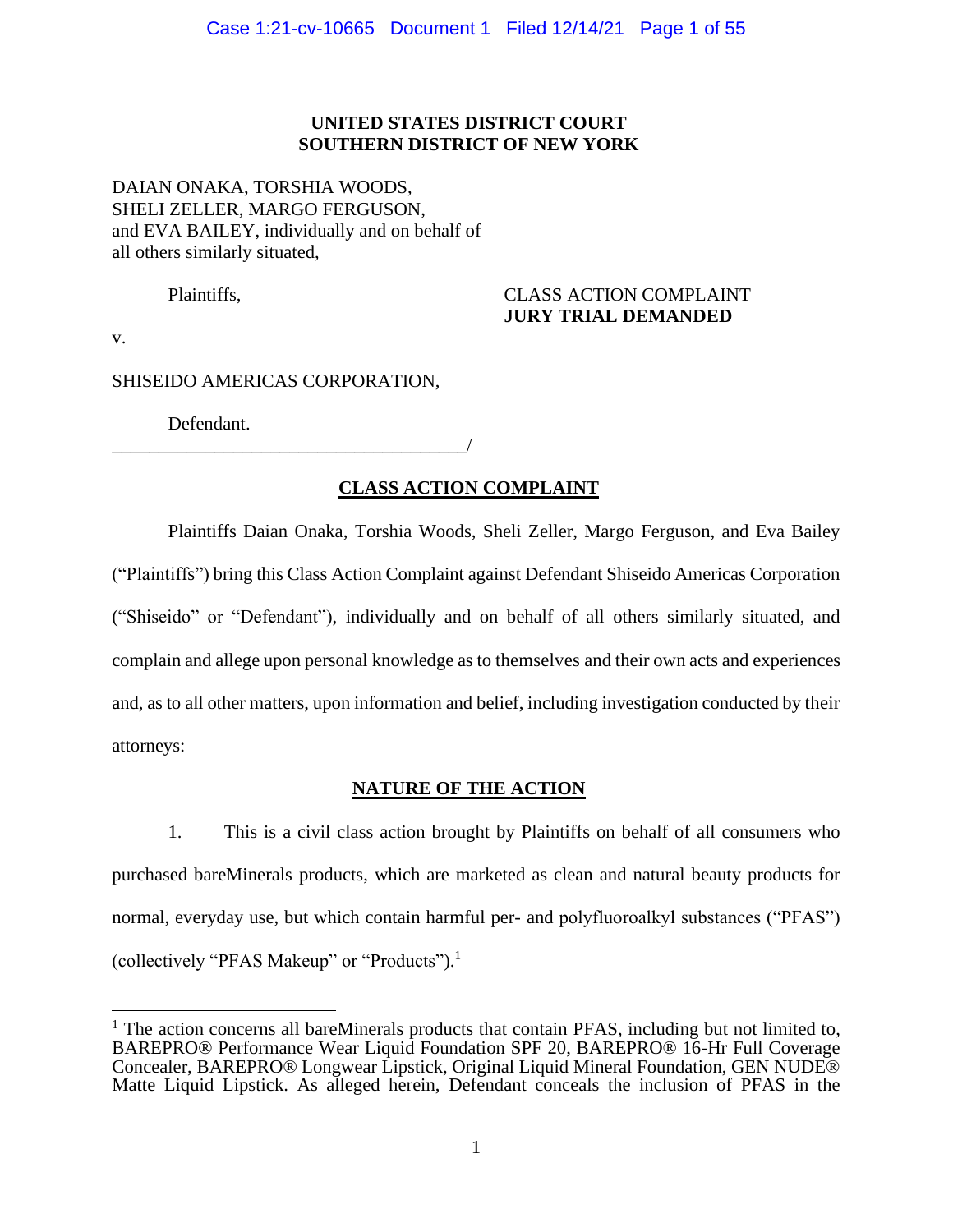### Case 1:21-cv-10665 Document 1 Filed 12/14/21 Page 2 of 55

2. The bareMinerals brand differentiates itself in the highly competitive beauty market by uniformly advertising its products as being "free of harsh chemicals and unnecessary additives, and full of . . . natural minerals,"<sup>2</sup> "rigorously safety tested," "pure"<sup>3</sup> and "clean, conscious beauty that's good to your skin, good for the community and good for the planet."<sup>4</sup> In fact, Defendant describes itself as the "Creators of Clean Beauty"<sup>5</sup> and "the original creators of mineral makeup and clean beauty."<sup>6</sup> Defendant proclaims that "bareMinerals started the clean beauty revolution when it launched its best-selling mineral foundation in 1995, and since then, the brand has continued to create clean, cruelty-free makeup . . ."<sup>7</sup>

3. As one of the largest cosmetic companies in the world, with a portfolio including dozens of high-end brands, Defendant knows that when it comes to marketing and labeling, words matter. Defendant intentionally joins the words "bare" and "minerals" as its brand name to convince consumers that its products are clean and natural. The Merriam-Webster definition of "bare" is "having nothing left over or added" and connotes something that is basic or simple without addition. The Merriam-Webster definition of "mineral" means "a naturally occurring homogonous substance," and minerals are commonly known as substances essential for health and meeting basic nutritional requirements. Reasonable consumers, therefore, fairly and reasonably understand that a product named bareMinerals, which is marketed as clean and natural, would not

Products from consumers. Accordingly, discovery will reveal the exhaustive list of substantially similar bareMinerals products that are included in this action.

<sup>2</sup> *About bareMinerals*, BAREMINERALS, https://www.bareminerals.com/discover/about-us.html (last visited Nov. 27, 2021).

<sup>3</sup> *Id.*

<sup>4</sup> *Our Purpose*, BAREMINERALS, https://www.bareminerals.com/our-purpose/ (last visited Nov. 27, 2021).

<sup>5</sup> *About bareMinerals*, *supra* note 2.

<sup>&</sup>lt;sup>6</sup> bareMinerals Brand, SHISEIDO, https://corp.shiseido.com/en/brands/bareminerals/ (last visited Nov. 27, 2021). 7 *Id.*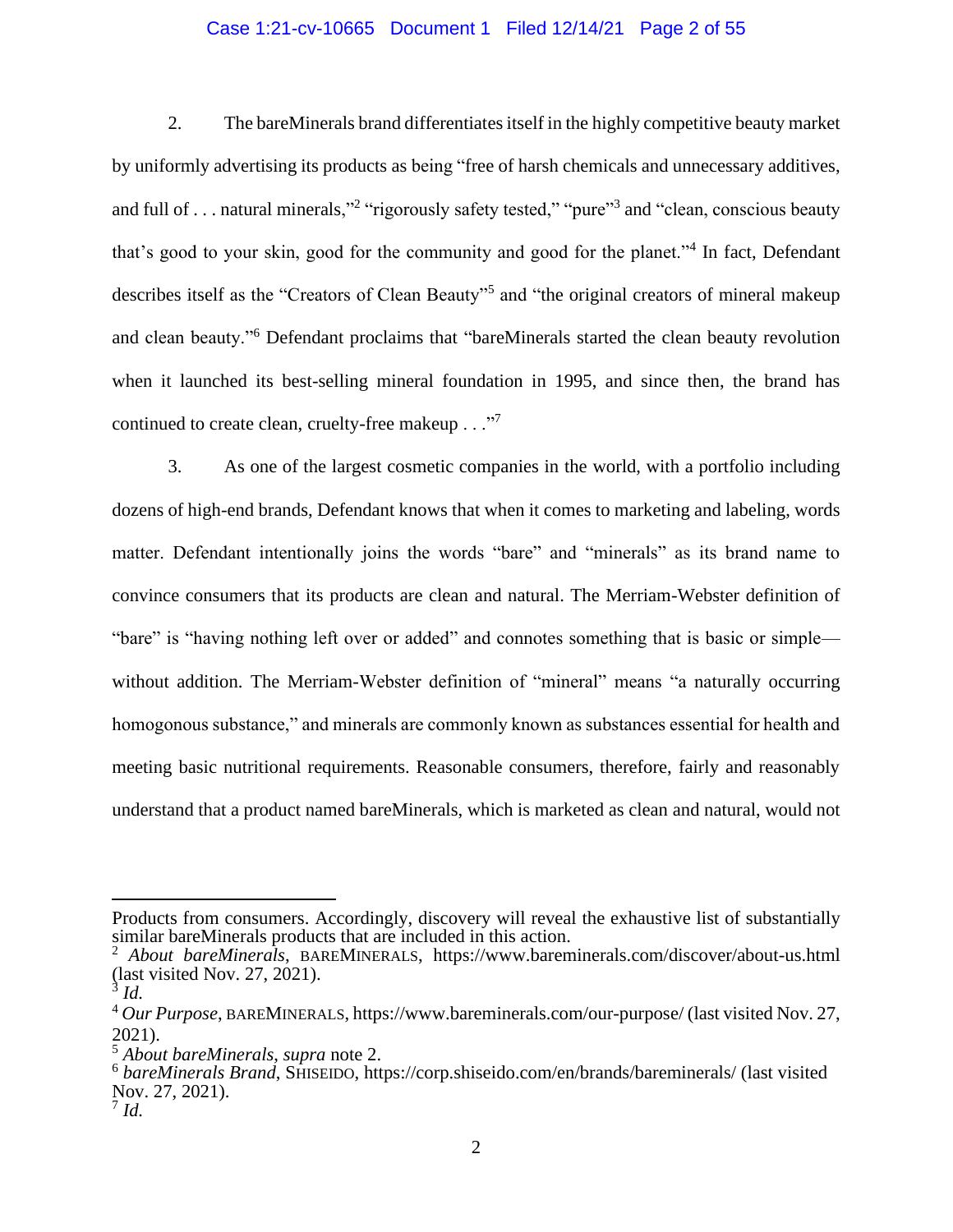#### Case 1:21-cv-10665 Document 1 Filed 12/14/21 Page 3 of 55

contain human-made chemicals like PFAS. As a result of its brand name and marketing campaign, over the course of several decades, Defendant's bareMinerals brand of cosmetics has unfairly gained the trust of consumers, who reasonably believe that bareMinerals products, including the PFAS Makeup, are made without non-clean or non-natural ingredients, such as PFAS. Consumers, including Plaintiffs, relied upon the "bareMinerals" name in purchasing the PFAS Makeup.

4. Globally, the clean beauty market is estimated to reach \$22 billion by 2024, becoming a fast-growing category within the cosmetics industry.<sup>8</sup> It is no surprise that cosmetic companies, like Defendant, are eager to garner market share in the incredibly lucrative and expanding "clean beauty" movement.

5. The clean beauty movement has caused a revolution in the beauty industry, and is the result of increased demand for "clean" products that contribute to their overall health and wellness goals. Over the last 10-15 years, clean beauty products have emerged as key players in the ever-growing cosmetics market, leading companies, such as Defendant Shiseido, to set themselves apart with attractive marketing claims, even if those claims are unsupported by what is actually in the product.

6. Defendant knows that consumers are focused on what they put on their face and how the products they use impact the environment.<sup>9</sup>

7. Consumers pay the price they do—and Plaintiffs paid the price they did—for bareMinerals' self-proclaimed "clean beauty" makeup based upon Defendant's pervasive

<sup>8</sup> Kristin Larson, *Shopper Demand for Clean Beauty and Increased Transparency Continues*, FORBES.COM (June 30, 2021, 6:47 PM)

https://www.forbes.com/sites/kristinlarson/2021/06/30/shopper-demand-for-clean-beauty-andincreased-transparency-continues/.

<sup>9</sup> *The Clean Beauty Trend is More Than Skin Deep*, NIELSENIQ (July 29, 2021) nielseniq.com/global/en/insights/education/2021/the-clean-beauty-trend-is-more-than-skin-deep/.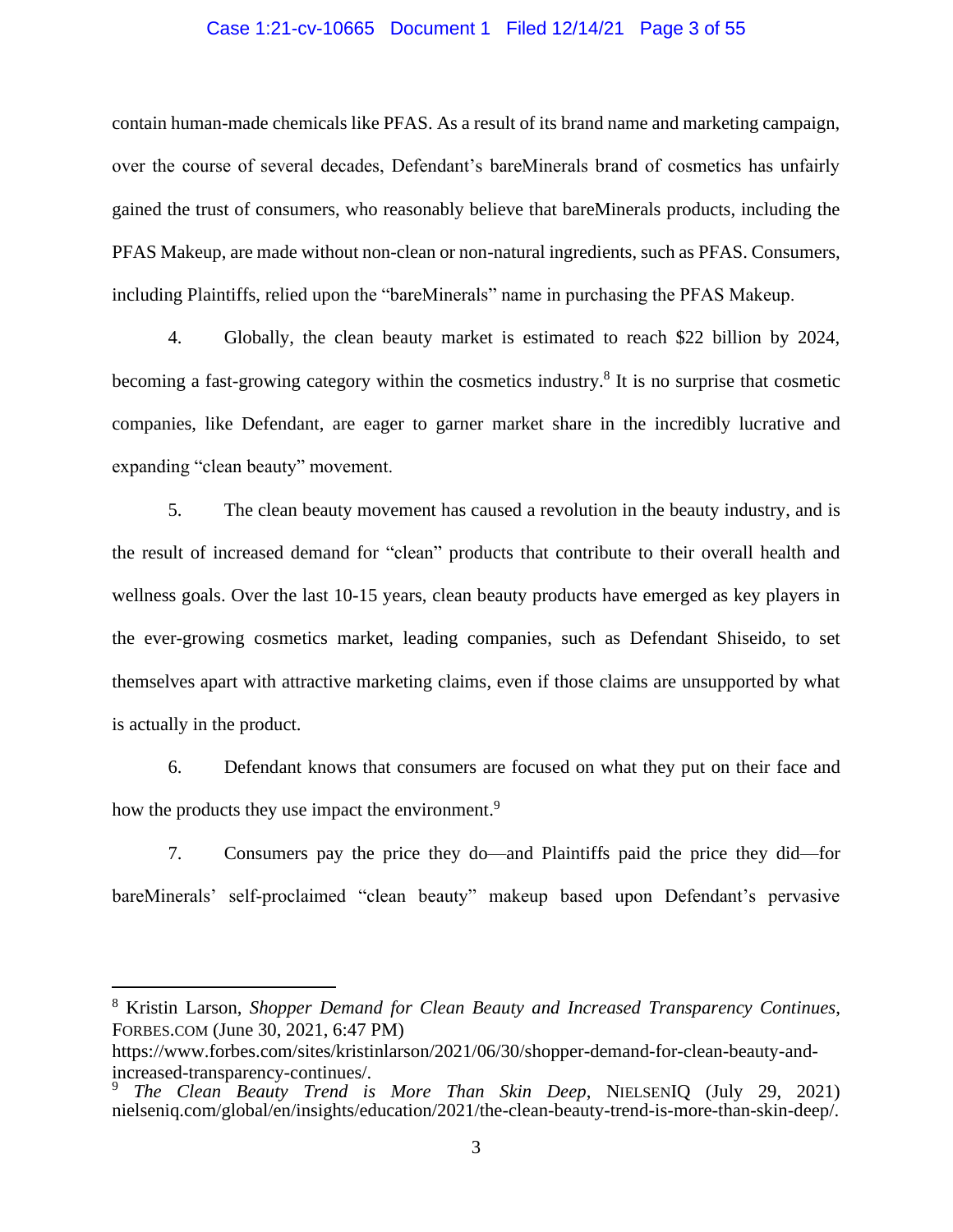#### Case 1:21-cv-10665 Document 1 Filed 12/14/21 Page 4 of 55

marketing that centers on the importance of using "clean" and "natural" cosmetics for makeup application.

8. Through bareMinerals' "clean beauty" campaign, Defendant capitalizes on ever increasing consumer demand for "clean" beauty products, which are generally understood to have eliminated ingredients shown or suspected to be harmful to human health. This generally accepted meaning of "clean" is supported by bareMinerals own descriptions of "clean beauty," which refers to its products as "contain[ing] only what's needed, and nothing else,"<sup>10</sup> and "100% free" of various chemicals known to cause adverse health effects.<sup>11</sup>

9. Defendant's marketing campaign is replete with examples of its intention to convince consumers that its bareMinerals brand is a "clean," natural mineral makeup that is good for skin and contains "only what's needed, and nothing else."<sup>12</sup>

10. Defendant does not disclose that the Products contain PFAS, a chemical which is entirely inconsistent with its clean beauty campaign, the disclosure of which would inevitably impact its sales and standing in the rapidly growing clean beauty market. Defendant's failure to disclose the presence of PFAS in the Products is driven by Defendant's desire to maximize sales revenue.

11. In reality, the PFAS Makeup is not clean or natural as it contains potentially harmful chemicals that are in no way "clean" or "natural."

12. The presence of PFAS in the Products is inconsistent with the bareMinerals brand name and its uniform, pervasive clean beauty marketing and advertising campaign, which leads reasonable consumers to believe that the Products do not contain potentially harmful chemicals

<sup>10</sup> *Our Purpose*, *supra* note 4.

<sup>11</sup> *Clean Beauty Makeup*, BAREMINERALS, https://www.bareminerals.com/our-purpose/lookgood/clean-beauty/ (last visited Nov. 27, 2021).  $^{12}$  *Id.*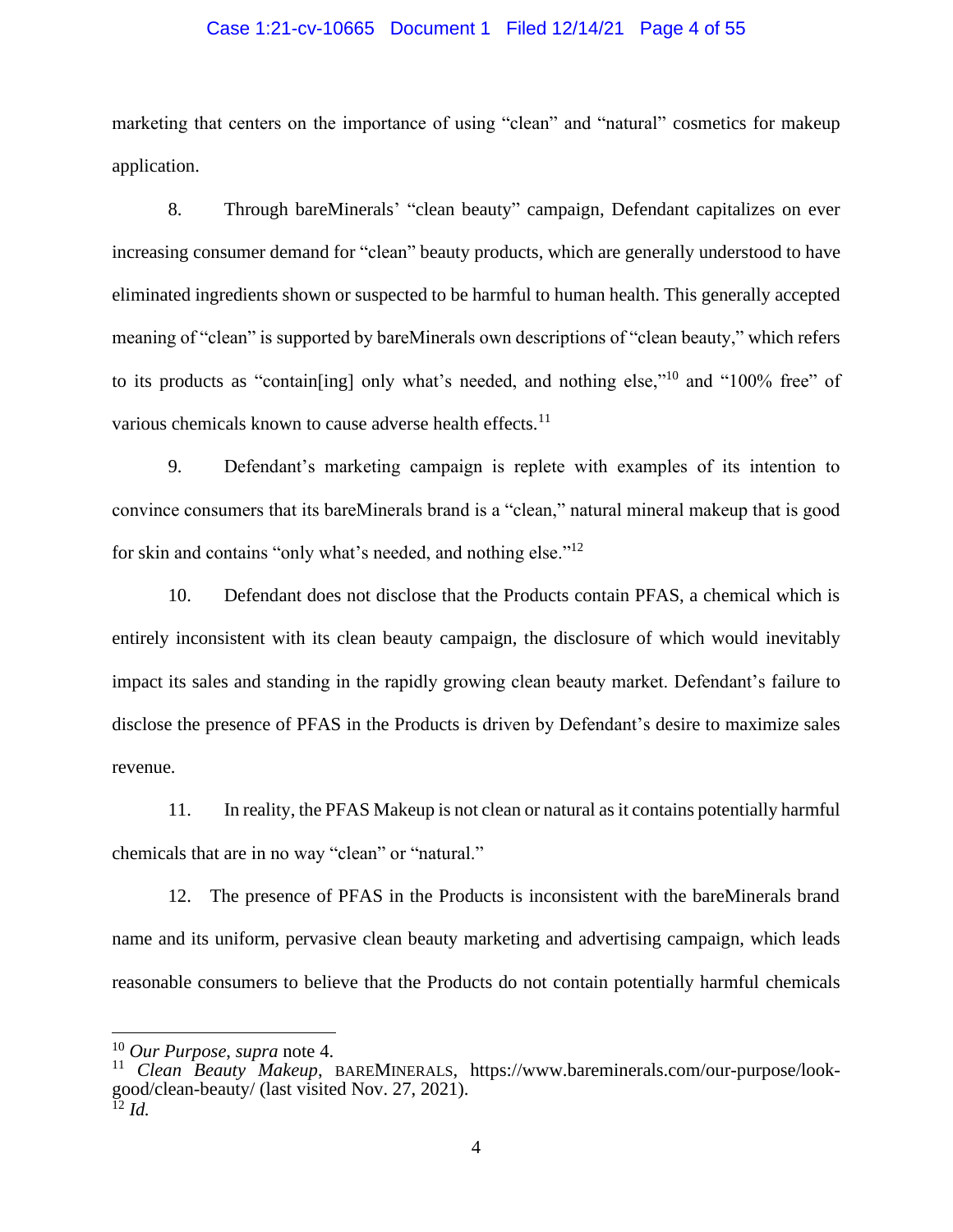#### Case 1:21-cv-10665 Document 1 Filed 12/14/21 Page 5 of 55

that pose a risk to humans and the environment. No reasonable consumer would deem the PFAS Makeup clean or natural if they knew the Products contain harmful PFAS.

13. Defendant's misconduct is uniform and widespread. Defendant formulates, designs, manufactures, markets, advertises, distributes, and sells its bareMinerals-branded PFAS Makeup to consumers throughout the United States, including in the State of New York.

14. Defendant distributes and sells its bareMinerals line of cosmetics, including the PFAS Makeup, on its bareMinerals website, in its bareMinerals retail stores, and through various authorized brick-and-mortar and online retailers such as ULTA, Sephora, Macy's, Nordstrom and Amazon.

15. Defendant does not disclose on its website, in its ingredients, on its packaging, or in any other manner, that its products contain PFAS; however, Plaintiffs tested each type of the Products they purchased, and each contained PFAS.

16. Defendant's concealment of this material information makes its false and misleading marketing even more egregious.

17. Defendant's misrepresentations are intentional, or otherwise entirely careless, and render the PFAS makeup worthless or less valuable. If Defendant had disclosed to Plaintiffs and putative Class Members that the PFAS Makeup contained PFAS, Plaintiffs and putative Class Members would not have purchased the PFAS Makeup or they would have paid less for it.

18. Alternative formulation, designs and materials were available to Defendant at the time it formulated, designed and manufactured the PFAS Makeup, and such alternative formulations and designs were and are used by other manufacturers to produce and sell clean, natural makeup.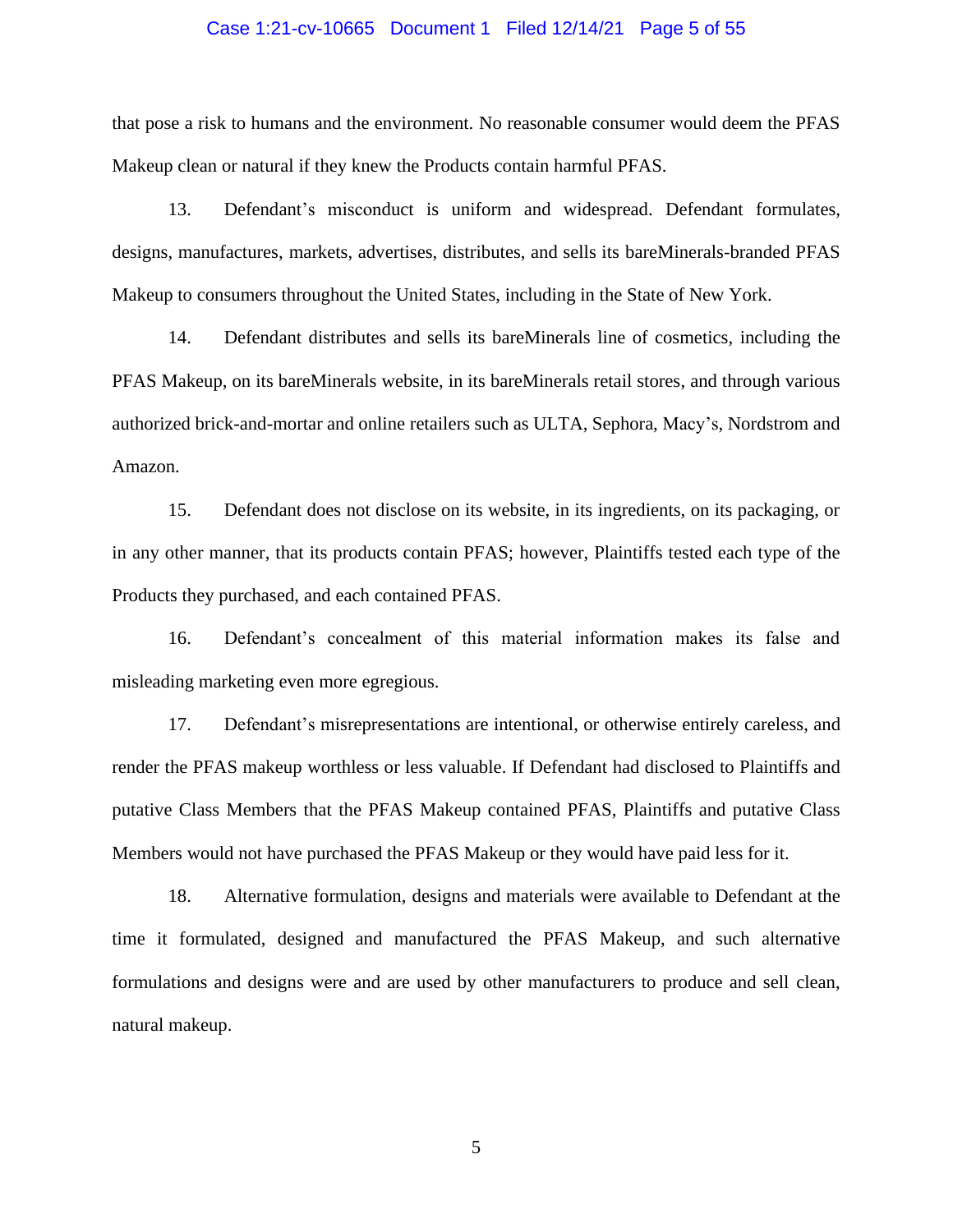#### Case 1:21-cv-10665 Document 1 Filed 12/14/21 Page 6 of 55

19. Plaintiffs seek damages and equitable remedies for themselves and for the proposed Classes.

#### **JURISDICTION AND VENUE**

20. This Court has subject matter jurisdiction over this matter pursuant to 28 U.S.C. § 1332 of the Class Action Fairness Act of 2005 because: (1) there are 100 or more putative Class Members; (ii) the aggregate amount in controversy exceeds \$5,000,000.00, exclusive of interest and costs; and (iii) there is minimal diversity because Plaintiffs and Defendant are citizens of different states. This Court has supplemental jurisdiction over Plaintiffs' state law claims pursuant to 28 U.S.C. § 1367.

21. This Court has personal jurisdiction over Defendant because it is headquartered in this District, has substantial aggregate contacts with this District, including engaging in conduct that has a direct, substantial, reasonably foreseeable, and intended effect of causing injury to persons throughout the United States, and purposely availed itself of the laws of the United States and the State of New York.

22. In accordance with 28 U.S.C. § 1391, venue is proper in this District because a substantial part of the conduct giving rise to Plaintiffs' claims occurred in this District, Defendant transacts business in this District, and Defendant has intentionally availed itself of the laws and markets within this District.

#### **PARTIES**

23. Plaintiff Daian Onaka is a resident and citizen of San Jose, California, who purchased and used the PFAS Makeup within the relevant time period.

24. Plaintiff Torshia Woods is a resident and citizen of Horn Lake, Mississippi, who purchased and used the PFAS Makeup within the relevant time period.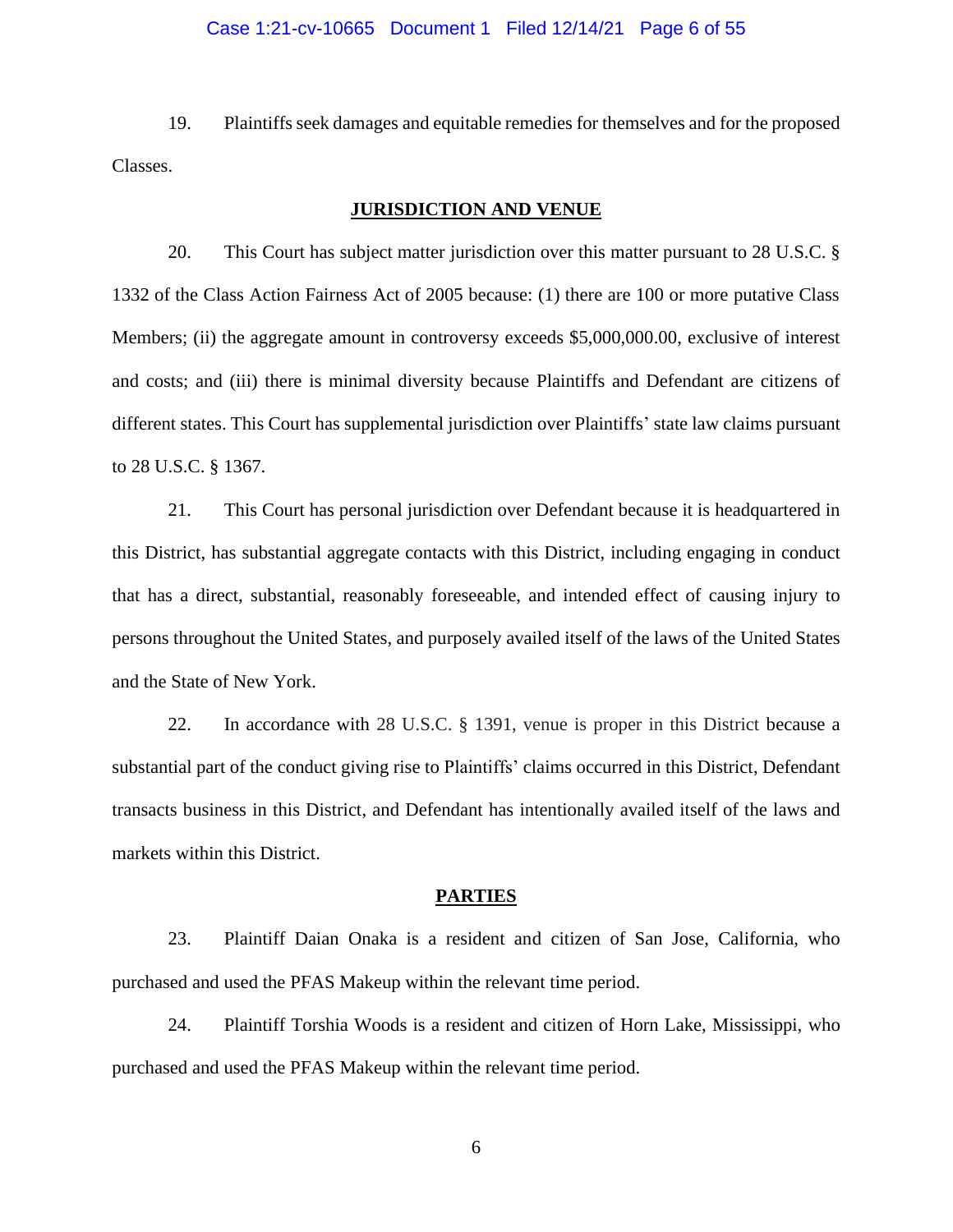#### Case 1:21-cv-10665 Document 1 Filed 12/14/21 Page 7 of 55

25. Plaintiff Sheli Zeller is a resident and citizen of Franklin, Ohio, who purchased and used the PFAS Makeup within the relevant time period.

26. Plaintiff Margo Ferguson is a resident and citizen of Clifton, New Jersey, who purchased and used the PFAS Makeup within the relevant time period.

27. Plaintiff Eva Bailey is a resident and citizen of Marion, North Carolina, who purchased and used the PFAS Makeup within the relevant time period.

28. Defendant Shisheido Americas Corporation is incorporated in Delaware with its principal place of business located at 390 Madison Avenue, New York, NY 10017.

#### **FACTUAL ALLEGATIONS**

### **bareMinerals Cosmetics**

29. bareMinerals products, including foundation, lipstick, mascara, and other makeup for the face, eyes, and lips, are sold throughout the United States.

30. Included among bareMinerals products is the PFAS Makeup, which includes, but is not limited to, BAREPRO® Performance Wear Liquid Foundation SPF 20, BAREPRO® 16-Hr Full Coverage Concealer, BAREPRO® Longwear Lipstick, Original Liquid Mineral Foundation, GEN NUDE® Matte Liquid Lipstick.

31. bareMinerals products are sold at mass market beauty retailers and department stores in the United States, including ULTA, Sephora, Macy's and Nordstrom, in addition to being sold at bareMinerals' own retail stores. The products are also sold on the bareMinerals website and by other online retailers such as Amazon.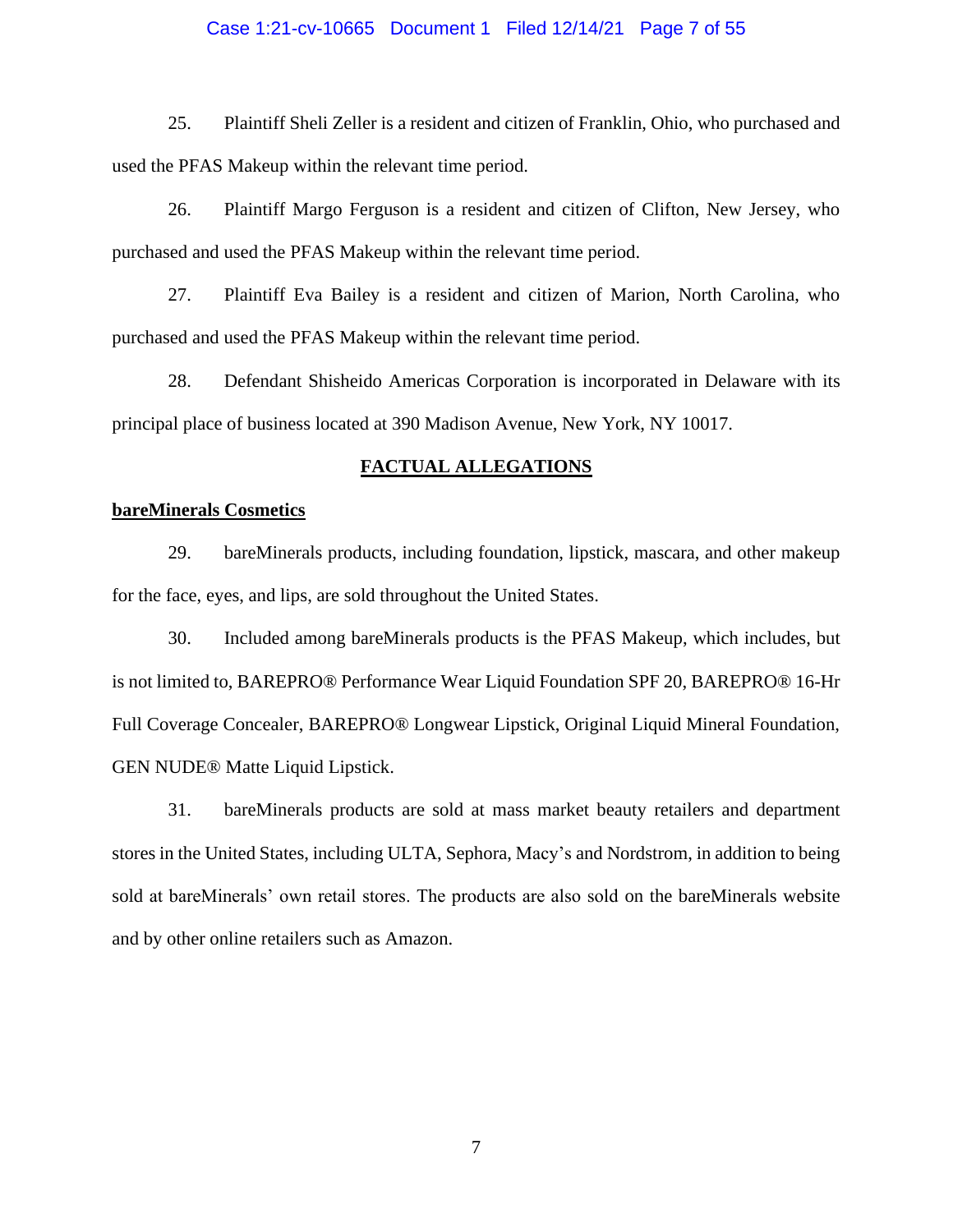### Case 1:21-cv-10665 Document 1 Filed 12/14/21 Page 8 of 55

32. As the self-proclaimed "Creators of Clean Beauty," bareMinerals takes credit for starting "the clean beauty revolution" by launching its best-selling mineral foundation in 1995—a makeup product utilizing just 5 mineral ingredients. $13$ 

33. Defendant acquired the bareMinerals brand in 2010. From that time until the present, Defendant has continued to grow—and profit from—bareMinerals' well-established position as a leader in the "clean beauty" market.

34. Since its introduction into the consumer marketplace, and continuing since Defendant's acquisition, the brand's entire marketing focus has centered on promotion of its "clean" message. For example, it represents that since its 1995 launch it has "continued to create clean, cruelty-free makeup and skincare products that never compromise on performance."<sup>14</sup>

35. Defendant further states that the Products are "Full of what's good. Free of chemicals" as shown below.<sup>15</sup>



#### **CREATORS OF CLEAN BEAUTY**

We started the clean beauty revolution when we launched our best-selling mineral foundation in 1995, and since then we've continued to create clean, cruelty-free makeup and skincare products that never compromise on performance. Our good-for-skin formulas are free of harsh chemicals and unnecessary additives, and full of botanical extracts and natural minerals that help improve skin's appearance.

<sup>13</sup> *About bareMinerals*, *supra* note 2.

<sup>14</sup> *Id.*

 $^{15}$   $\frac{1}{1}$ .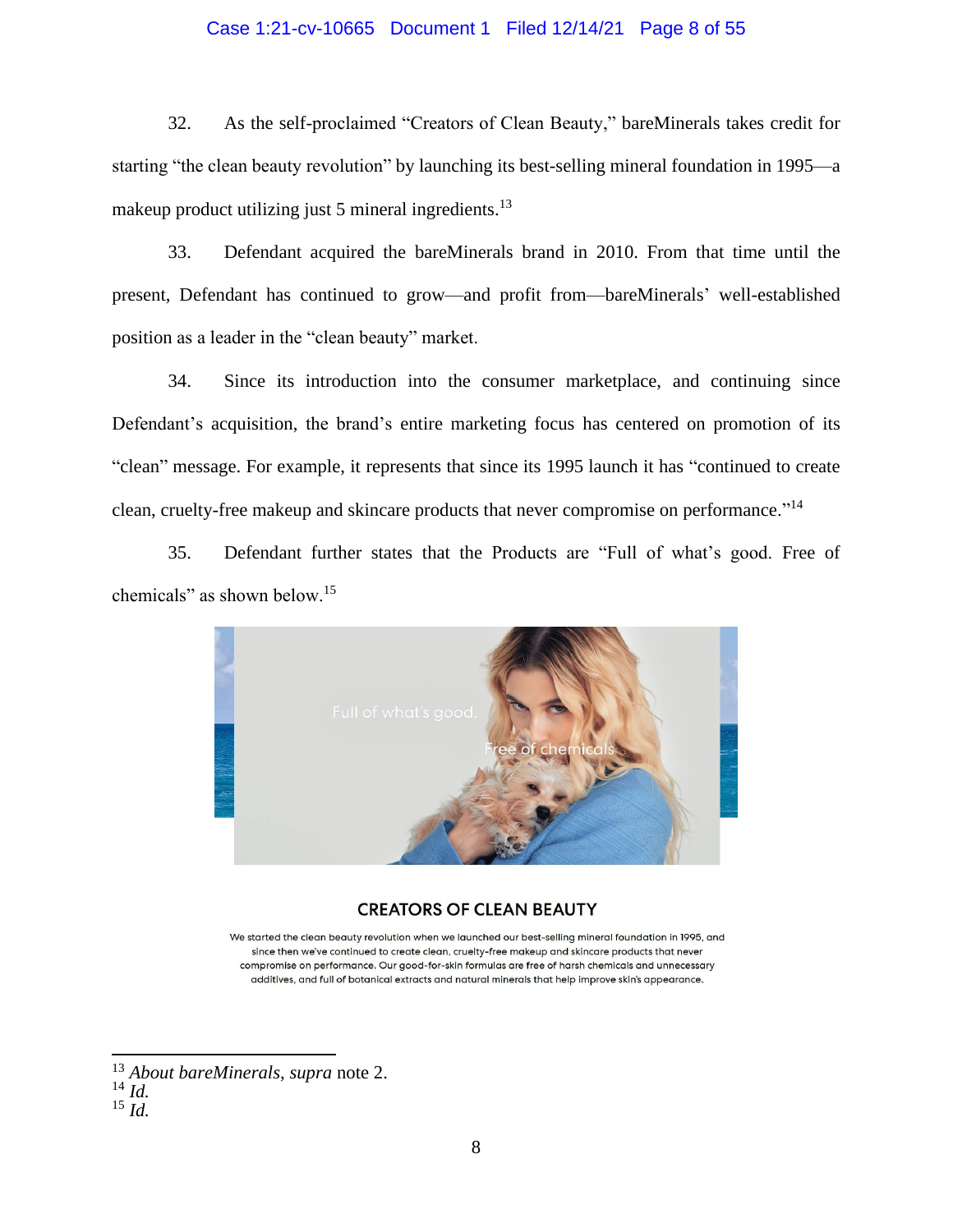**PFAS**

36. PFAS are a category of highly persistent and potentially harmful human-made chemicals.<sup>16</sup>

37. While there are thousands of varieties of PFAS chemicals in existence, all PFAS contain carbon-fluorine bonds—one of the strongest in nature—which makes them highly persistent in the environment and in human bodies.<sup>17</sup>

38. PFAS chemicals are sometimes called "forever chemicals" and have been associated with a variety of negative health effects for humans and the environment.

39. Humans can be exposed to PFAS through a variety of ways, including ingestion, inhalation, and skin absorption.<sup>18</sup>

40. According to the FDA, PFAS are "intentionally added" to products such as lotions, cleansers, nail polish, shaving cream, foundation, lipstick, eyeliner, eyeshadow, and mascara "to condition, smooth or make skin appear shiny."<sup>19</sup> PFAS are also added to cosmetics to increase their durability and water resistance."<sup>20</sup>

41. By law, all ingredients contained within cosmetics are required to be listed on the product label, in descending order of magnitude.

<sup>16</sup> *PFAS Explained*, EPA, https://www.epa.gov/pfas/pfas-explained (last visited Nov. 27, 2021). <sup>17</sup> *Per- and Polyfluoroalkyl Substances (PFAS)*, NATIONAL TOXICOLOGY PROGRAM, https://ntp.niehs.nih.gov/whatwestudy/topics/pfas/index.html (last visited Nov. 27, 2021). <sup>18</sup> *Id.*

<sup>19</sup> Sandee LaMotte, *Makeup may Contain Potentially Toxic Chemicals Called PFAS, Study Finds*, CNN (June 15, 2021, 7:46 PM) https://www.cnn.com/2021/06/15/health/makeup-toxicchemicals-wellness/index.html.

<sup>20</sup> Heather Whitehead et al., *Fluorinated Compounds in North American Cosmetics*, ENVIRON. SCI. TECHNOL. LETT. (June 15, 2021) https://pubs.acs.org/doi/10.1021/acs.estlett.1c00240.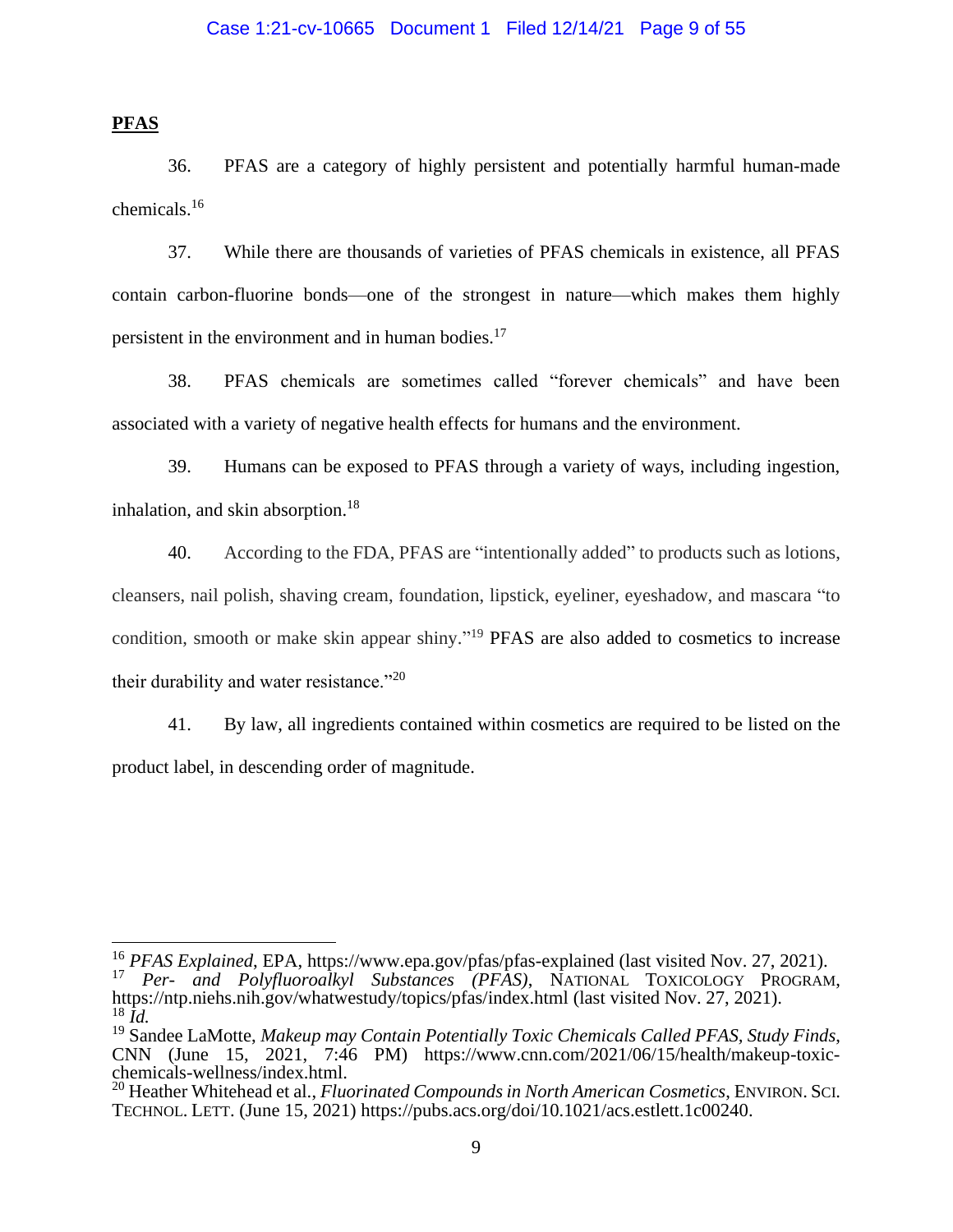### Case 1:21-cv-10665 Document 1 Filed 12/14/21 Page 10 of 55

42. Common names for PFAS found in cosmetics include PTFE (polytetrafluoroethylene), perfluorooctyl triethoxysilane, perfluorononyl dimethicone, perfluorodecalin, and perfluorohexane.

43. In order to assess the potential health and environmental risk of PFAS in cosmetics, a study was conducted in June 2021 entitled "Fluorinated Compounds in North American Cosmetics" (the "Study"). The Study analyzed more than 231 cosmetic products purchased in the United States and Canada to determine the presence of PFAS.<sup>21</sup>

44. The Study explained likely reasons for the use of PFAS in makeup:

PFAS are used in cosmetics due to their properties such hydrophobicity and filmforming ability, which are thought to increase product wear, durability, and spreadability. Additional claimed benefits are increased skin absorption of the product and improvements in the appearance or texture of skin.<sup>22</sup>

45. Despite being required by the US Food and Drug Administration to list all ingredients present in cosmetics, the Study found some 88% of the tested products failed to disclose on their labels any ingredients that would explain those chemical markers.

46. In order to analyze the presence of PFAS, the Study used a marker for PFAS—the chemical fluorine, which is different than the inorganic fluorine added to drinking water.

47. "We found fluorine as a surrogate for PFAS was in all sorts of cosmetics. We didn't expect almost every cosmetic to light up like it did," said study author, Graham Peaslee, a professor of physics, chemistry and biochemistry at the University of Notre Dame.<sup>23</sup>

48. The Study concluded that more than three-quarters of waterproof mascara, nearly two-thirds of foundations and liquid lipsticks, and more than half of eye and lip products had high fluorine concentrations, indicating PFAS were likely present.

 $^{21}$  *Id.* 

 $^{22}$  *Id.* 

<sup>23</sup> LaMotte, *supra* note 20.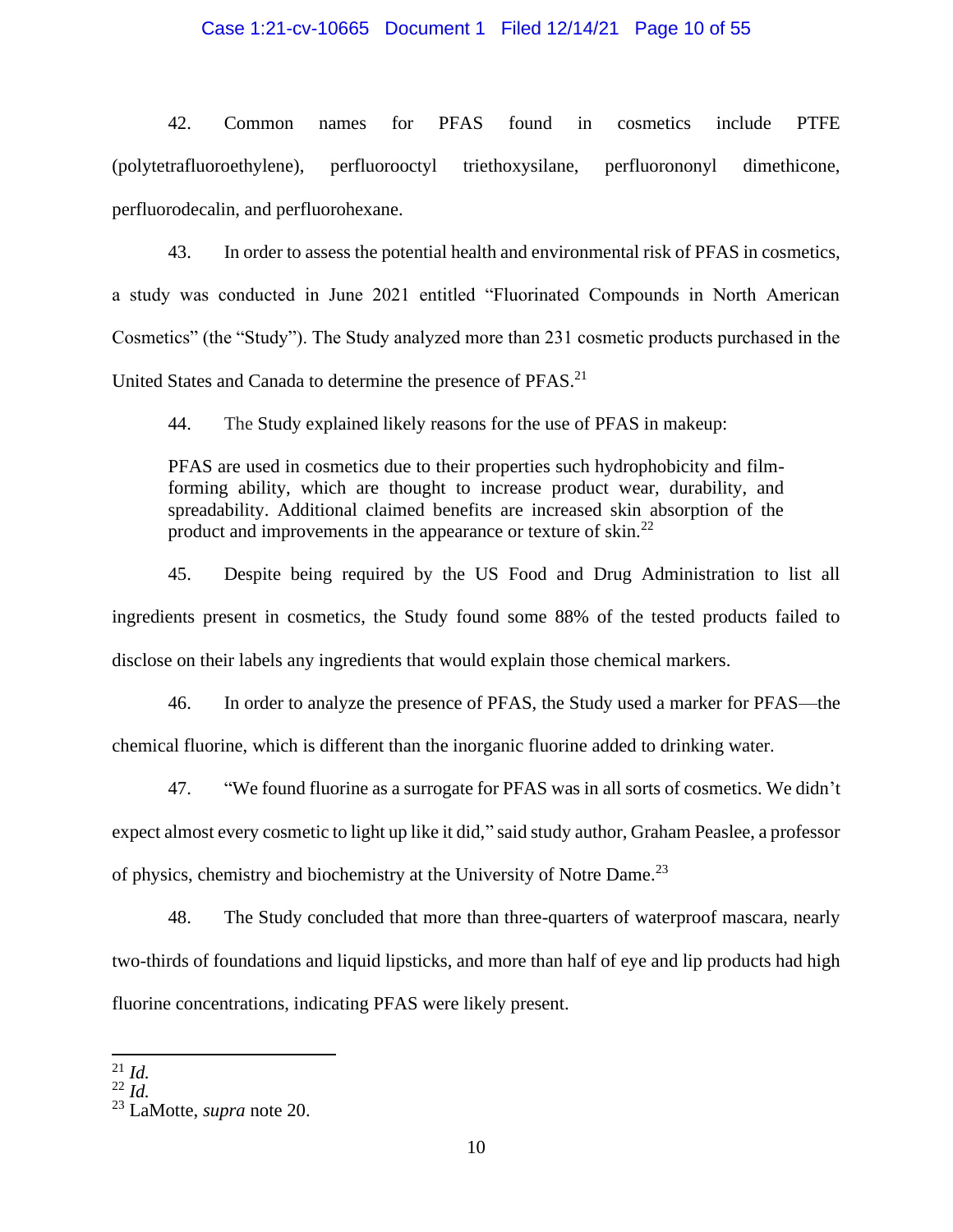### Case 1:21-cv-10665 Document 1 Filed 12/14/21 Page 11 of 55

49. In addition, samples from 29 of the products with the highest levels of fluorine were sent to an outside lab for an in-depth analysis that could identify 53 specific PFAS chemicals. The analysis found each of those 29 products contained at least four PFAS chemicals of concern.

50. In 28 of the 29 products—like the PFAS Makeup here—PFAS chemicals were not disclosed on the label.

#### **Risks Associated with PFAS in Cosmetics**

51. "PFAS in cosmetics may pose a risk to human health through direct and indirect exposure, as well as a risk to ecosystem health throughout the lifecycle of these products."<sup>24</sup>

52. Of particular concern with PFAS utilized in cosmetics "is that these classes of cosmetics are applied close to the eyes and the mouth, which could increase exposure and hence risk due to enhanced absorption and ingestion."<sup>25</sup>

53. As skin is the body's largest organ,  $^{26}$  subjecting it to absorption of PFAS through foundation and concealers is very concerning.

54. A figure utilized in the Study demonstrates how PFAS in cosmetics are introduced to the human body:



<sup>24</sup> Whitehead et al., *supra* note 21.

<sup>25</sup> *Id.*

<sup>26</sup> Gary Swann, *The Skin is the Body's Largest Organ*, JOURNAL OF VISUAL COMMUNICATIONS IN MEDICINE (Volume 33, November 19, 2010) https://doi.org/10.3109/17453054.2010.525439.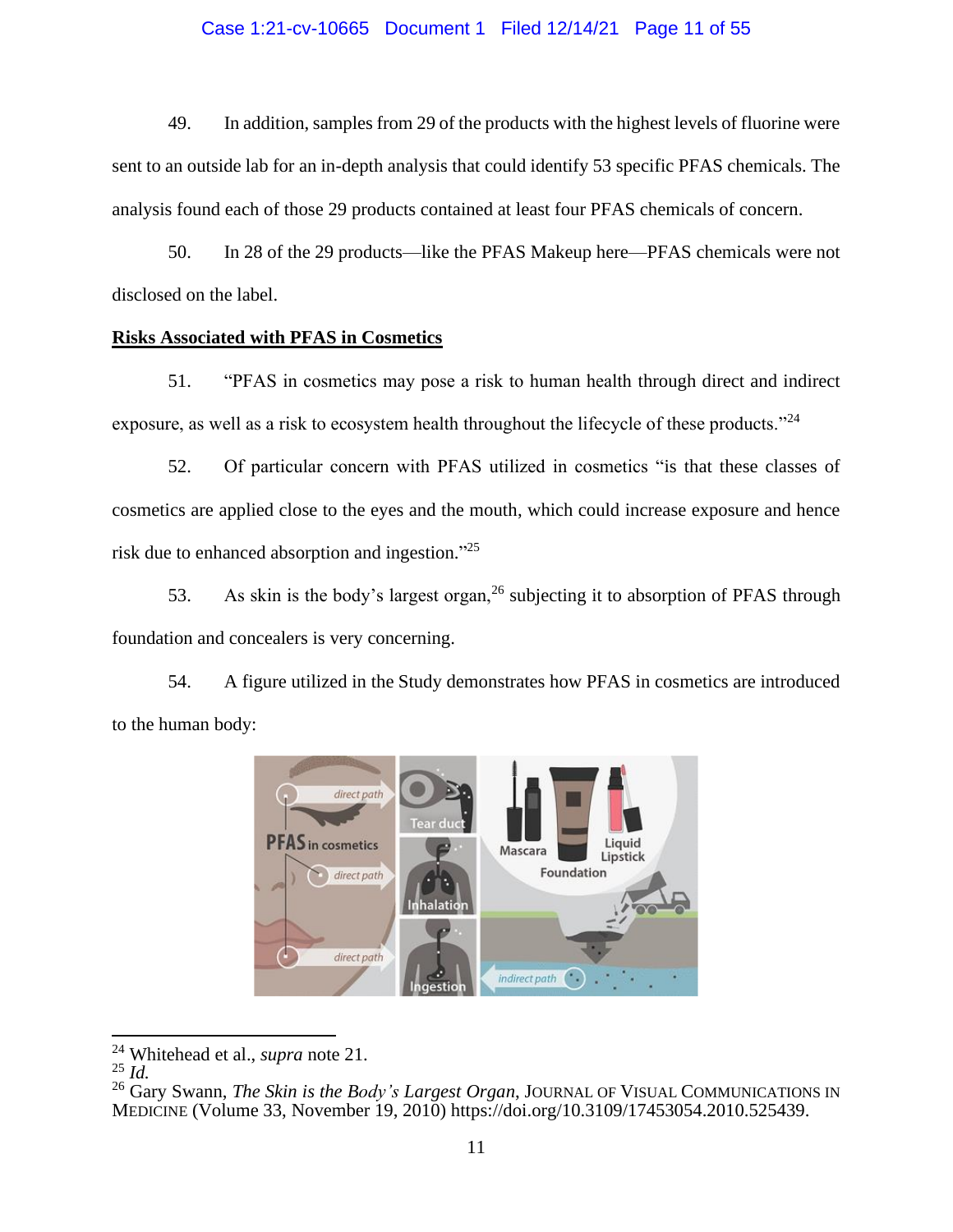55. As one blogger noted, in quoting a notable dermatologist:

Unfortunately, the technological innovations that PFAS helped create also came with a price: Serious health effects. Jennifer Herrmann, MD, FAAD, a board certified, fellowship-trained dermatologist and dermatologic surgeon at Moy Fincher Chipps Facial Plastics / Dermatology, says that PFAS may impact 'increased cholesterol, liver inflammation, increased blood pressure in pregnancy, decreased birth rate of children, decreased vaccine response in children, and increased risk of kidney or testicular cancer.<sup>27</sup>

56. In 2018, Denmark's EPA performed a "Risk assessment of fluorinated substances

in cosmetic products." As noted in the assessment:

This project is part of the Danish Environmental Protection Agency's chemical initiative, with the aim of assessing consumers' exposure to problematic chemistry… The purpose of this project is to build knowledge of fluorinated substances in cosmetic products and to clarify whether the use of cosmetic products containing certain fluorinated substances presents a health risk to consumers. The project focuses on perfluoroalkyl and polyfluoroalkyl substances (PFAS), which are also denoted fluoroalkyl substances. PFAS and other fluorinated compounds are used in a variety of cosmetic products such as foundation, moisturizer, eyeshadow, powder, lipstick and shaving cream.

57. As the study explained, cosmetics such as foundation and concealer are " 'leave-

on' products, *i.e.*, they are intended to stay on the skin all day, *with a consequently greater* 

*exposure expected compared to other product types that are intended to be washed off immediately* 

*after application* ('rinse-off' products)." [Emphasis added].

58. The study further noted, "Dermal absorption is set conservatively at 70%. As mentioned earlier, the value is based on a study (Franko et al., 2012) which showed that approximately 25% PFOA (as acid) was absorbed through the skin and that 45% of the substance was retained in the epidermis."

<sup>27</sup> Marie Lodi, *"Forever Chemicals" & Cosmetics: What You Need To Know About PFAS*, ROSE INC, https://www.roseinc.com/blogs/education/pfas-forever-chemicals-cosmetics-makeupexplainer?\_pos= $1&$ \_sid=6962ca83a $&$ \_ss=r (last visited Nov. 27, 2021).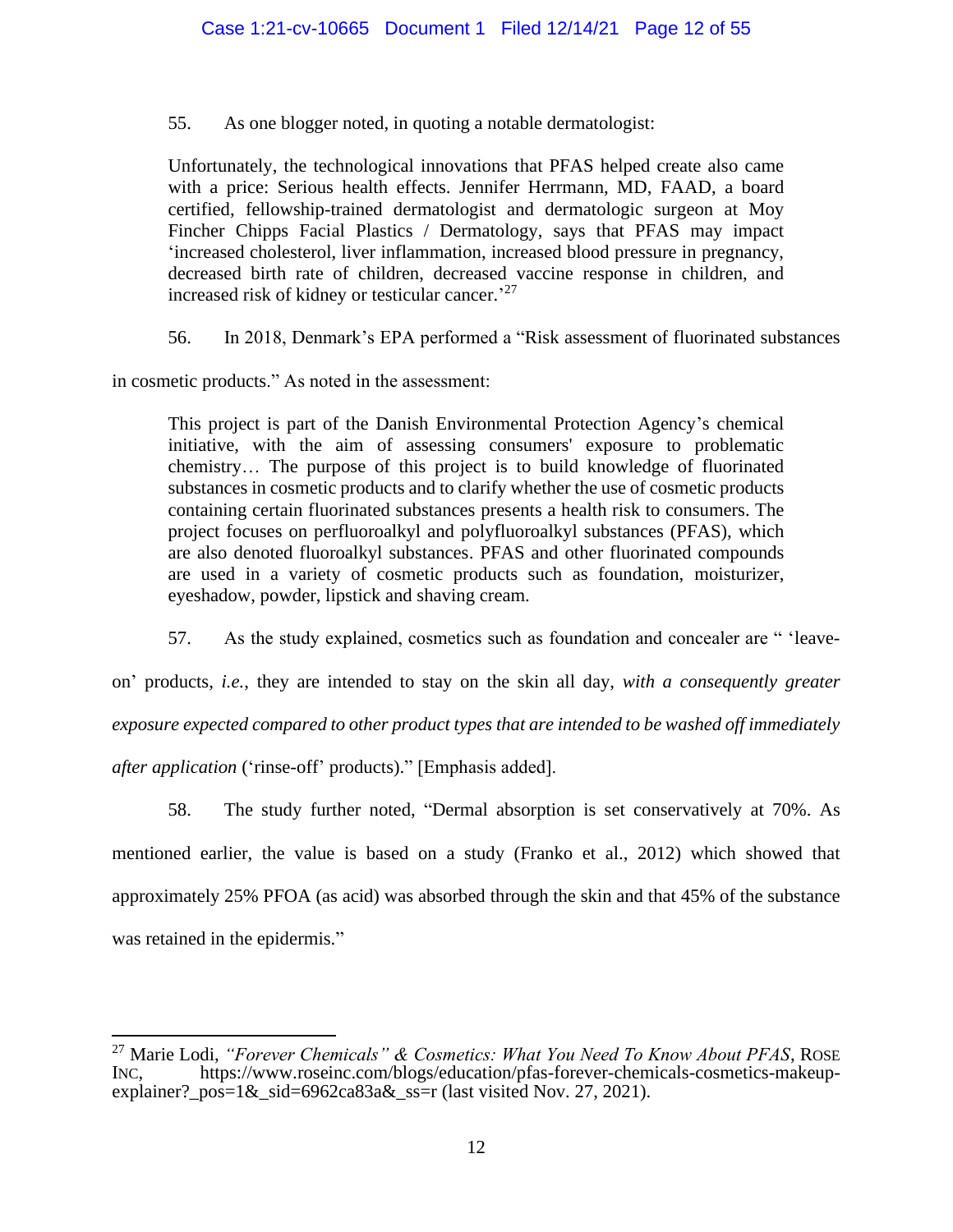### Case 1:21-cv-10665 Document 1 Filed 12/14/21 Page 13 of 55

59. In a 2019 study, the U.S. Department of Health and Human Services' National Toxicology Program found that PFAS has adverse effects on human organ systems, with the greatest impact seen in the liver and thyroid hormone.<sup>28</sup>

60. A figure from the European Environmental Agency ("EEA") shows the "[e]ffects of PFAS on human health:"29



<sup>28</sup> *PFAS Explained*, *supra* note 17.

<sup>29</sup> *Emerging chemical risks in Europe — 'PFAS'*, EUROPEAN ENVIRONMENT AGENCY (Dec. 12, 2019, last modified Mar. 9, 2021) https://www.eea.europa.eu/publications/emerging-chemicalrisks-in-europe.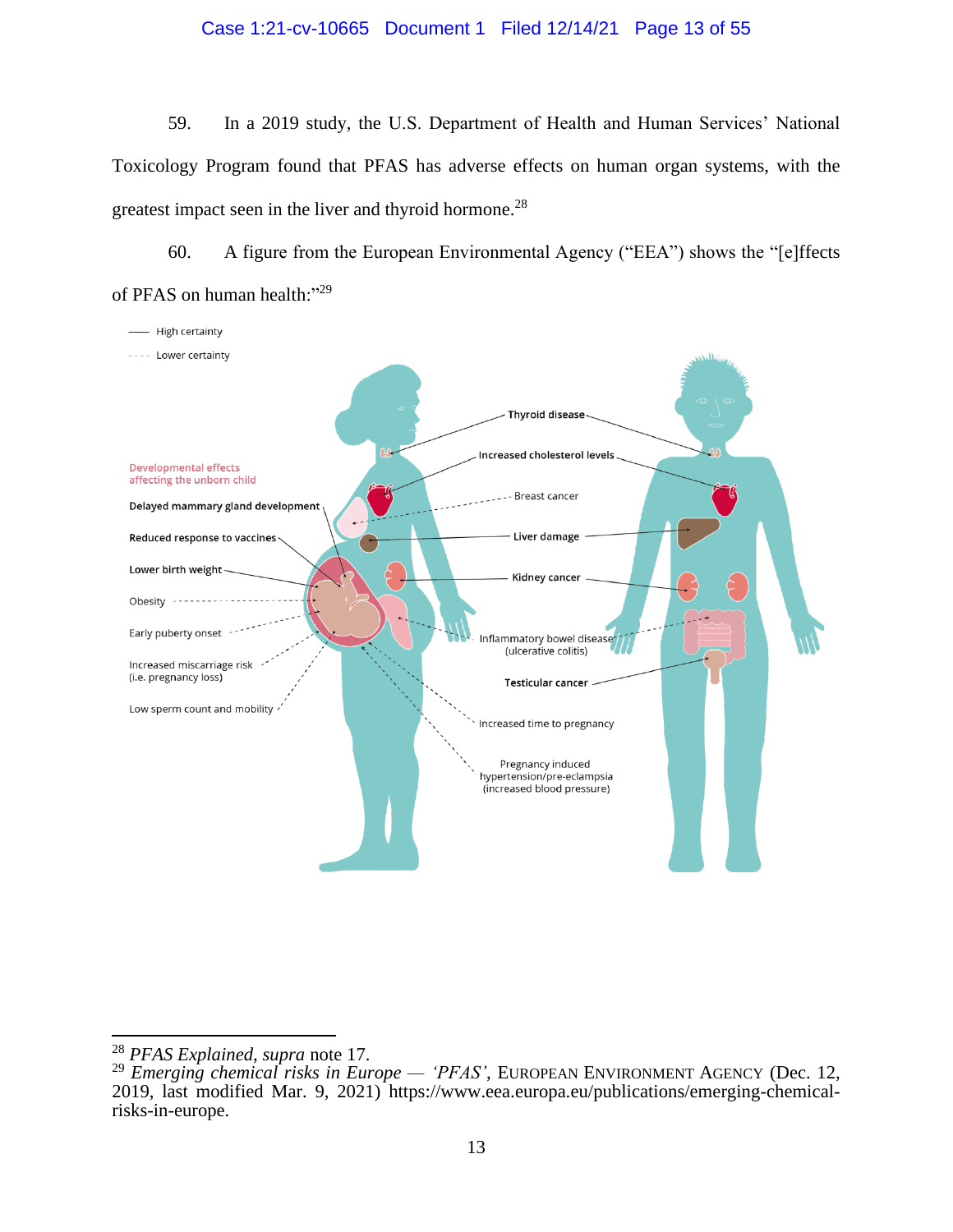### Case 1:21-cv-10665 Document 1 Filed 12/14/21 Page 14 of 55

61. The EEA article further explained that "[p]eople most at risk of adverse health impacts are those exposed to high levels of PFAS, and vulnerable population groups such as children and the elderly."30

62. The Center for Disease Control's Agency for Toxic Substances and Disease Registry has recognized that exposure to high levels of PFAS may impact the immune system and reduce antibody responses to vaccines.<sup>31</sup>

63. The danger of PFAS chemicals is well known. On September 20, 2020, a *New York Times* article titled, "These Everyday Toxins May Be Hurting Pregnant Women and Their Babies", reported on the dangers of PFAS—particularly during gestation and in early childhood development:<sup>32</sup>

Scientists think these widely used industrial chemicals may harm pregnant women and their developing babies by meddling with gene regulators and hormones that control two of the body's most critical functions: metabolism and immunity.

More disturbing, PFAS can also alter levels of both mothers' and babies' thyroid hormones, which oversee brain development, growth and metabolism, and also play a role in immunity. Prenatal PFAS exposures that disrupt metabolism and immunity may cause immediate and lasting effects on both mother and child. Women exposed to PFAS during pregnancy have higher risks of gestational diabetes and pre-eclampsia, a type of high blood pressure. Their babies are more likely to undergo abnormal growth in utero, leading to low birth weight, and later face increased risk of childhood obesity and infections.

64. Additionally, according to the EEA:

Costs to society arising from PFAS exposure are high, with the annual healthrelated costs estimated to be EUR 52-84 billion across Europe in a recent study (Nordic Council of Ministers, 2019). The study notes that these costs are likely underestimated, as only a limited range of health effects (high cholesterol,

<sup>30</sup> *Id.*

<sup>31</sup> *What are the health effects of PFAS?*, AGENCY FOR TOXIC SUBSTANCES AND DISEASE REGISTRY, https://www.atsdr.cdc.gov/pfas/health-effects/index.html (last visited Nov. 27, 2021).

<sup>&</sup>lt;sup>32</sup> Liza Gross, *These Everyday Toxins may be Hurting Pregnant Women and Their Babies*, NEW YORK TIMES (Sept. 23, 2020, updated Oct. 18, 2021) YORK TIMES (Sept. 23, 2020, updated Oct. 18, 2021) https://www.nytimes.com/2020/09/23/parenting/pregnancy/pfas-toxins-chemicals.html.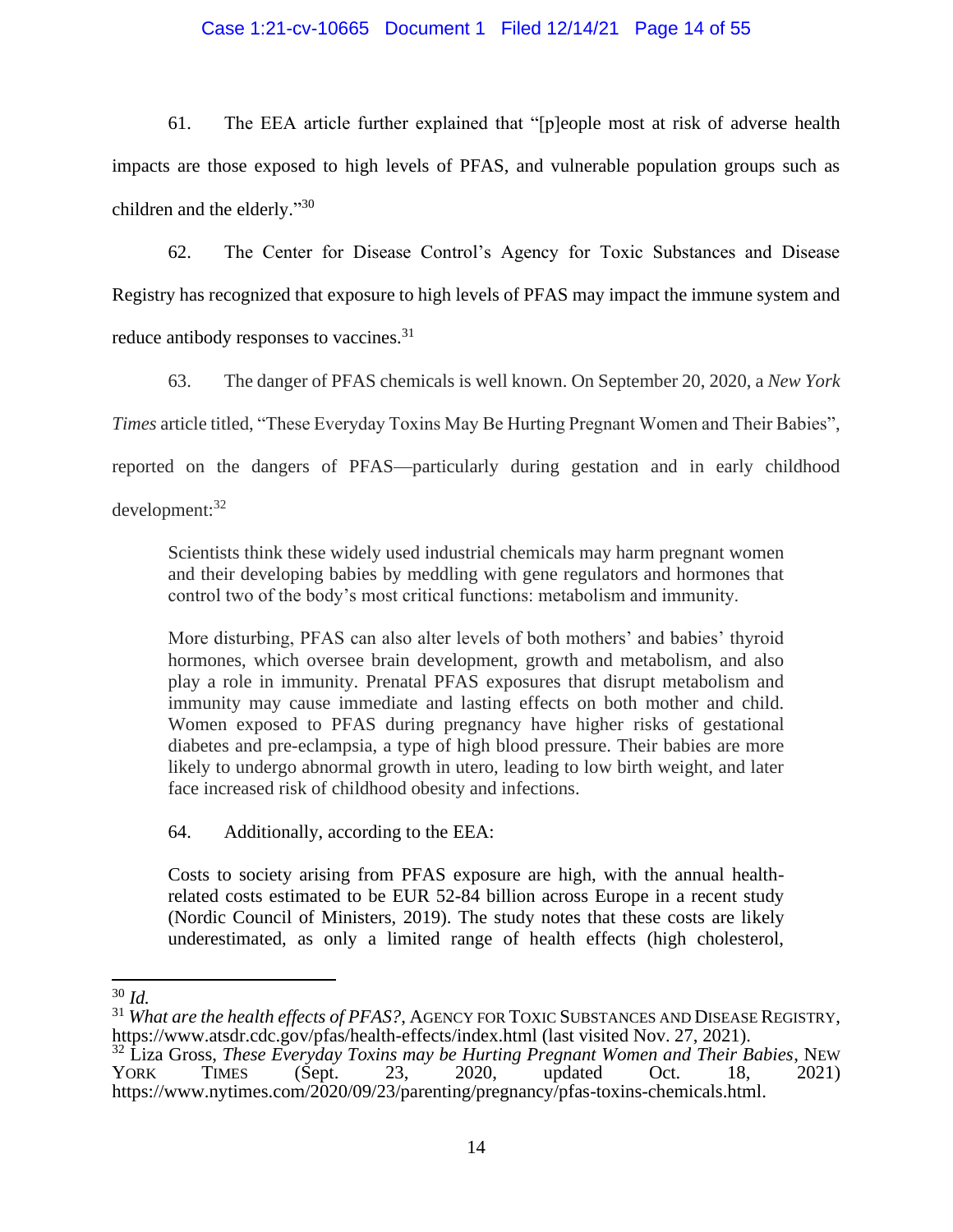### Case 1:21-cv-10665 Document 1 Filed 12/14/21 Page 15 of 55

decreased immune system and cancer) linked to exposure to a few specific PFAS were included in the estimates.

65. This analysis has yet to be performed in the United States; however, there is no reason to believe the conclusions would differ.

66. "The Madrid Statement," a scientific consensus regarding the persistence and potential for harm of PFAS substances issued by the Green Science Policy Institute and signed by more than 250 scientists from 38 countries, recommended the following actions in order to mitigate future harm: (1) discontinuing use of PFAS where not essential or safer alternatives exist; (2) labeling products containing PFAS; and (3) encouraging retailers and individual consumers to avoid products containing or manufactured using PFAS whenever possible.<sup>33</sup>

### **bareMinerals' Representations**

67. Defendant is well aware of consumer demand for personal care products that are free from ingredients suspected or known to cause harm to humans and the environment, which is why it has consistently marketed bareMinerals—beginning with its brand name—as a "clean" brand, even going so far as to claim it sells "MAKEUP SO PURE AND CLEAN YOU CAN SLEEP IN IT."34

68. This message is carried through its in-store marketing, official website and online marketing campaign, including its verified bareMinerals YouTube channel. The bareMinerals website reinforces its "clean" messaging with a substantial portion of the content dedicated to touting its success as a clean brand and a pioneer in the clean beauty industry.<sup>35</sup> The online marketing is directly demonstrative of the reasonable consumer's expectation when purchasing

<sup>33</sup> *The Madrid Statement*, GREEN SCIENCE POLICY INSTITUTE, https://greensciencepolicy.org/ourwork/science-policy/madrid-statement/ (last visited Nov. 27, 2021).

<sup>34</sup> *About bareMinerals*, *supra* note 2.

<sup>35</sup> *See id.*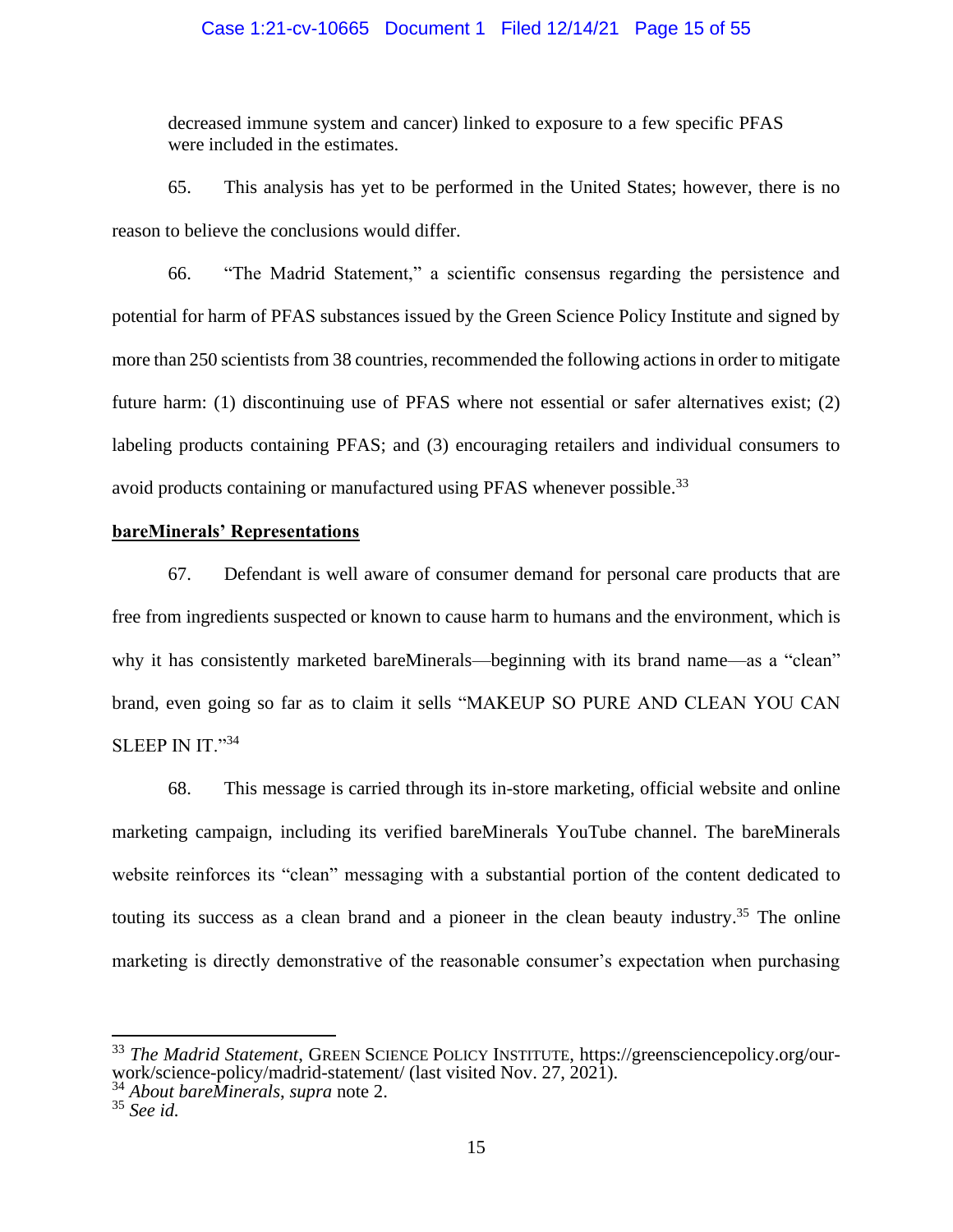#### Case 1:21-cv-10665 Document 1 Filed 12/14/21 Page 16 of 55

bareMinerals—a well-calculated result of its pervasive marketing as a "clean" brand. It is then no surprise that the reasonable consumer expects the bareMinerals products to be free from potentially harmful ingredients, such as PFAS, as bareMinerals reinforces that expectation through its pervasive, uniform marketing campaign.

69. For example, bareMinerals expressly boasts that "[o]ur good-for-skin formulas are free of harsh chemicals and unnecessary additives, and full of botanical extracts and natural minerals that help improve skin's appearance."36

70. Furthermore, bareMinerals markets the purchase of clean cosmetics as an opportunity for consumers to "do good" and "make a difference" in the world at large, claiming:

We believe every little choice has the power to make a big difference  $-$  for ourselves, our communities, and the world around us. As creators of clean, crueltyfree products, we support initiatives that create a chain of good — empowering people to look good, feel good and do good for others. We want to help everyone feel THE POWER OF GOOD.<sup>37</sup>

71. Celebrity "Clean Beauty Ambassador," Hailey Bieber, is likewise prominently featured on the bareMinerals About Us page, being quoted as saying, "There's a lot of power in the choices we make every day, from how we treat people to the products we use."<sup>38</sup>

72. On its blog, titled "What Editors Are Saying About Clean Beauty," Defendant refers to the bareMinerals brand as household name, calling it "a beauty bag staple for millions of women across America."<sup>39</sup> The blog post also includes several quotes from beauty editors which only confirm the success of Defendant's marketing campaign in convincing reasonable consumers

<sup>36</sup> *Clean Beauty Makeup*, *supra* note 11.

<sup>37</sup> *Id.*

<sup>38</sup> *Our Purpose*, *supra* note 4.

<sup>39</sup> Genevieve Ernst, *What Editors Are Saying About Clean Beauty*, BAREMINERALS (Jan. 22, 2019) https://www.bareminerals.com/blog/what-editors-are-saying-about-clean-beauty.html.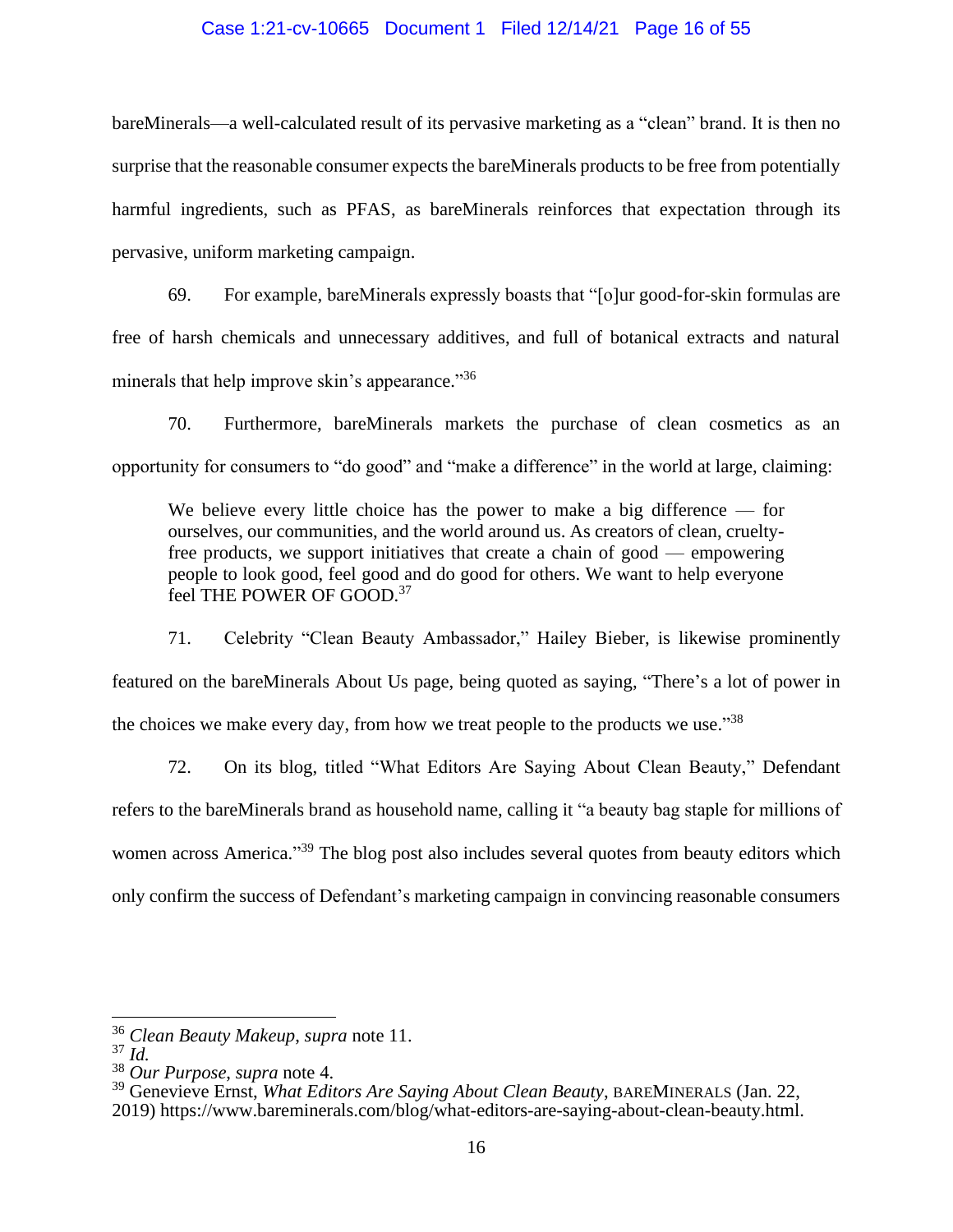### Case 1:21-cv-10665 Document 1 Filed 12/14/21 Page 17 of 55

that the Products are clean and natural, and that the bareMinerals brand is transparent about its

ingredients:<sup>40</sup>

It's no secret that we were an early player in the clean beauty movement. With the 1995 launch of our now cult-favorite loose foundation, bareMinerals became a beauty bag staple for millions of women across the country. At the time, it was a revolutionary concept: makeup made from only five minerals that actually improved your skin over time. As the has brand evolved, our range of offerings of course increased, but our core tenants have never wavered: good-for-skin formulas and incredible payoff. $41$ 

"An easy way to avoid reading the fine print of every label in your medicine cabinet is to simply choose brands that are committed to quality ingredients. Take bareMinerals, for instance. Its hero product, the ORIGINAL Loose [Powder](https://www.bareminerals.com/makeup/face/foundation/original-foundation-broad-spectrum-spf-15/USMasterSPF15Found.html?dwvar_USMasterSPF15Found_SkinShade=Medium%20Beige%2012)  [Foundation](https://www.bareminerals.com/makeup/face/foundation/original-foundation-broad-spectrum-spf-15/USMasterSPF15Found.html?dwvar_USMasterSPF15Found_SkinShade=Medium%20Beige%2012) SPF 15, has only five clean mineral ingredients. And the entire line is also non-toxic, cruelty-free, and totally clean without compromise."<sup>42</sup>

\*\*\*

-Lexi Novak, *Bustle*

\*\*\*

"Lately, I've been switching out a lot my [skin care products](https://www.bareminerals.com/skincare/all-skincare/) with ones that are cleaner and more natural. I feel like if there are options that are just as effective and gentle that don't contain certain red-flag ingredients, why not use them? It seems like a smart investment in my skin long-term."<sup>43</sup>

-Lexi, Digital Content Director, as quoted in *The Zoe Report*

\*\*\*

"Choosing a beauty brand that's transparent about their ingredients and that has a commitment to being full of what's beneficial and free of what's potentially harmful will set you on your way to creating a safe space for your face."

-Erin Kelly, Bustle

<sup>40</sup> *Id.*

<sup>41</sup> *Id.*

<sup>42</sup> *Id.*

<sup>43</sup> *Id.*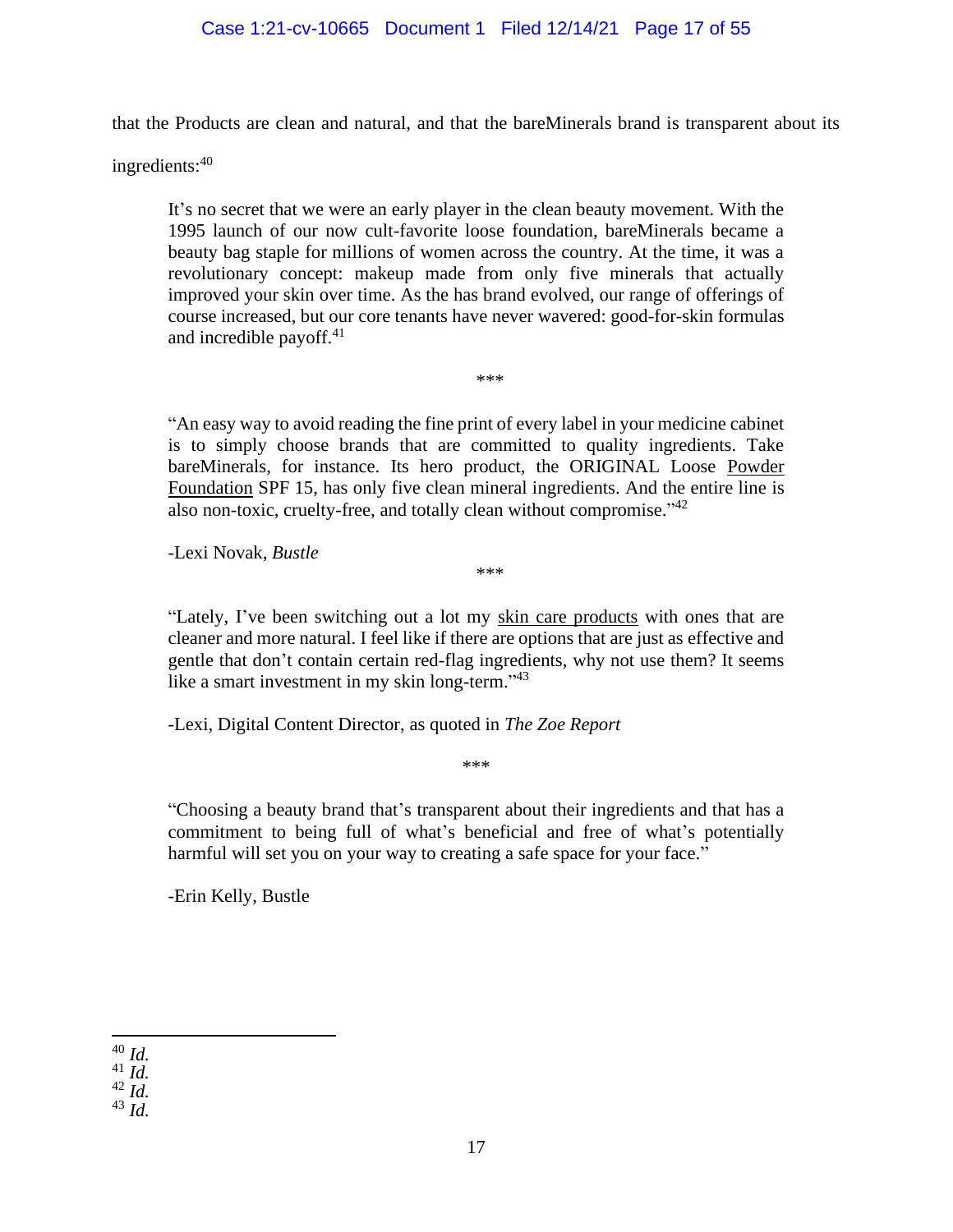73. Under its "Purpose" page, bareMinerals continues to tout its long history of selling clean products, including that its products are "CLEAN WITHOUT COMPROMISING PERFORMANCE:"

Long before clean beauty became part of the collective consciousness, we were making clean, natural mineral makeup and skincare. Purity in formulation and uncompromising performance have been our guiding principles since we launched in 1995. Very bareMinerals product is 100% free of parabens, phthalates, formaldehyde, chemical sunscreens, triclosan, triclocarban, propylene glycol, mineral oil, coal tar and microbeads, and we are ALWAYS cruelty-free. Skinimproving formulas with proven performance- that's CLEAN WITHOUT COMPROMISE."<sup>44</sup>

74. Based upon bareMinerals' uniform, pervasive marketing messaging that its product

line is "clean" and "natural," consumers purchase bareMinerals' Products expecting they will

receive just that—a product free from potentially harmful chemicals. bareMinerals reinforces that

message with, among others, the following representations:<sup>45</sup>

- a. "Good-for-skin, 24-hour, lightweight, full coverage liquid foundation with a natural matte finish."
- b. "GOOD-FOR-SKIN INGREDIENTS."
- c. "The luxuriously creamy liquid contains bamboo stem extract for a naturally matte, soft focus finish, while papaya enzymes gently improve skin's texture both immediately and over time. With good-for-skin ingredients that won't clog pores, barePRO® Performance Wear Liquid Foundation is Makeup So Pure And Clean You Can Sleep in It™."
- d. "We're redefining performance wear with this new liquid mineral foundation that cares while it covers, improving the appearance of skin texture over time\* while blurring pores and imperfections. The 24-hour breathable full coverage is powered by Mineral Lock™ Long-Wear Technology that blends mineral pigments with lipids naturally found in skin to lock in transfer-resistant, color-true coverage in 35 carefully calibrated shades."

<sup>44</sup> *Clean Beauty Makeup*, *supra* note 11.

<sup>45</sup> *barePRO Liquid Foundation*, BAREMINERALS, https://www.bareminerals.com; follow "MAKEUP;" select "FOUNDATION;" then select "barePRO® Performance Wear Liquid Foundation SPF 20" (last visited Nov. 27, 2021).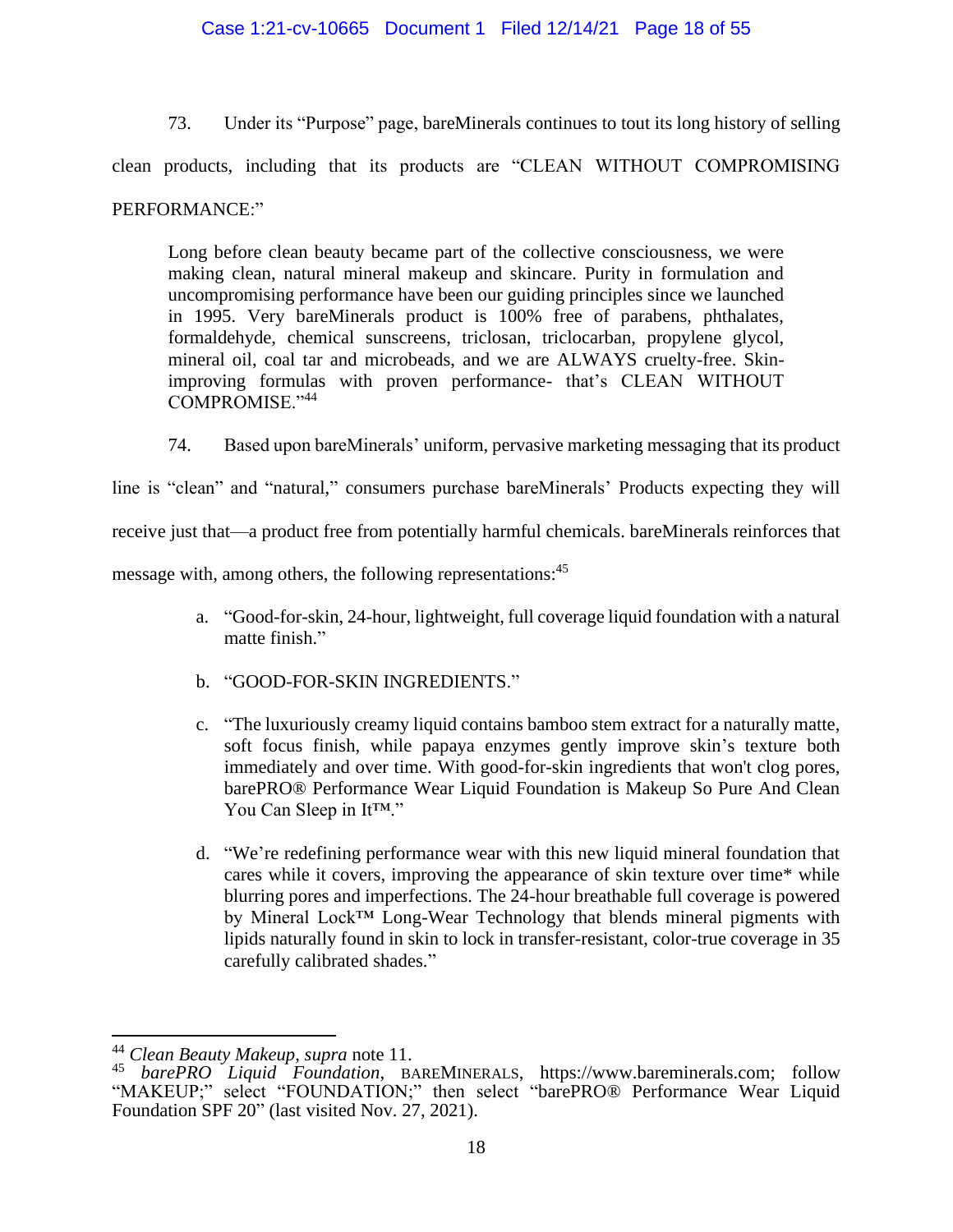### Case 1:21-cv-10665 Document 1 Filed 12/14/21 Page 19 of 55

75. The obvious implication of these representations is to convince the consumer that bareMinerals is thoughtful and intentional about not including ingredients in its products that are harmful to humans and the environment.

76. However, contrary to the bareMinerals name, business model and purpose, representations, and consumer expectation of clean products, it sells its Products, which contain PFAS chemicals that are known to be potentially harmful to humans and the environment.

77. Reasonable consumers would consider PFAS a harmful chemical and would not expect it would be in the Products, as evidenced by Defendant's uniform, pervasive marketing campaign aimed at convincing consumers that the Products are clean and natural and do not contain any potentially harmful chemicals.

78. Plaintiffs' claims are economic in nature: Plaintiffs and the Classes were injured economically when they purchased the PFAS Makeup.

79. As alleged herein, Plaintiffs and the Classes received something worth less than what they paid for and did not receive the benefit of their bargain. They paid for the PFAS Makeup, which was supposed to be clean and natural, but they received neither.

80. No reasonable consumer would have purchased, or paid as much, for the PFAS Makeup had they known products contained harmful ingredients linked to adverse health effects in humans. Even more egregious, Defendant knew that the Products were manufactured with PFAS, but chose not to disclose this material information to their consumers in an effort to persuade them they were, in fact, buying clean and natural products, rather than products containing potentially harmful chemicals. Instead, they threw consumers off of the scent by representing that the Products are clean and/or natural.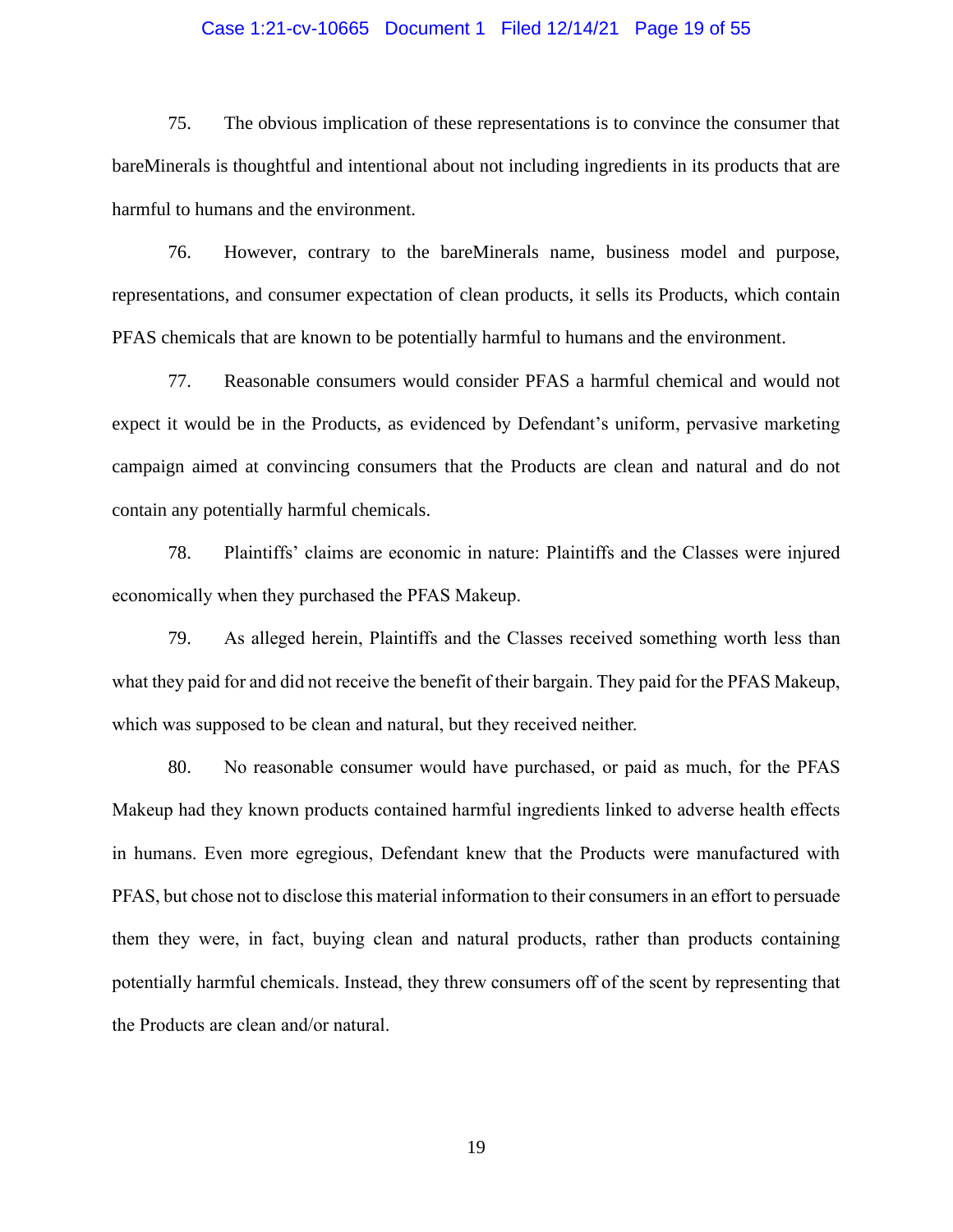#### Case 1:21-cv-10665 Document 1 Filed 12/14/21 Page 20 of 55

81. No reasonable consumer would expect that a product line marketed as free from harmful chemicals would contain an ingredient like PFAS—which scientific studies indisputably link to harmful health effects in humans. Accordingly, Plaintiffs and class members suffered economic injuries as a result of purchasing the PFAS makeup.

### **TOLLING AND ESTOPPEL OF STATUTE OF LIMITATIONS**

82. Defendant has had actual knowledge for years that the PFAS Makeup contained potentially harmful chemicals such as PFAS.

83. Although Defendant was aware of the deception in its labeling given the inclusion of PFAS in its Products, it took no steps to warn Plaintiffs or Class Members of such PFAS.

84. Despite its knowledge, Defendant has fraudulently concealed the fact that Products contain PFAS. Defendant had a duty to disclose the existence of the PFAS.

85. Defendant made, and continues to make, affirmative misrepresentations to consumers, to promote sales of the PFAS Makeup, including that the PFAS Makeup is clean, natural, and suitable for even the most sensitive skin.

86. Defendant concealed material facts that would have been important to Plaintiffs and Class Members in deciding whether to purchase the PFAS Makeup. Defendant's concealment was knowing, and it intended to, and did, deceive reasonable consumers, including Plaintiffs and Class Members. Accordingly, Plaintiffs and Class Members reasonably relied upon Defendant's concealment of these material facts and suffered injury as a proximate result of that justifiable reliance.

87. The PFAS in the formulation, design and/or manufacture of the PFAS Makeup was not reasonably detectible to Plaintiffs and Class Members.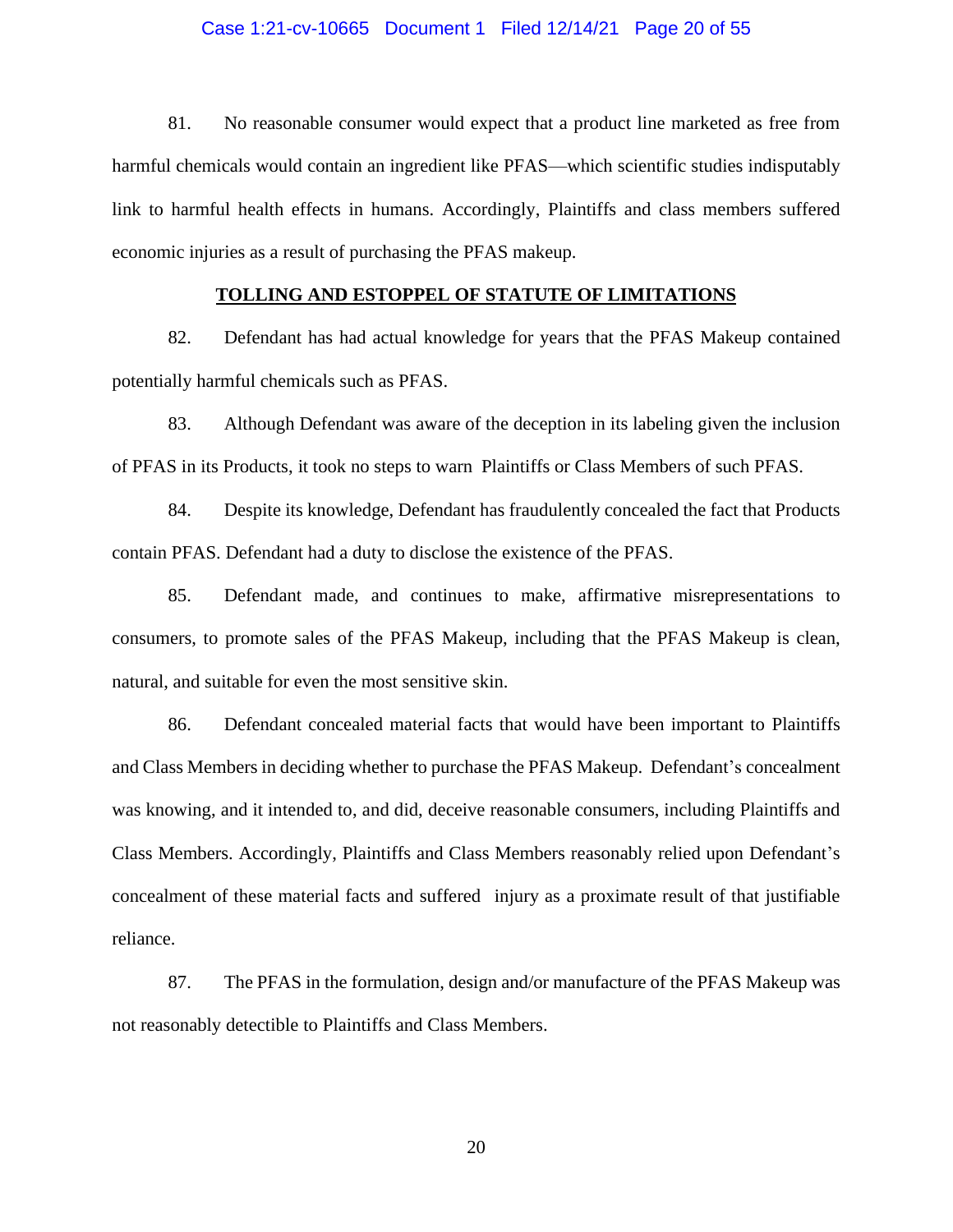#### Case 1:21-cv-10665 Document 1 Filed 12/14/21 Page 21 of 55

88. At all times, Defendant actively and intentionally concealed the existence of the PFAS and failed to inform Plaintiffs or Class Members of the existence of the PFAS. Accordingly, Plaintiffs and Class Members' lack of awareness was not attributable to a lack of diligence on their part.

89. Defendant's statements, words, and acts were made for the purpose of suppressing the truth that the PFAS Makeup contained harmful chemicals.

90. Defendant concealed the PFAS for the purpose of delaying Plaintiffs and Class Members from filing a complaint on their causes of action.

91. As a result of Defendant's active concealment of the PFAS and/or failure to inform Plaintiffs and Class Members of the PFAS, any and all applicable statutes of limitations otherwise applicable to the allegations herein have been tolled. Furthermore, Defendant is estopped from relying on any statutes of limitations in light of its active concealment of the potentially harmful and/or human-made nature of the PFAS Makeup.

92. Further, the causes of action alleged herein did not occur until Plaintiffs and Class Members discovered that the Products contained PFAS. Plaintiffs and Class Members had no realistic ability to discern that the Products contained PFAS until they learned of the existence of the PFAS. In either event, Plaintiffs and Class Members were hampered in their ability to discover their causes of action because of Defendant's active concealment of the existence and true nature of the PFAS.

### **FED. R. CIV. P. 9(b) ALLEGATIONS (Affirmative and By Omission)**

93. Although Defendant is in the best position to know what content it placed on its website(s) and in marketing materials during the relevant timeframe, and the knowledge that it had regarding the PFAS and its failure to disclose the existence of PFAS in the Products to consumers,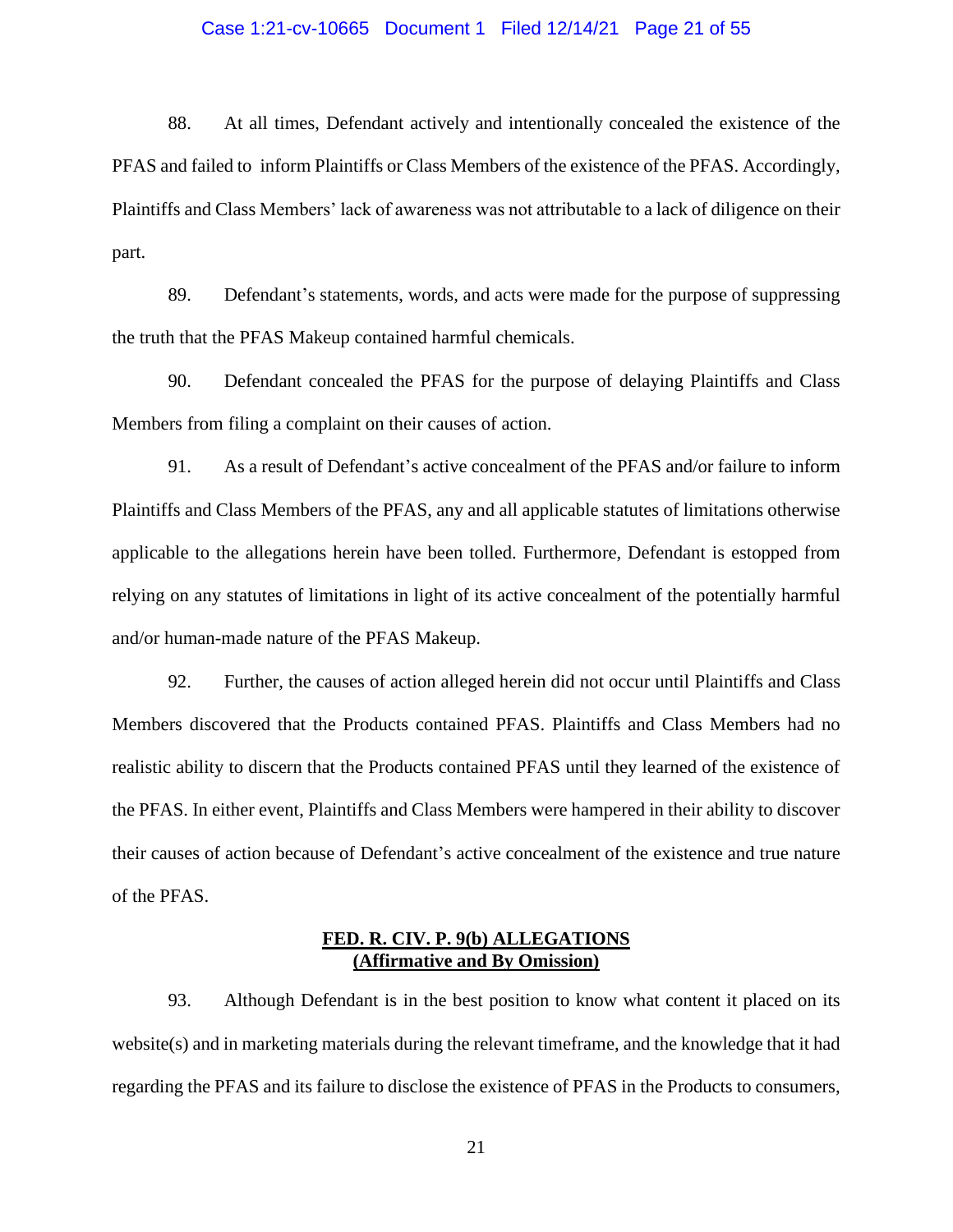#### Case 1:21-cv-10665 Document 1 Filed 12/14/21 Page 22 of 55

to the extent necessary, Plaintiffs satisfy the requirements of Rule 9(b) by alleging the following facts with particularity:

94. **WHO**: Defendant made material misrepresentations and/or omissions of fact through the brand name itself "bareMinerals," its labeling, website representations, third-party retailers, and marketing statements, which include the statements that the PFAS Makeup was clean and natural, which omitted material information regarding harmful chemicals in the PFAS Makeup.

95. **WHAT**: Defendant's conduct here was, and continues to be, fraudulent because it omitted and concealed that the PFAS Makeup contains PFAS, an ingredient that Defendant knew would not be deemed clean or natural by Plaintiffs and Class Members. Thus, Defendant's conduct deceived Plaintiffs and Class Members into believing that the PFAS Makeup is clean and natural. Defendant knew or should have known this information is material to reasonable consumers, including Plaintiffs and Class Members in making their purchasing decisions, yet it continued to pervasively market its PFAS Makeup as clean and natural.

96. **WHEN**: Defendant made material misrepresentations and/or omissions during the putative Class periods and at the time Plaintiffs and Class Members purchased the PFAS Makeup, prior to and at the time Plaintiffs and Class Members made claims after realizing the PFAS Makeup contained harmful chemicals, and continuously throughout the applicable Class periods.

97. **WHERE**: Defendant's marketing message was uniform and pervasive, carried through material misrepresentations and/or omissions on the labeling of its packaging, its website(s), through marketing materials.

98. **HOW**: Defendant made material misrepresentations and/or failed to disclose material facts regarding the PFAS Makeup, including but not limited to the presence of PFAS.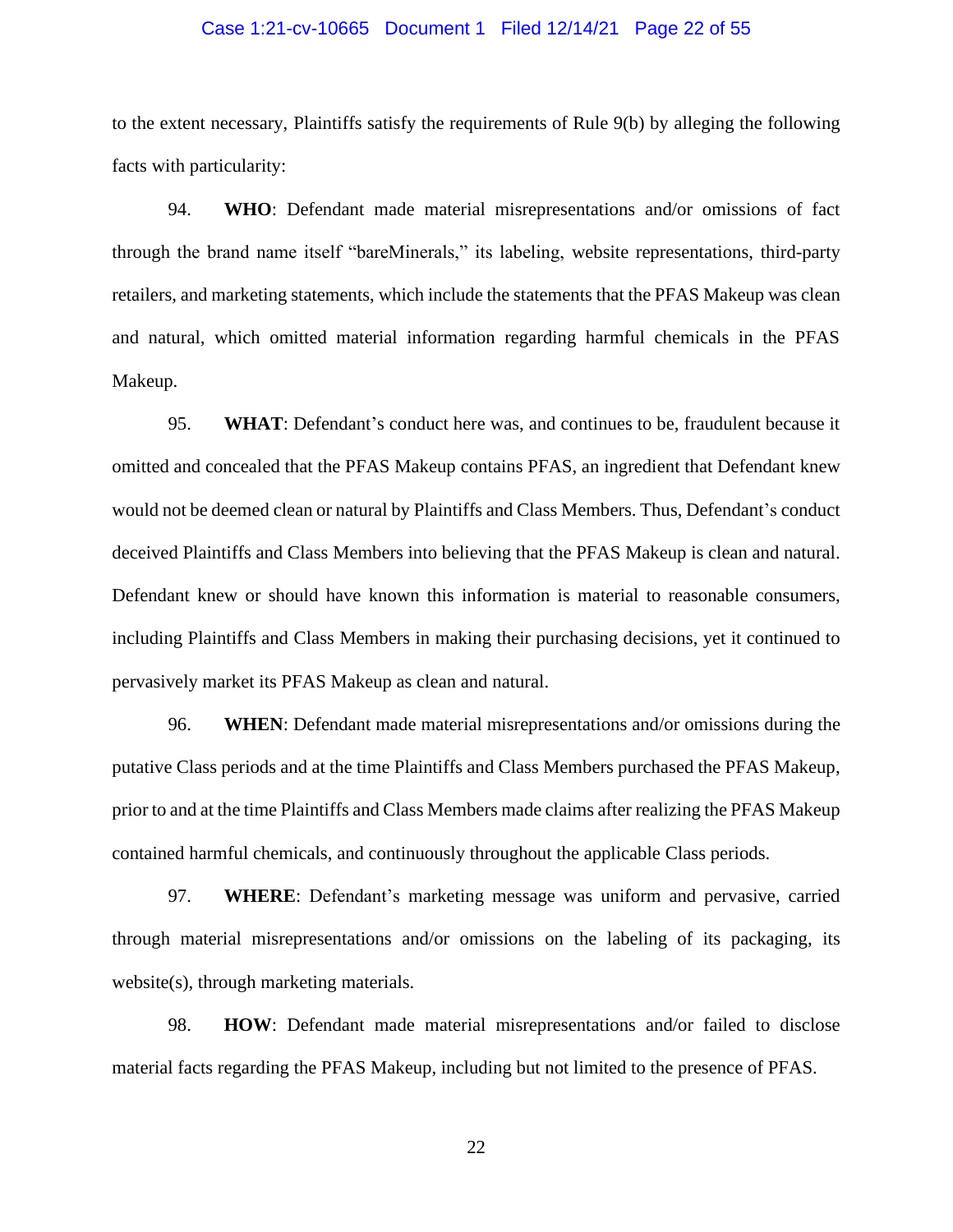#### Case 1:21-cv-10665 Document 1 Filed 12/14/21 Page 23 of 55

99. **WHY**: Defendant made the material misrepresentations and/or omissions detailed herein for the express purpose of inducing Plaintiffs, Class Members, and all reasonable consumers to purchase and/or pay for the PFAS Makeup, the effect of which was that Defendant profited by selling the PFAS Makeup to many thousands of consumers.

100. **INJURY**: Plaintiffs and Class Members purchased, paid a premium, or otherwise paid more for the PFAS Makeup when they otherwise would not have absent Defendant's misrepresentations and/or omissions.

### **PLAINTIFF'S FACTUAL ALLEGATIONS**

#### **Plaintiff Onaka's Experience**

101. Plaintiff Daian Onaka purchased the PFAS Makeup, including BAREPRO® Performance Wear Liquid Foundation SPF 20, BAREPRO® 16-Hr Full Coverage Concealer, Original Liquid Mineral Foundation, GEN NUDE® Matte Liquid Lipstick. She purchased the PFAS Makeup most recently in September 2021, at bare+Beauty, a bareMinerals outlet store located in Livermore, California.

102. Plaintiff Onaka was familiar with bareMinerals, and had previously purchased bareMinerals products, including the PFAS Makeup.

103. Plaintiff Onaka purchased the PFAS Makeup based on her belief that the product was clean, natural, and free from harmful chemicals.

104. Plaintiff Onaka was willing to pay the price she paid for the PFAS Makeup because she believed its purported "clean" formulation would not contain potentially harmful chemicals, such as PFAS.

105. Plaintiff Onaka was specifically drawn to the bareMinerals product line because of its brand name and clean marketing, which to Plaintiff Onaka, meant that the products would be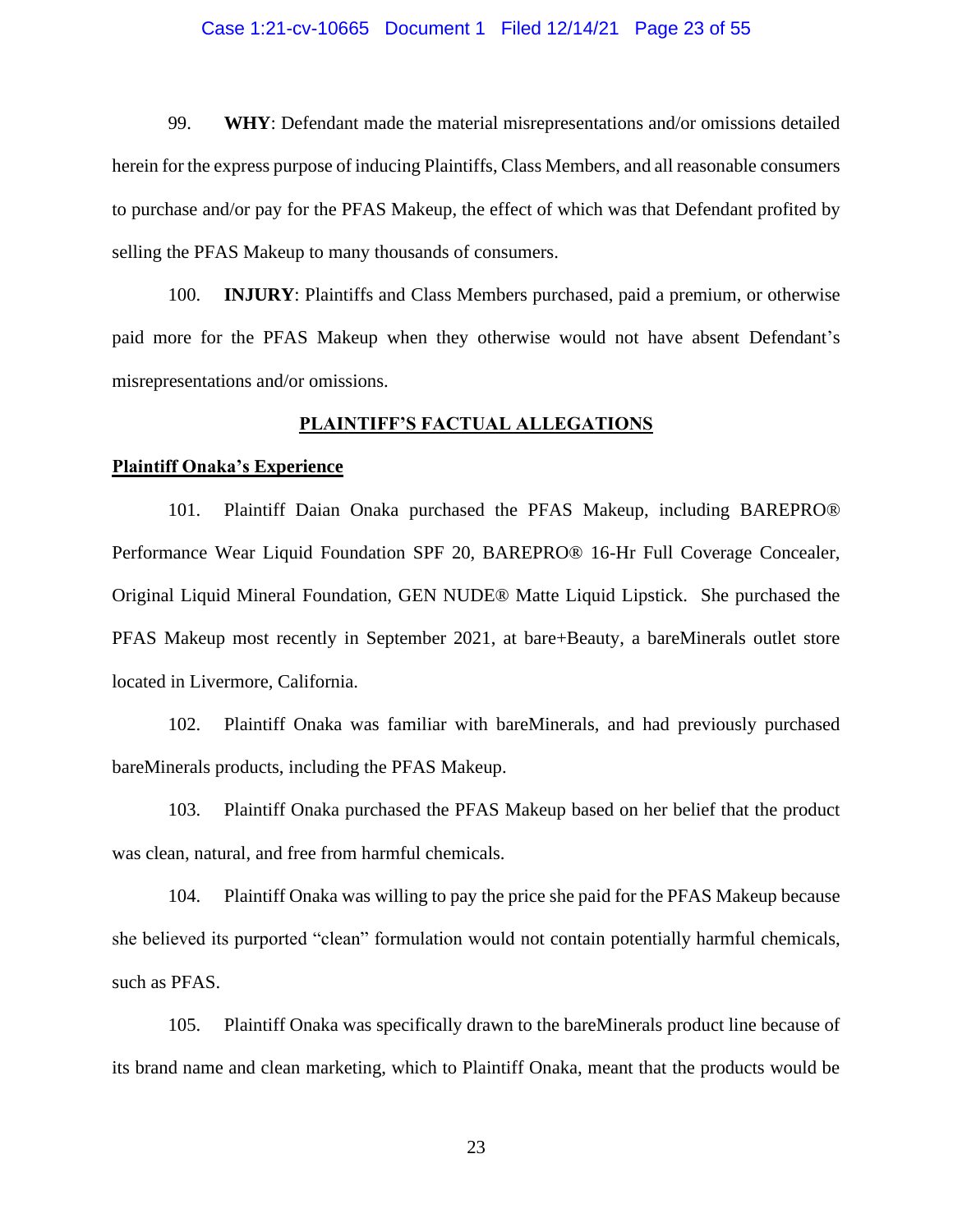#### Case 1:21-cv-10665 Document 1 Filed 12/14/21 Page 24 of 55

free from harmful chemicals. Plaintiff Onaka looked at the product's packaging prior to her purchase, but nowhere on the packaging did Defendant disclose the presence of PFAS chemicals in the PFAS Makeup nor did Defendant disclose the product contains harmful chemicals.

106. If Plaintiff Onaka had been aware of the presence of potentially harmful chemicals, like PFAS, in the PFAS Makeup, she would not have purchased the PFAS Makeup or would have paid significantly less. Therefore, she did not receive the benefit of her bargain.

107. As a result of Defendant's action, Plaintiff Onaka has incurred damages, including economic damages.

108. On November 2, 2021 prior to the filing of this Complaint, Plaintiff Onaka and Class Members put Defendant on written notice of her claims arising from violations of numerous provisions of California law, including the California Consumer Legal Remedies Act ("CLRA"), California Civil Code § 1770, *et seq*., as well as other causes of action. Defendant has not responded.

109. On November 18, 2021, counsel for Defendant acknowledged receipt of the letter; however, Defendant failed to provide any substantive response or request additional time to do so.

### **Plaintiff Torshia Woods' Experience**

110. Plaintiff Torshia Woods purchased the PFAS Makeup, including BAREPRO® Performance Wear Liquid Foundation SPF 20 and Original Liquid Mineral Foundation. She purchased the PFAS Makeup most recently on October 15, 2021, directly from the bareMinerals website.

111. Plaintiff Woods was familiar with bareMinerals, and had previously purchased bareMinerals products, including the PFAS Makeup.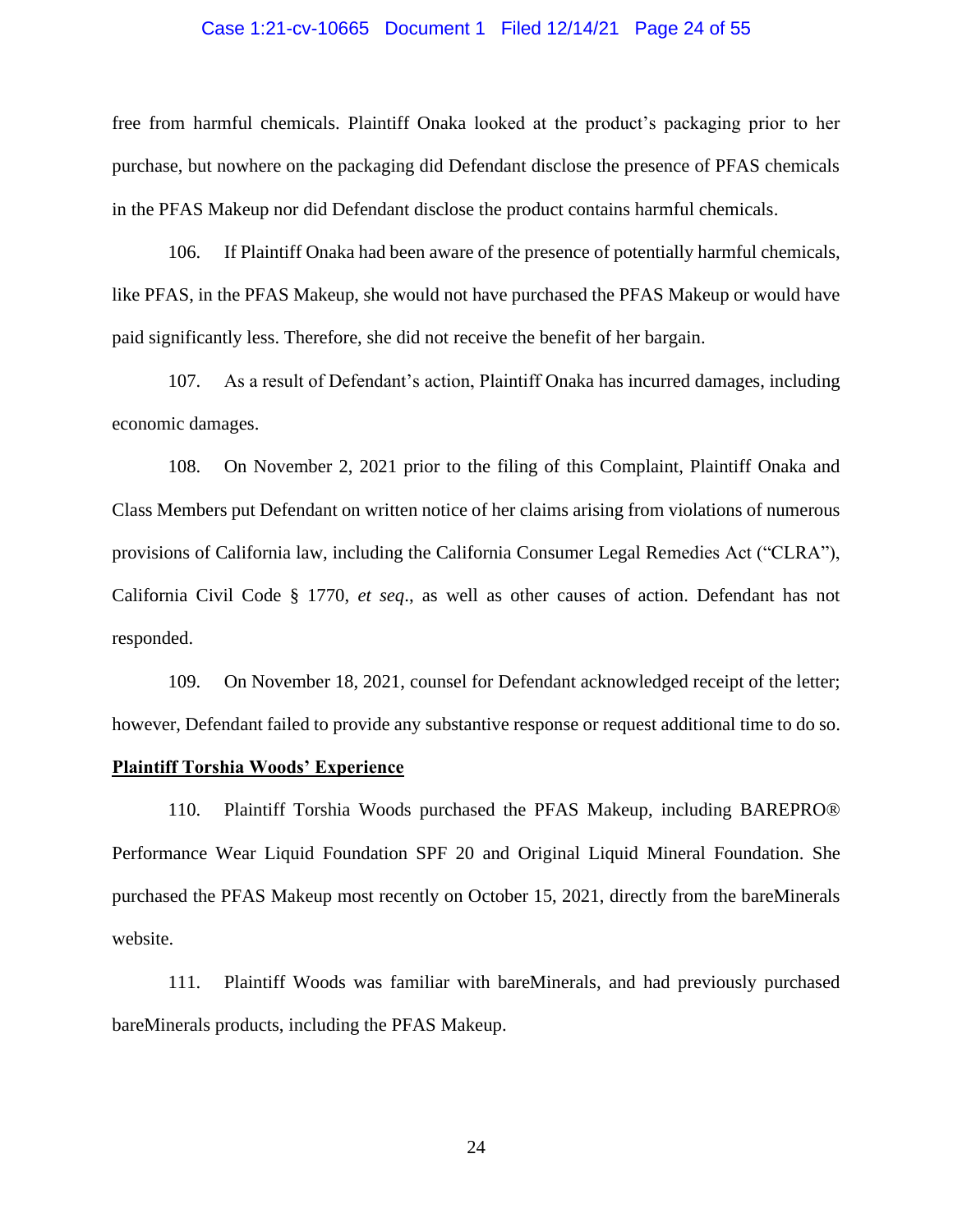#### Case 1:21-cv-10665 Document 1 Filed 12/14/21 Page 25 of 55

112. Plaintiff Woods purchased the PFAS Makeup based on her belief that the product was clean, natural, and free from harmful chemicals.

113. Plaintiff Woods was willing to pay the price she paid for the PFAS Makeup because she believed its purported "clean" formulation would not contain potentially harmful chemicals, such as PFAS.

114. Plaintiff Woods was specifically drawn to the bareMinerals product line because of its brand name and clean marketing, which to Plaintiff Woods, meant that the products would be free from harmful chemicals. Plaintiff Woods looked at the product's packaging prior to her purchase, but nowhere on the packaging did Defendant disclose the presence of PFAS chemicals in the PFAS Makeup nor did Defendant disclose the product contains harmful chemicals.

115. If Plaintiff Woods had been aware of the presence of potentially harmful chemicals, like PFAS, in the PFAS Makeup, she would not have purchased the PFAS Makeup or would have paid significantly less. Therefore, she did not receive the benefit of her bargain.

116. As a result of Defendant's action, Plaintiff Woods has incurred damages, including economic damages.

### **Plaintiff Sheli Zeller's Experience**

117. Plaintiff Zeller purchased the PFAS Makeup, including BAREPRO® Performance Wear Liquid Foundation SPF 20 and GEN NUDE® Matte Liquid Lipstick. She purchased the PFAS Makeup most recently on October 11, 2021 from Amazon.

118. Plaintiff Zeller was familiar with bareMinerals, and had previously purchased bareMinerals products, including the PFAS Makeup.

119. Plaintiff Zeller purchased the PFAS Makeup based on her belief that the product was clean, natural, and free from harmful chemicals.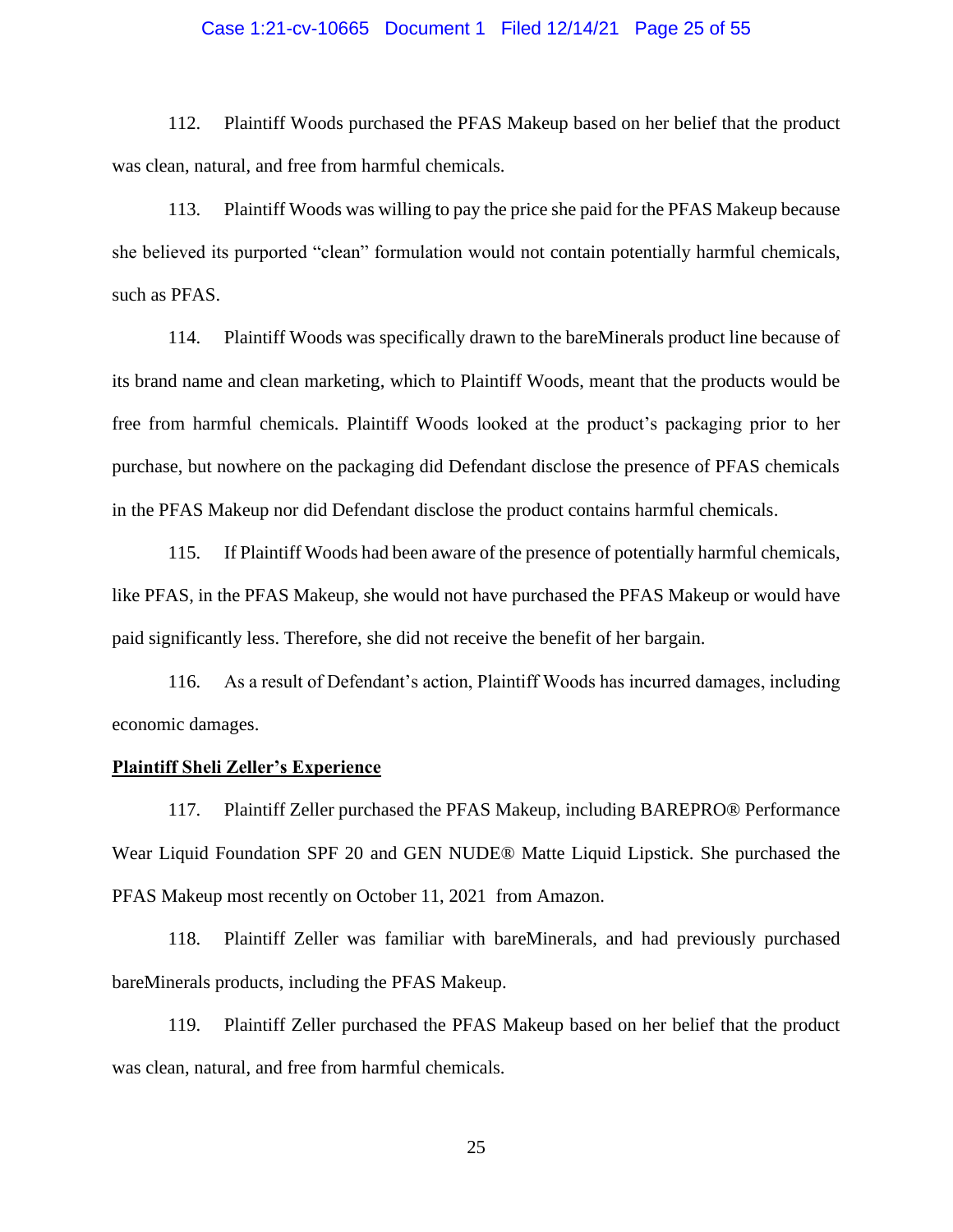#### Case 1:21-cv-10665 Document 1 Filed 12/14/21 Page 26 of 55

120. Plaintiff Zeller was willing to pay the price she paid for the PFAS Makeup because she believed its purported "clean" formulation would not contain potentially harmful chemicals, such as PFAS.

121. Plaintiff Zeller was specifically drawn to the bareMinerals product line because of its brand name and clean marketing, which to Plaintiff Zeller, meant that the products would be free from harmful chemicals. Plaintiff Zeller looked at the product's packaging prior to her purchase, but nowhere on the packaging did Defendant disclose the presence of PFAS chemicals in the PFAS Makeup nor did Defendant disclose the product contains harmful chemicals.

122. If Plaintiff Zeller had been aware of the presence of PFAS chemicals in the PFAS Makeup, she would not have purchased the PFAS Makeup or would have paid significantly less. Therefore, she did not receive the benefit of her bargain.

123. As a result of Defendant's action, Plaintiff Zeller has incurred damages, including economic damages.

#### **Plaintiff Margo Ferguson's Experience**

124. Plaintiff Ferguson most recently purchased the PFAS Makeup, including including BAREPRO® Performance Wear Liquid Foundation SPF 20. She purchased the PFAS Makeup most recently on January 15, 2021 from the Ulta website.

125. Plaintiff Ferguson was familiar with bareMinerals, and had previously purchased bareMinerals products, including the PFAS Makeup.

126. Plaintiff Ferguson purchased the PFAS Makeup based on her belief that the product was clean, natural, and free from harmful chemicals.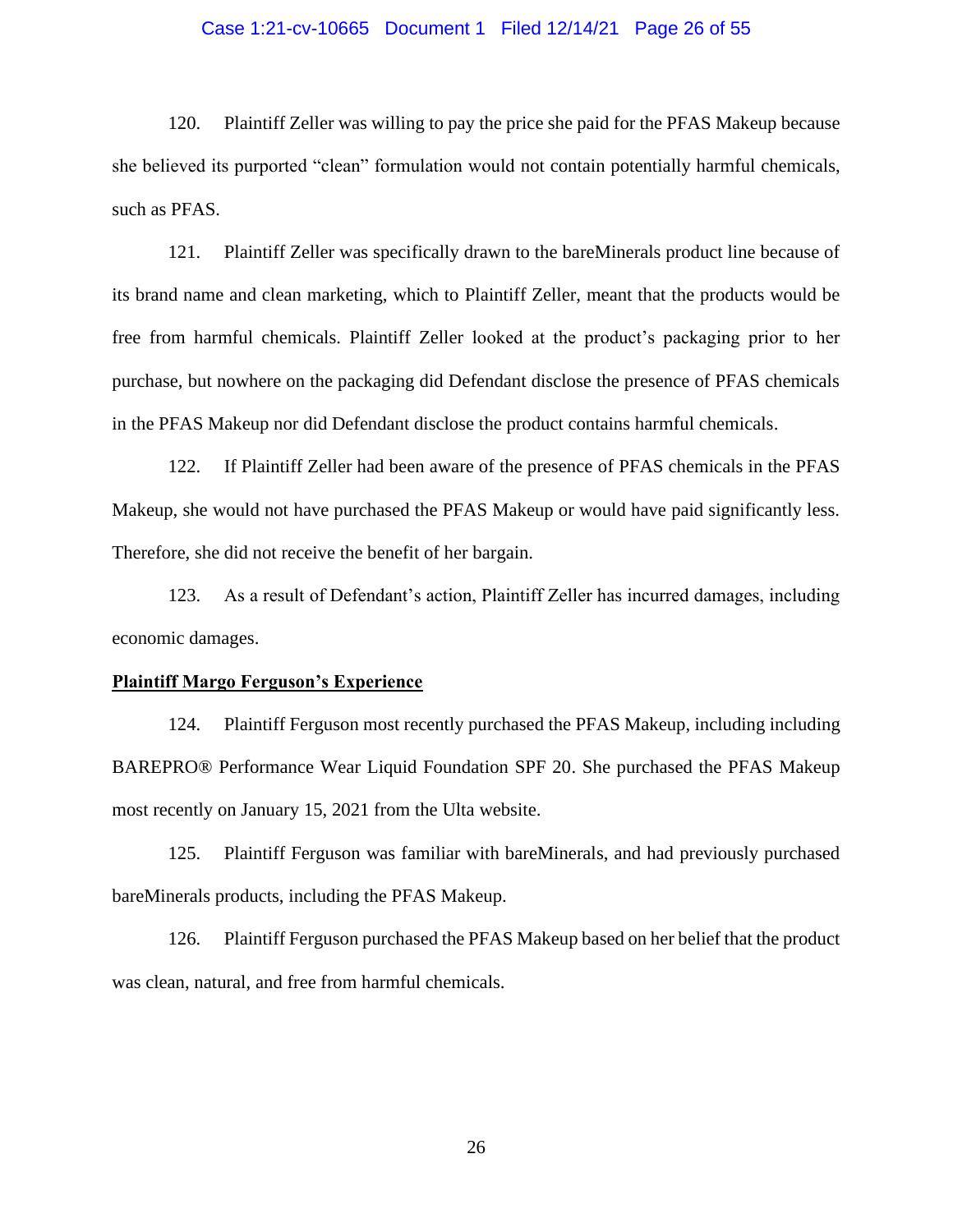#### Case 1:21-cv-10665 Document 1 Filed 12/14/21 Page 27 of 55

127. Plaintiff Ferguson was willing to pay the price she paid for the PFAS Makeup because she believed its purported "clean" formulation would not contain potentially harmful chemicals, such as PFAS.

128. Plaintiff Ferguson was specifically drawn to the bareMinerals product line because of its brand name and clean marketing, which to Plaintiff Ferguson, meant that the products would be free from harmful chemicals. Plaintiff Ferguson looked at the product's packaging prior to her purchase, but nowhere on the packaging did Defendant disclose the presence of PFAS chemicals in the PFAS Makeup nor did Defendant disclose the product contains harmful chemicals.

129. If Plaintiff Ferguson had been aware of the presence of PFAS chemicals in the PFAS Makeup, she would not have purchased the PFAS Makeup or would have paid significantly less. Therefore, she did not receive the benefit of her bargain.

130. As a result of Defendant's action, Plaintiff Ferguson has incurred damages, including economic damages.

#### **Plaintiff Eva Bailey's Experience**

131. Plaintiff Bailey purchased the PFAS Makeup, including BAREPRO® Performance Wear Liquid Foundation SPF 20. She purchased the PFAS Makeup most recently on March 4, 2021 from the bareMinerals website.

132. Plaintiff Bailey was familiar with bareMinerals, and had previously purchased bareMinerals products, including the PFAS Makeup.

133. Plaintiff Bailey purchased the PFAS Makeup based on her belief that the product was clean, natural, and free from harmful chemicals.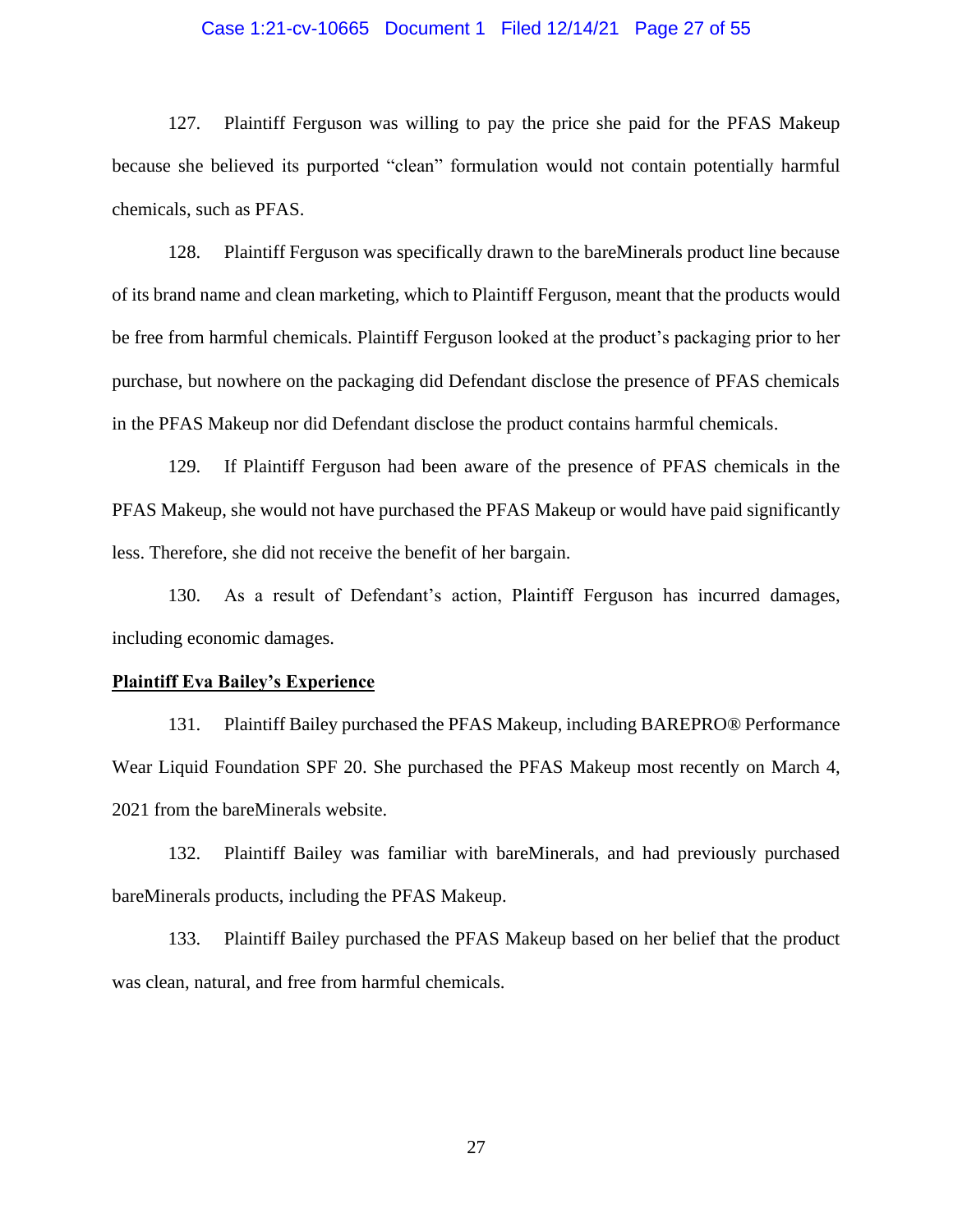#### Case 1:21-cv-10665 Document 1 Filed 12/14/21 Page 28 of 55

134. Plaintiff Bailey was willing to pay the price she paid for the PFAS Makeup because she believed its purported "clean" formulation would not contain potentially harmful chemicals, such as PFAS.

135. Plaintiff Bailey was specifically drawn to the bareMinerals product line because of its brand name and clean marketing, which to Plaintiff Bailey, meant that the products would be free from harmful chemicals. Plaintiff Bailey looked at the product's packaging prior to her purchase, but nowhere on the packaging did Defendant disclose the presence of PFAS chemicals in the PFAS Makeup nor did Defendant disclose the product contains harmful chemicals.

136. If Plaintiff Bailey had been aware of the presence of PFAS chemicals in the PFAS Makeup, she would not have purchased the PFAS Makeup or would have paid significantly less. Therefore, she did not receive the benefit of her bargain.

137. As a result of Defendant's action, Plaintiff Bailey has incurred damages, including economic damages.

#### **CLASS ACTION ALLEGATIONS**

138. Plaintiffs bring this action individually and as representatives of all those similarly situated, pursuant to Fed. R. Civ. P.  $23(a)$ ,  $23(b)(2)$ , and  $23(b)(3)$  on behalf of the following Nationwide Class:

### **During the fullest period allowed by law, all persons residing in the United States who purchased the PFAS Makeup.**

139. Plaintiff Onaka brings this action individually and as representative of all those similarly situated, pursuant to Fed. R. Civ. P.  $23(a)$ ,  $23(b)(2)$ , and  $23(b)(3)$  on behalf of the following California Class:

> **During the fullest period allowed by law, all persons residing in the State of California who purchased the PFAS Makeup.**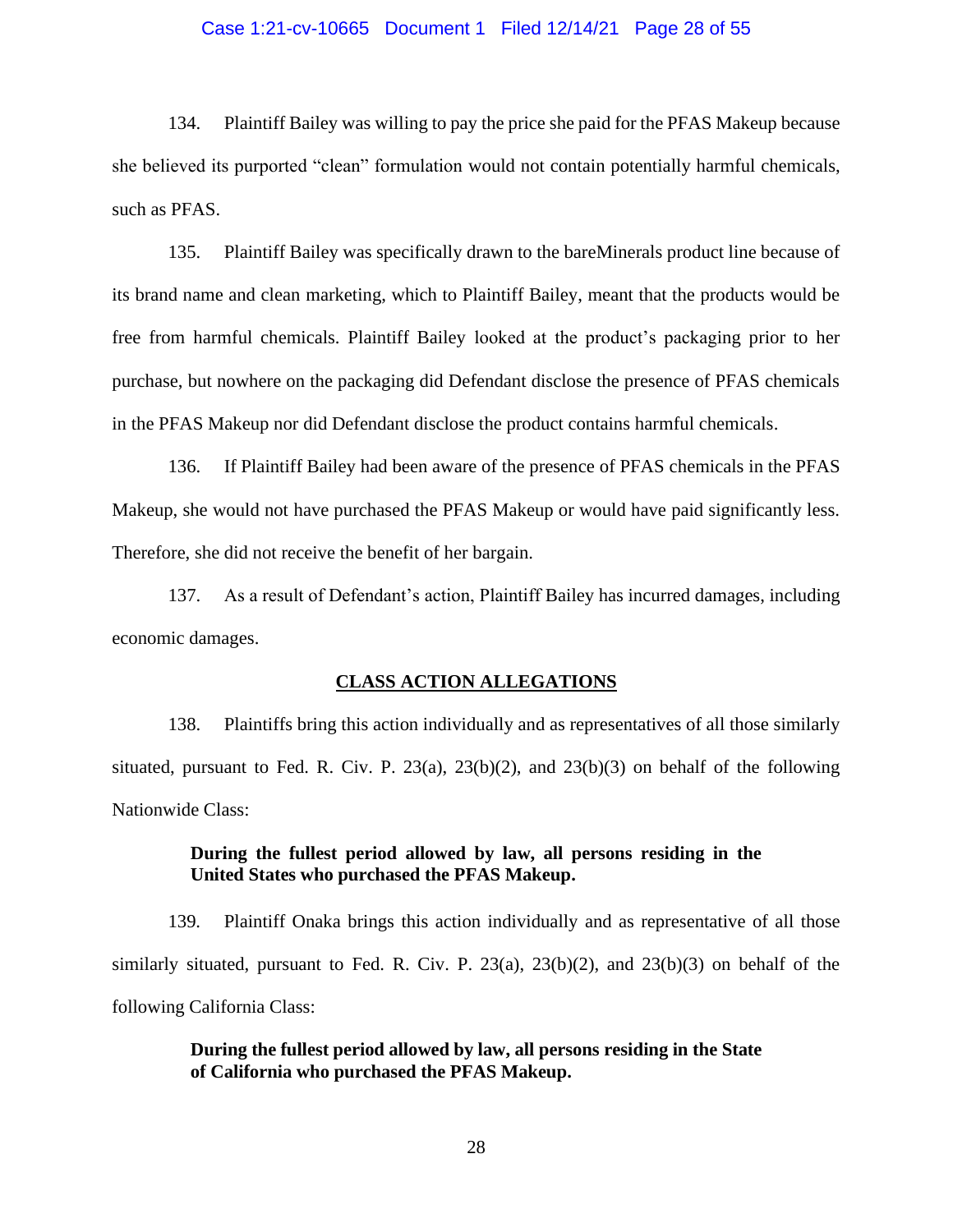140. Plaintiff Woods brings this action individually and as representative of all those similarly situated, pursuant to Fed. R. Civ. P.  $23(a)$ ,  $23(b)(2)$ , and  $23(b)(3)$  on behalf of the following Mississippi Class:

## **During the fullest period allowed by law, all persons residing in the State of Mississippi who purchased the PFAS Makeup.**

141. Plaintiff Zeller brings this action individually and as representative of all those similarly situated, pursuant to Fed. R. Civ. P.  $23(a)$ ,  $23(b)(2)$ , and  $23(b)(3)$  on behalf of the following Ohio Class:

## **During the fullest period allowed by law, all persons residing in the State of Ohio who purchased the PFAS Makeup.**

142. Plaintiff Ferguson brings this action individually and as representative of all those similarly situated, pursuant to Fed. R. Civ. P.  $23(a)$ ,  $23(b)(2)$ , and  $23(b)(3)$  on behalf of the following New Jersey Class:

## **During the fullest period allowed by law, all persons residing in the State of New Jersey who purchased the PFAS Makeup.**

143. Plaintiff Bailey brings this action individually and as representative of all those similarly situated, pursuant to Fed. R. Civ. P.  $23(a)$ ,  $23(b)(2)$ , and  $23(b)(3)$  on behalf of the following North Carolina Class:

## **During the fullest period allowed by law, all persons residing in the State of North Carolina who purchased the PFAS Makeup.**

144. Specifically excluded from these definitions are: (1) Defendant, any entity in which Defendant has a controlling interest, and its legal representatives, officers, directors, employees, assigns and successors; (2) the Judge to whom this case is assigned and any member of the Judge's staff or immediate family; and (3) Class Counsel.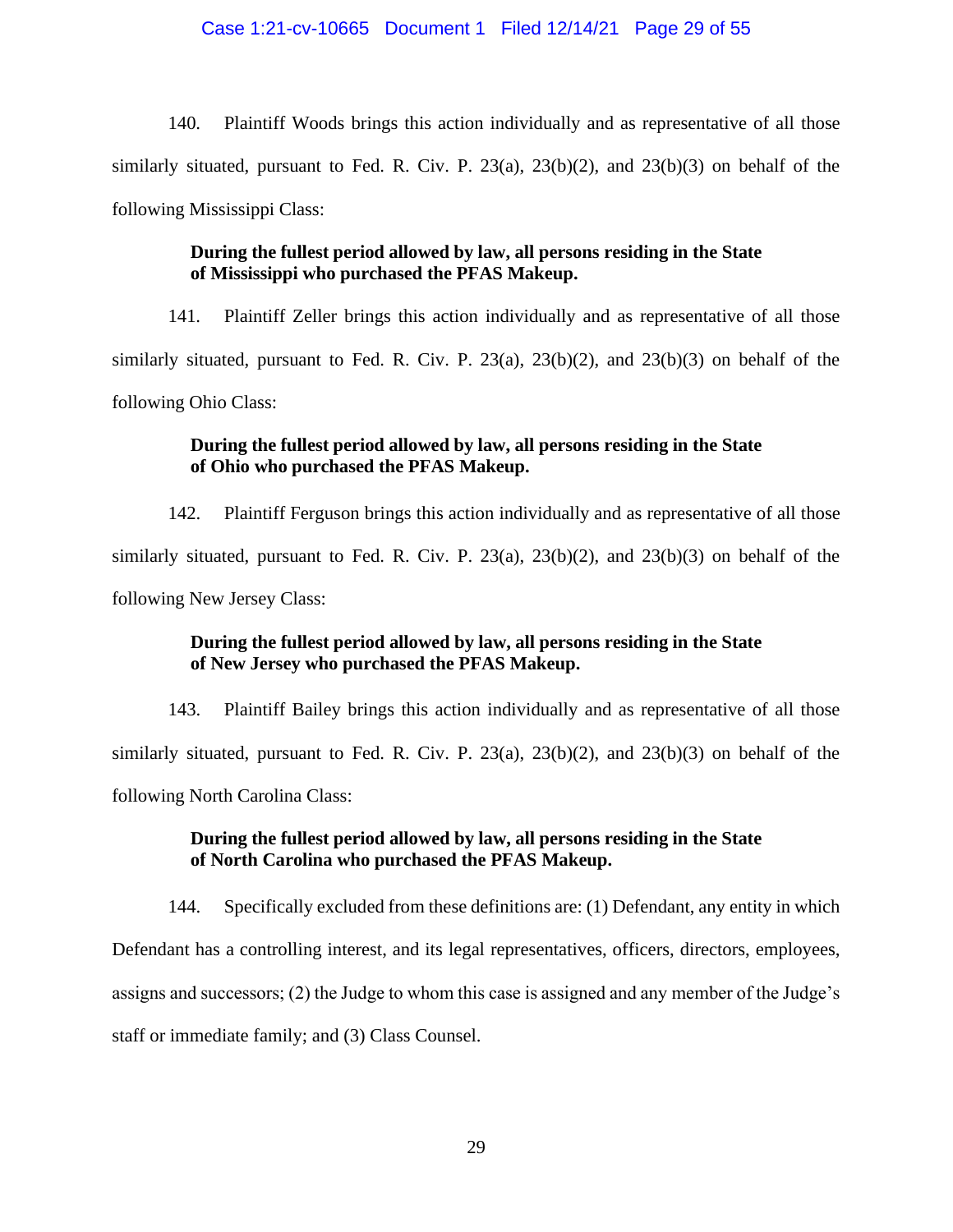#### Case 1:21-cv-10665 Document 1 Filed 12/14/21 Page 30 of 55

145. Plaintiffs reserve the right to modify the class definitions, if necessary, to include additional products with the same PFAS and/or other makeup products manufactured by Defendant with PFAS but bearing different brand names.

146. **Numerosity**: Class Members are so numerous that joinder of all Members is impracticable. While the exact number of Class Members is presently unknown, it likely consists of tens of thousands of people geographically disbursed throughout California, Mississippi, Ohio, New Jersey and North Carolina. The number of Class Members can be determined by sales information and other records. Moreover, joinder of all potential Class Members is not practicable given their numbers and geographic diversity. Class Members are readily identifiable from information and records in the possession of Defendant and its authorized distributors and retailers.

147. **Typicality**: The claims of the representative Plaintiffs are typical in that Plaintiffs, like all Class Members, purchased the PFAS Makeup that was formulated, manufactured, marketed, advertised, distributed, and sold by Defendant. Plaintiffs, like all Class Members, have been damaged by Defendant's misconduct in that, *inter alia*, they have incurred or will continue to incur damage as a result of overpaying for the PFAS Makeup that was manufactured with potentially harmful, human-made chemicals, which makes the PFAS Makeup not what reasonable consumers were intending to purchase. Furthermore, the factual basis of Defendant's misconduct is common to all Class Members because it engaged in systematic fraudulent behavior that was deliberate, includes negligent misconduct, and results in the same injury to all Class Members.

148. **Commonality**: Common questions of law and fact exist as to all Class Members. These questions predominate over questions that may affect only individual Class Members because Defendant acted on grounds generally applicable to all Class Members. Such common legal or factual questions include, *inter alia*: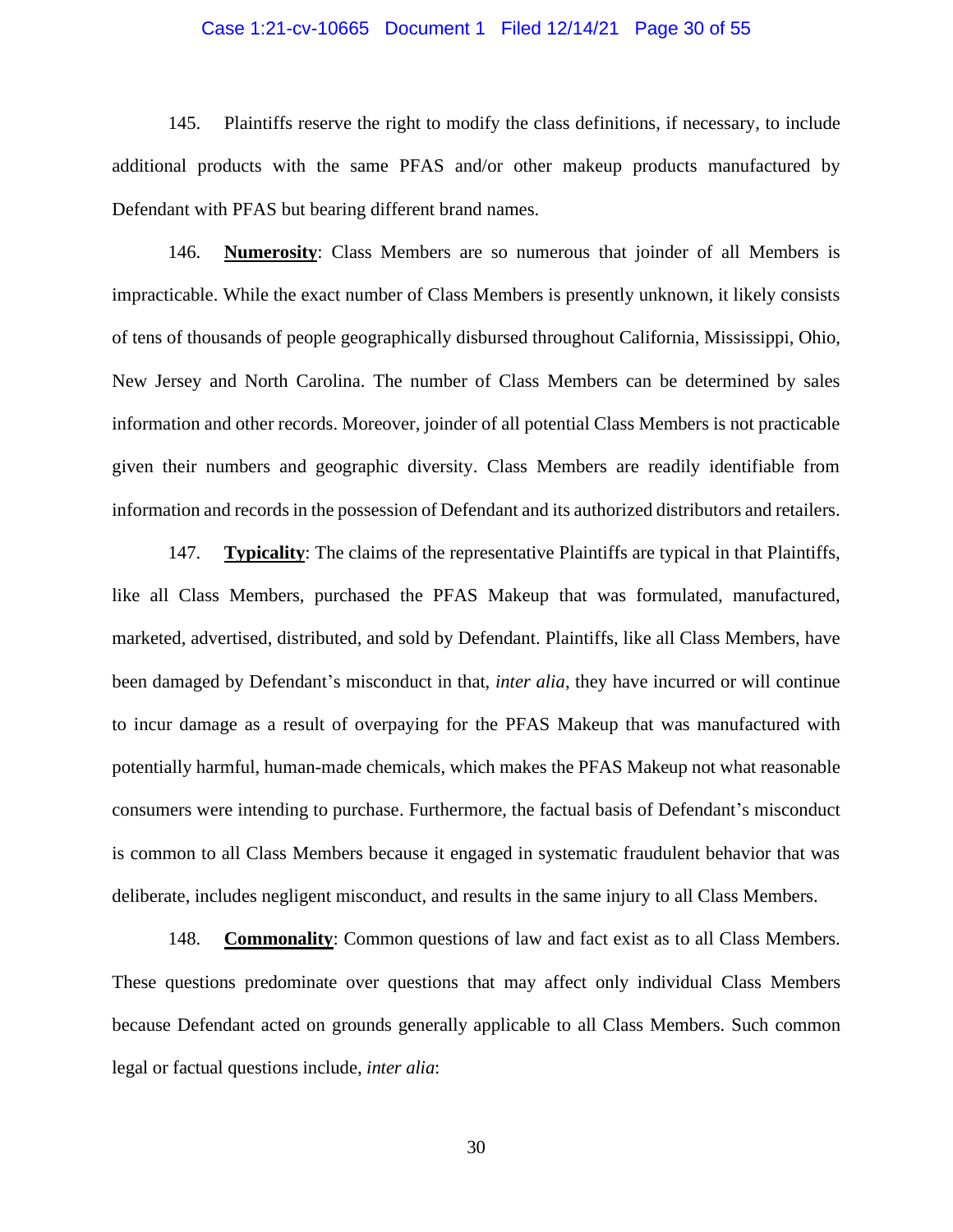- a. Whether the PFAS Makeup contains PFAS;
- b. Whether Defendant's practices in labeling and marketing the PFAS Makeup tends to mislead reasonable consumers into believing that the PFAS Makeup is clean and/or natural;
- c. Whether the PFAS Makeup is, in fact, clean and/or natural given that it contains PFAS;
- d. Whether Defendant omitted or failed to disclose material information to Plaintiffs and Class Members regarding the PFAS Makeup;
- e. Whether Defendant concealed from and/or failed to disclose to Plaintiffs and Class Members that harmful chemicals are used in its PFAS Makeup;

Whether Defendant breached the implied warranty of merchantability relating to the PFAS Makeup;

- f. Whether Defendant's breached express warranties relating to the PFAS Makeup;
- g. Whether Defendant engaged in unfair, unconscionable, or deceptive trade practices by selling and/or marketing the PFAS Makeup containing harmful chemicals;
- h. Whether Defendant engaged in false or misleading advertising by selling and/or marketing the PFAS Makeup containing harmful chemicals;
- i. Whether Plaintiffs and Class Members are entitled to damages, including compensatory, exemplary, and statutory damages, and the amount of such damages;
- j. Whether Plaintiffs and Class Members either paid a premium for the PFAS Makeup that they would not have paid but for the false labeling and marketing of the PFAS Makeup or would not have purchased them at all;
- k. Whether Plaintiffs and the other Class Members have been injured and the proper measure of their losses as a result of those injuries; and
- l. Whether Plaintiffs and the other Class Members are entitled to injunctive, declaratory, or other equitable relief.
- 149. **Adequate Representation**: Plaintiffs will fairly and adequately protect the

interests of Class Members. They have no interests antagonistic to those of Class Members.

Plaintiffs retained attorneys experienced in the prosecution of class actions, including consumer

and product PFAS class actions, and Plaintiffs intend to prosecute this action vigorously.

150. **Injunctive/Declaratory Relief**: The elements of Rule 23(b)(2) are met.

Declaratory and injunctive relief is appropriate in this matter. Defendant has acted or refused to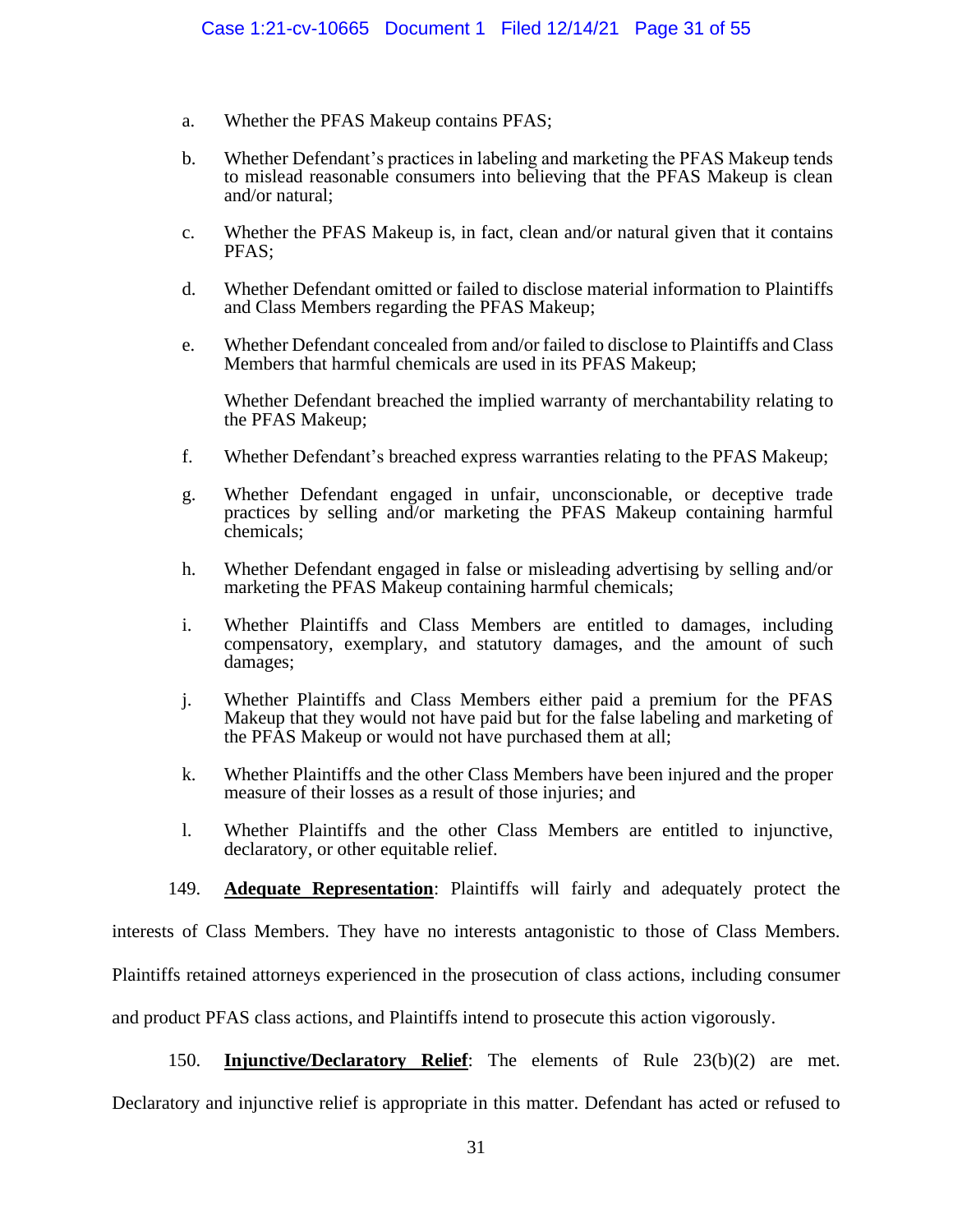#### Case 1:21-cv-10665 Document 1 Filed 12/14/21 Page 32 of 55

act on grounds generally applicable to Plaintiffs and the other Class members, thereby making appropriate final injunctive relief and declaratory relief, as described herein, with respect to the Class members as a whole. Unless a class-wide injunction is issued, Defendant will continue to, or allow its resellers to, advertise, market, promote, and sell the Product in an unlawful and misleading manner, as described throughout this Complaint, and members of the Classes will continue to be misled, harmed, and denied their rights under the law.

151. Plaintiffs have standing to make this claim because they may accidentally purchase another PFAS Makeup product provided that it was formulated without the PFAS. Defendant has acted and refused to act on grounds that apply generally to the Classes, such that final injunctive relief and corresponding declaratory relief is appropriate respecting the Classes as a whole.

152. If Defendant is allowed to continue the practices of manufacturing, marketing and selling the PFAS Makeup with the PFAS, and failing to disclose the PFAS to consumers, unless injunctive or declaratory relief is granted, Plaintiffs and the Classes will not have a plain, adequate, speedy, or complete remedy at law to address all of the wrongs alleged herein.

153. Plaintiffs further seek injunctive and declaratory relief requiring Defendant to cease its unfair, deceptive and unlawful conduct, including the following:

- a. Undertake an immediate public information campaign to inform consumers the truth about the PFAS, including at the time of sale of the PFAS Makeup;
- b. Adequately disclose the PFAS to consumers at the time of sale of the PFAS Makeup; and
- c. Remove the PFAS.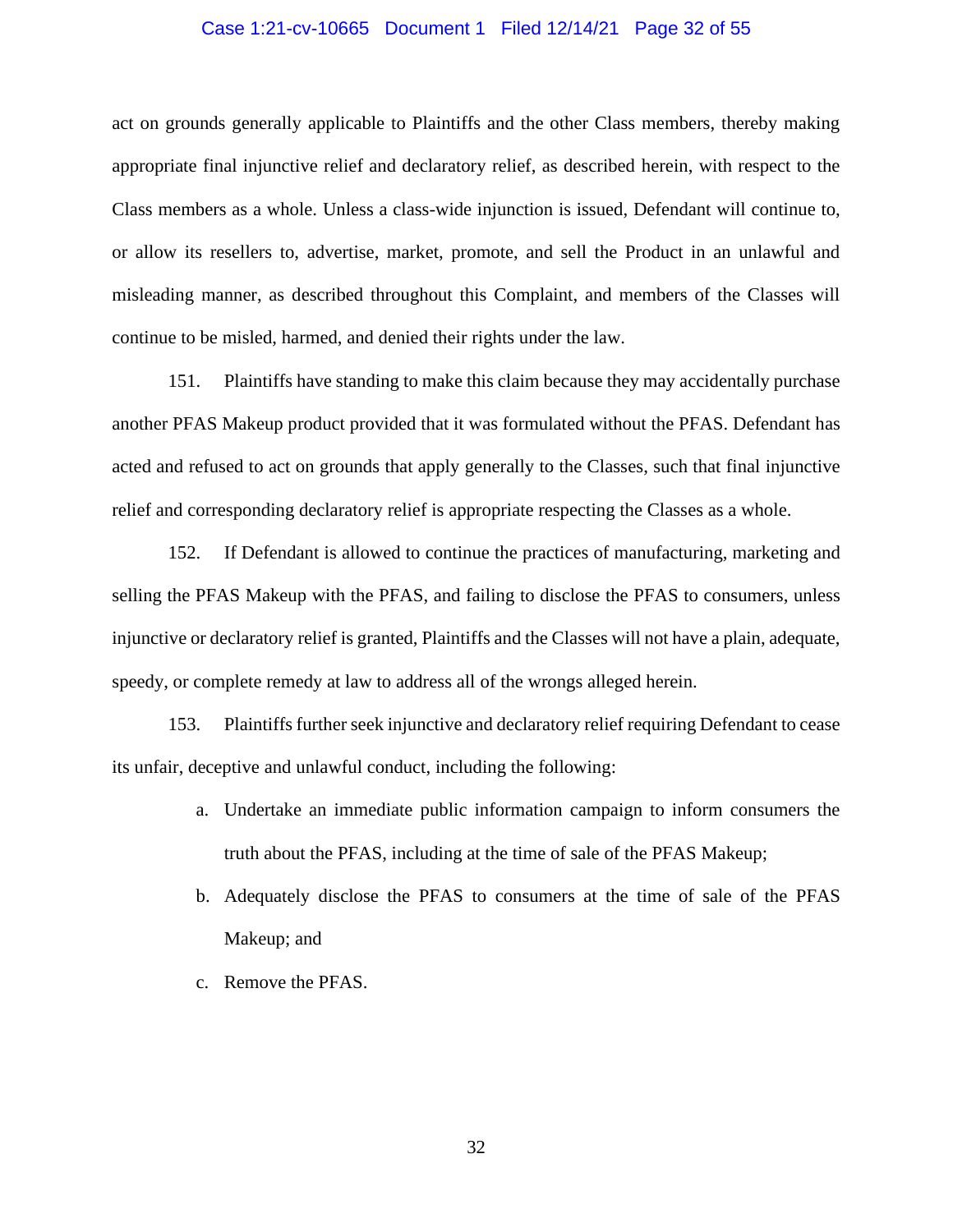#### Case 1:21-cv-10665 Document 1 Filed 12/14/21 Page 33 of 55

154. Plaintiffs also seeks a declaration that the PFAS Makeup contains PFAS, which existed at the time of sale of the PFAS Makeup to consumers, which was known to Defendant and unknown to consumers.

155. Plaintiffs and Class Members have been harmed and will experience irreparable future harm should Defendant's conduct not be enjoined because they will be unable to properly replace their PFAS Makeup with clean and natural components or replacement PFAS Makeup, and will have to bear the costs associated with the PFAS if Defendant continues to fail and refuse to provide adequate remuneration to consumers as a result of the PFAS, which exists at the time of sale of the PFAS Makeup.

156. **Predominance and Superiority**: Plaintiffs and Class Members all suffered and will continue to suffer harm and damages as a result of Defendant's unlawful and wrongful conduct. A class action is superior to other available methods for the fair and efficient adjudication of the controversy. Absent a class action, Class Members would likely find the cost of litigating their claims prohibitively high and would therefore have no effective remedy at law. Because of the relatively small size of their individual claims, it is likely that few Class Members could afford to seek legal redress for Defendant's misconduct. Absent a class action, Class Members will continue to incur damages, and Defendant's misconduct will continue without remedy. Class treatment of common questions of law and fact would also be a superior method to multiple individual actions or piecemeal litigation in that class treatment will conserve the resources of the courts and the litigants and will promote consistency and efficiency of adjudication.

157. Plaintiffs know of no difficulty to be encountered in the maintenance of this action that would preclude its maintenance as a class action.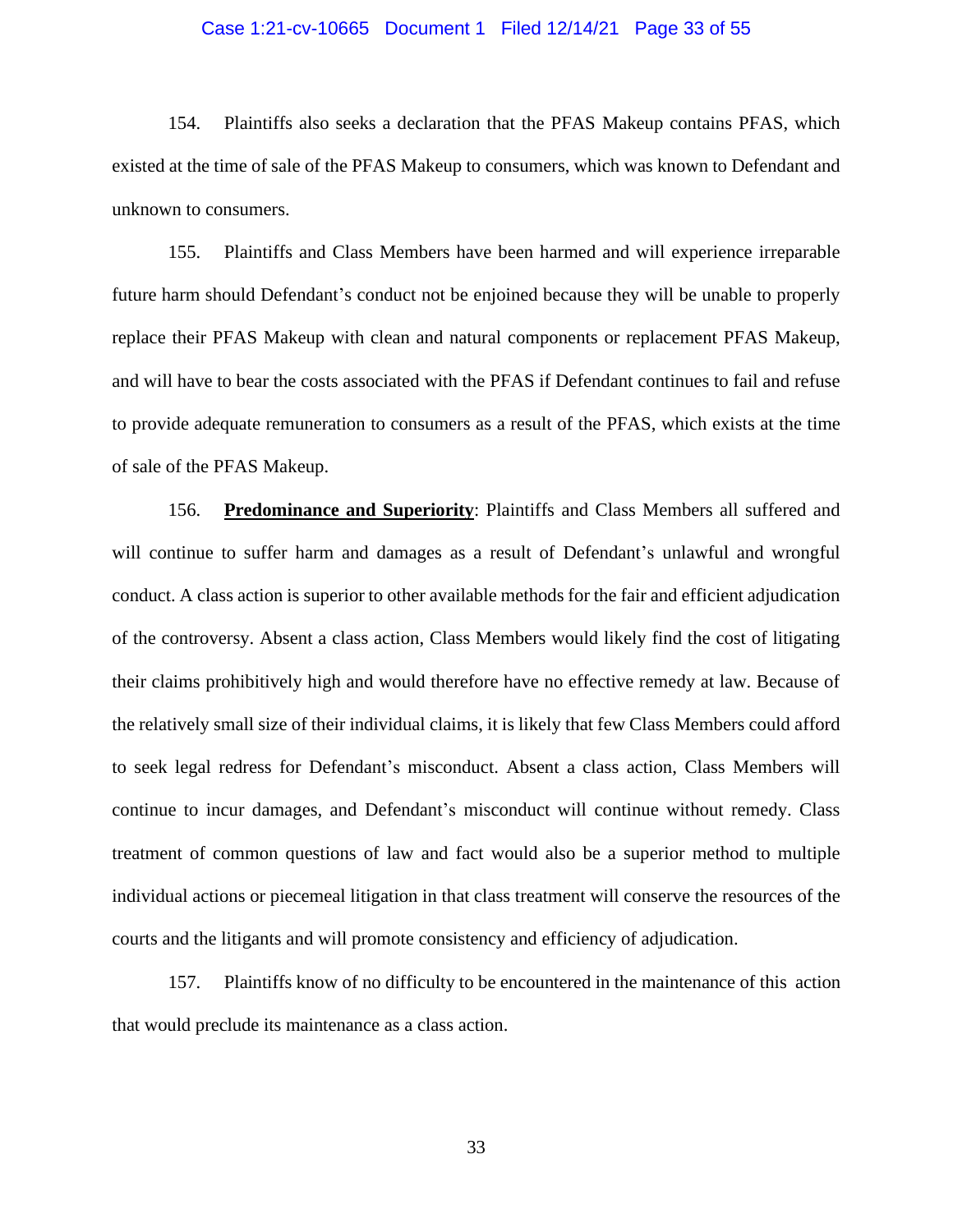#### Case 1:21-cv-10665 Document 1 Filed 12/14/21 Page 34 of 55

158. Defendant acted or refused to act on grounds generally applicable to the Classes, thereby making appropriate final injunctive relief or corresponding declaratory relief with respect to the Classes appropriate.

#### **COUNT I**

## **Breach of Implied Warranty (On Behalf of Plaintiffs and the Nationwide Class and, In the Alternative, the State Subclasses)**

159. Plaintiffs hereby adopt and incorporate by reference the allegations contained in paragraphs 1-158 as though fully set forth herein.

160. Defendant is a merchant and was at all relevant times involved in the manufacturing, distributing, warranting, and/or selling of the PFAS Makeup.

161. The PFAS Makeup are goods within the relevant laws and Defendant knew or had reason to know of the specific use for which the PFAS Makeup, as goods, were purchased.

162. The implied warranty of merchantability included with the sale of each PFAS Makeup product means that Defendant warranted that the PFAS Makeup would be fit for the ordinary purposes for which the PFAS Makeup were used and sold, and were not otherwise injurious to consumers, that the PFAS Makeup would pass without objection in the trade, be of fair and average quality, and conform to the promises and affirmations of fact made by Defendant. This implied warranty of merchantability is part of the basis for the benefit of the bargain between Defendant, and Plaintiffs, and Class Members.

163. Defendant breached the implied warranty of merchantability because the PFAS Makeup are not fit for their ordinary purpose of providing reasonably clean and natural makeup for consumers, *inter alia*, the PFAS Makeup contains potentially harmful chemicals which could reasonably be characterized as clean or natural.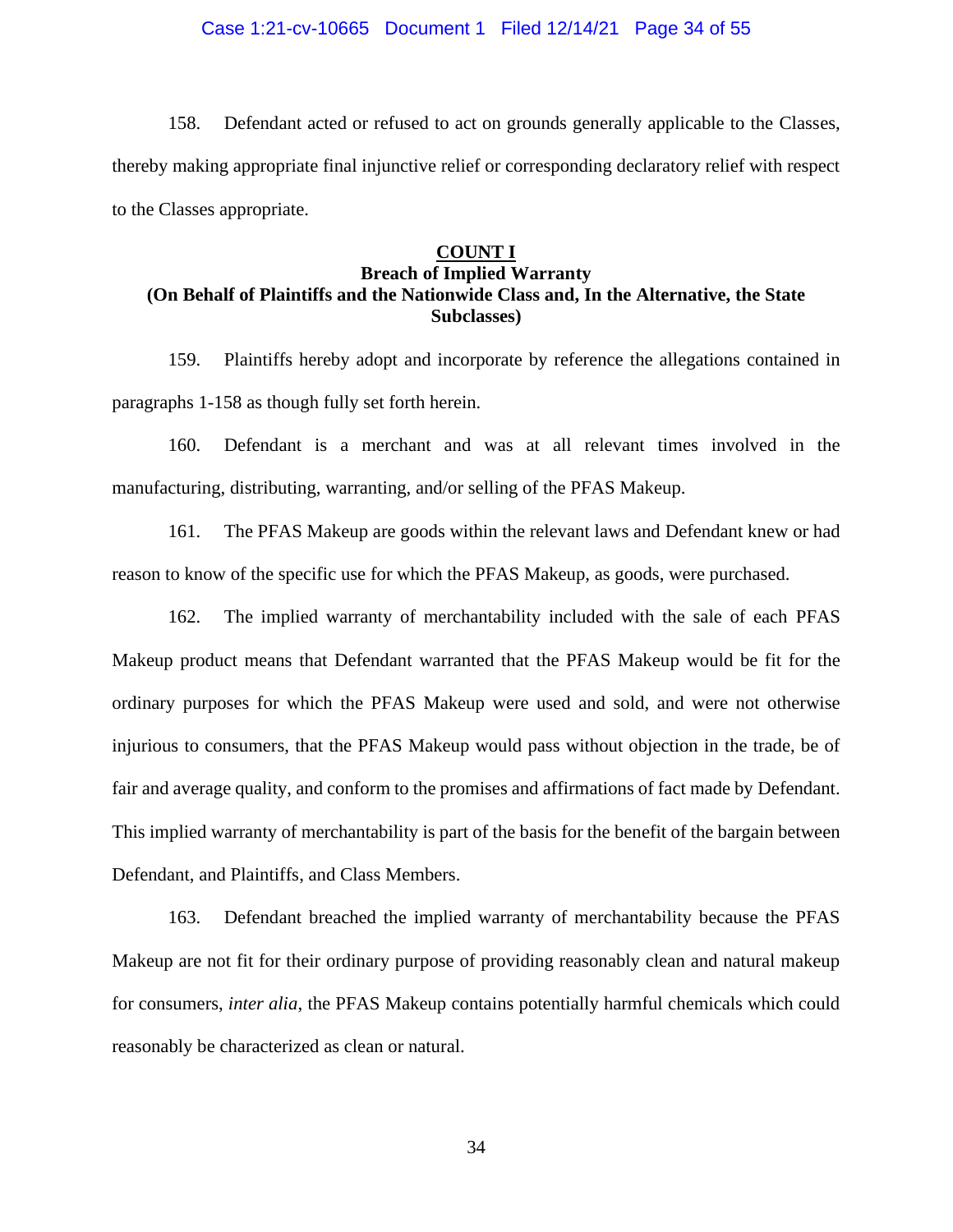#### Case 1:21-cv-10665 Document 1 Filed 12/14/21 Page 35 of 55

164. The aforementioned problems associated with the PFAS Makeup constitute nonclean and unnatural makeup products, and therefore, there is a breach of the implied warranty of merchantability.

165. Defendant's warranty expressly applies to the original purchaser and any succeeding owner of the PFAS Makeup, creating privity between Defendant on the one hand, and Plaintiffs and Class Members on the other.

166. Nonetheless, privity is not required because Plaintiffs and Class Members are the intended beneficiaries of Defendant's warranties and its sale through retailers. Defendant's retailers were not intended to be the ultimate consumers of the PFAS Makeup and have no rights under the warranty agreements. Defendant's warranties were designed for and intended to benefit the consumer only and Plaintiffs and Class Members were their intended beneficiaries.

167. More specifically, Defendant's intention that its warranties apply to Plaintiffs and Class Members as third-party beneficiaries is evident from the statements contained in its product literature, including its warranty. Likewise, it was reasonably foreseeable that Plaintiffs and Class Members would be the intended beneficiaries of the PFAS Makeup and warranties.

168. Defendant impliedly warranted that the PFAS Makeup were of merchantable quality and fit for such use. These implied warranties included, among other things: (i) a warranty that the Makeup manufactured, supplied, distributed, and/or sold by Defendant were clean and/or natural; and (ii) a warranty that the PFAS Makeup would be fit for their intended use while they were being used by consumers.

169. Contrary to the applicable implied warranties, the PFAS Makeup, at the time of sale and thereafter, were not fit for their ordinary and intended purpose of providing Plaintiffs and Class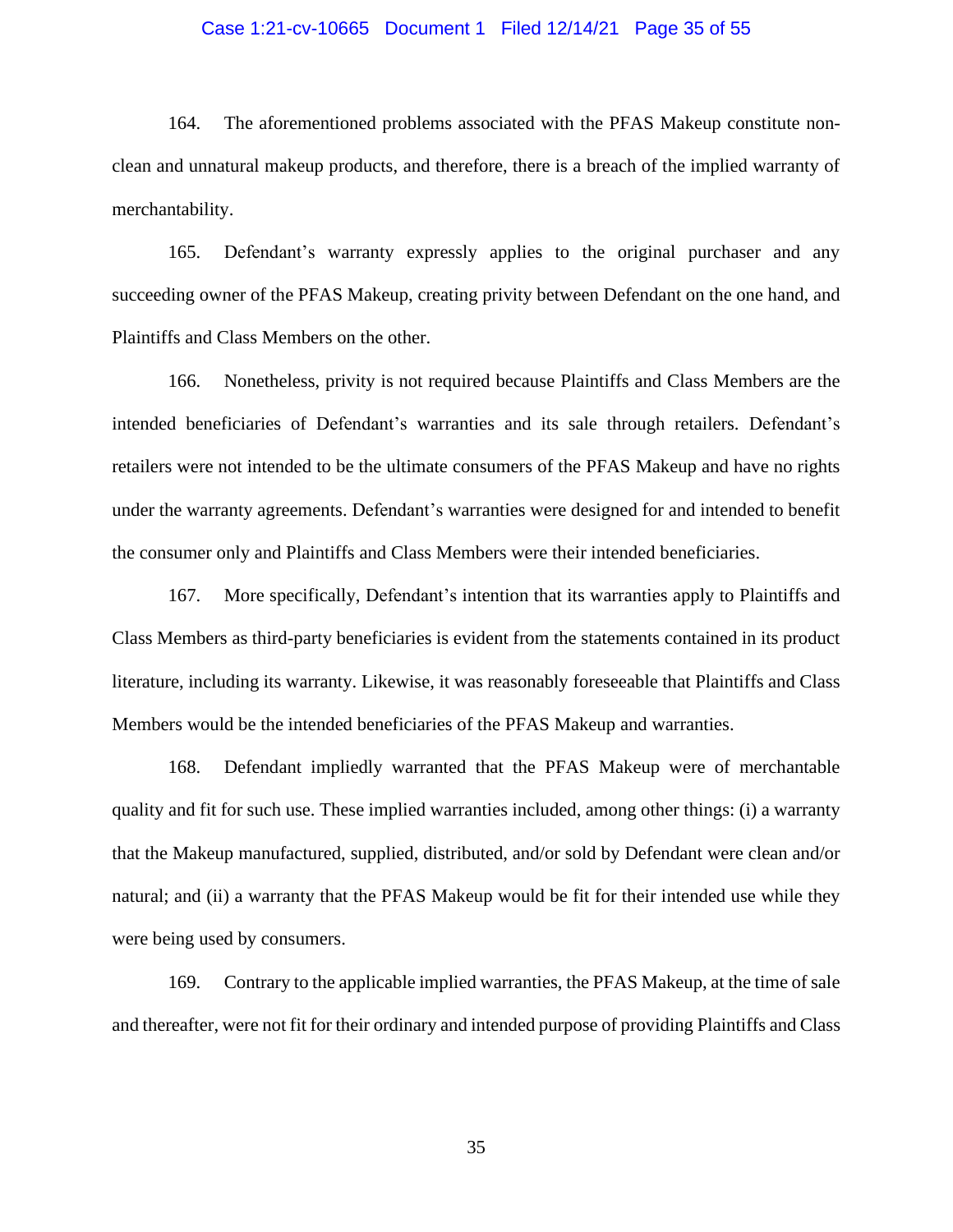#### Case 1:21-cv-10665 Document 1 Filed 12/14/21 Page 36 of 55

Members with clean and natural makeup. Instead, the PFAS Makeup suffered, and continues to suffer, from a formulation, design and/or manufacture, as alleged herein.

170. Defendant's failure to adequately repair or replace the potentially harmful PFAS Makeup caused the warranty to fail in its essential purpose.

171. Defendant breached the implied warranties because the PFAS Makeup were sold with the PFAS, which substantially reduced and/or prevented the PFAS Makeup from being clean and natural.

172. As a direct and proximate result of the foregoing, Plaintiffs and Class Members suffered, and continue to suffer, financial damage and injury, and are entitled to all damages, in addition to costs, interest and fees, including attorneys' fees, as allowed by law.

### **COUNT II**

### **Breach of Express Warranty (On Behalf of Plaintiffs and the Nationwide Class and, In the Alternative, the State Subclasses)**

173. Plaintiffs hereby adopt and incorporate by reference the allegations contained in paragraphs 1-172 as though fully set forth herein.

174. Plaintiffs and Class Members purchased the PFAS Makeup either directly from Defendant or through retailers, such as ULTA, Sephora, Macy's and Nordstrom.

175. Defendant is and was at all relevant times a "merchant" under U.C.C. § 2-313, and related State U.C.C. provisions.

176. In connection with its sale of the PFAS Makeup, Defendant, as the designer, manufacturer, marketer, distributor or seller, expressly warranted that the PFAS Makeup were free from harmful chemicals by naming the product line "bareMinerals."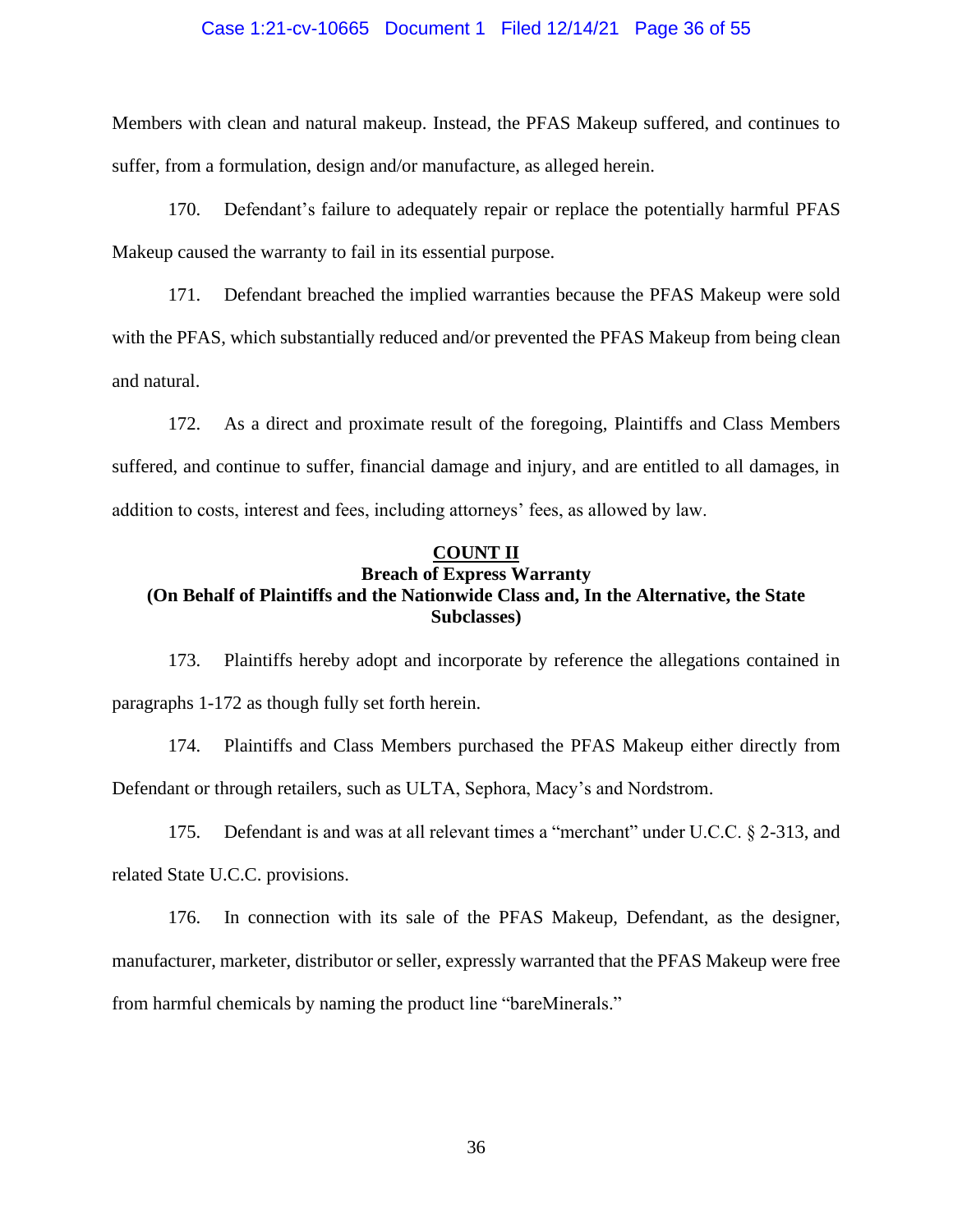#### Case 1:21-cv-10665 Document 1 Filed 12/14/21 Page 37 of 55

177. Defendant's warranty representations consist of the brand name bareMinerals and the pervasive marketing campaign, including the representations described herein that are made online, and on its packaging.

178. The express written warranties covering the PFAS Makeup were a material part of the bargain between Defendant and consumers. At the time it made these express warranties, Defendant knew reasonable consumers were purchasing the PFAS Makeup because they believed it to be as labeled and marketed.

179. Each of the PFAS Makeup have an identical or substantially identical product representation(s) as they each contain the product name bareMinerals.

180. Defendant breached its express warranties by selling the PFAS Makeup that were, in actuality, not free harmful chemicals like PFAS, as promised in the labeling and marketing. Defendant breached the warranty because it sold the PFAS Makeup with the PFAS, which was known to Defendant and unknown to consumers at the time of sale. Defendant further breached the warranty because it improperly and unlawfully denies valid warranty claims, and it has failed or refused to adequately repair or replace the PFAS Makeup with units that are actually as represented.

181. Defendant breached its express warranty to adequately repair or replace the PFAS Makeup despite its knowledge of the PFAS, and/or despite its knowledge of alternative formulations, designs, materials, and/or options for manufacturing the PFAS Makeup.

182. Defendant further breached its express written warranties to Plaintiffs and Class Members in that the PFAS Makeup contain harmful chemicals at the time they leave the manufacturing plant, and on the first day of purchase, and by failing to disclose and actively concealing this risk from consumers.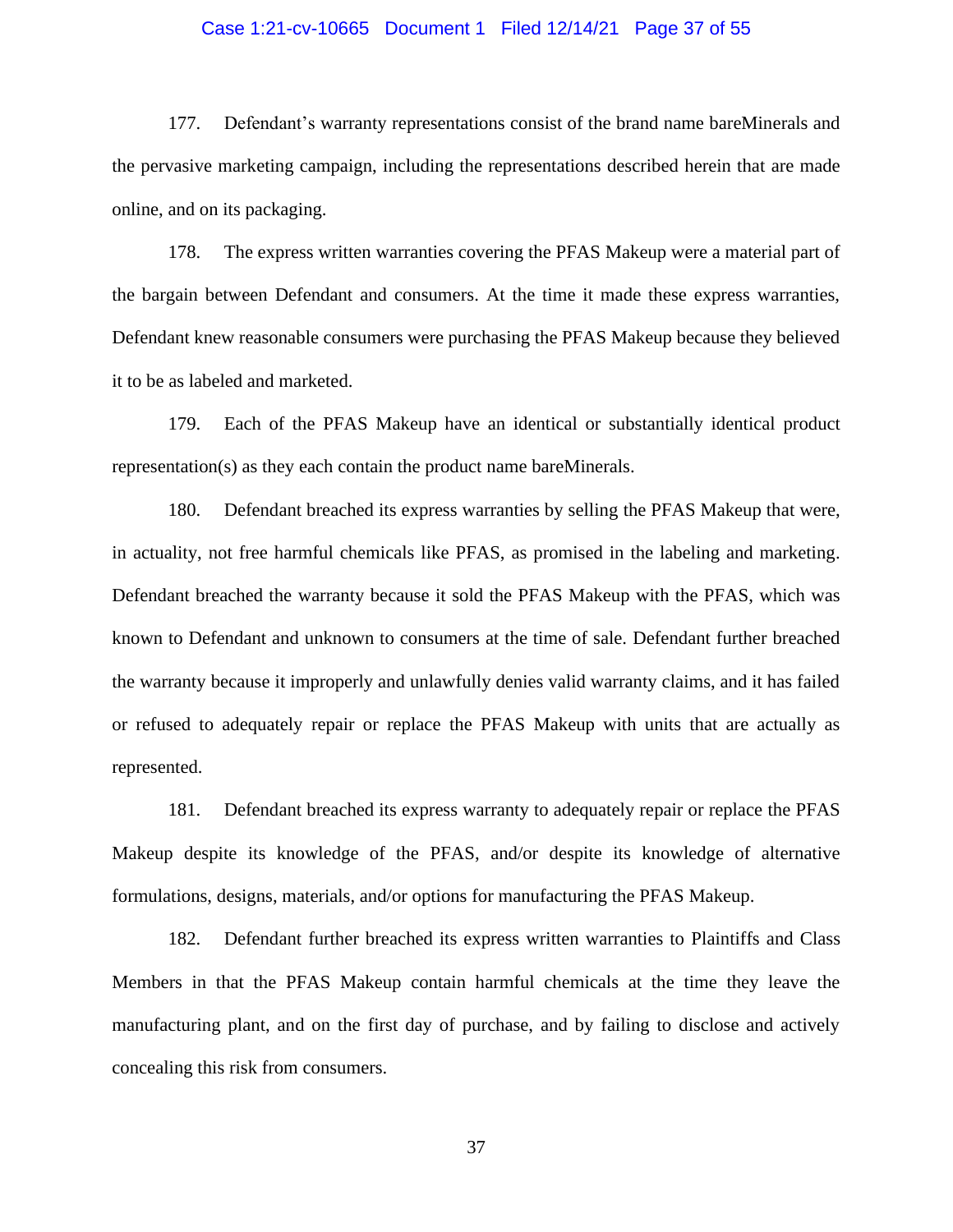#### Case 1:21-cv-10665 Document 1 Filed 12/14/21 Page 38 of 55

183. The PFAS Makeup that Plaintiffs and Class Members purchased contained a PFAS chemical that is neither clean nor natural, loss of the product, loss of use of the product, and loss of the benefit of their bargain. Defendant's warranty expressly applies to the original purchaser and any succeeding owner of the PFAS Makeup for products purchased within the USA, creating privity between Defendant on the one hand, and Plaintiffs and Class Members on the other.

184. Likewise, it was reasonably foreseeable that Plaintiffs and Class Members would be the intended beneficiaries of the PFAS Makeup and warranties, creating privity or an exception to any privity requirement. Plaintiffs and each of the Class Members are the intended beneficiaries of Defendant's warranties and its sale through retailers. The retailers were not intended to be the ultimate consumers of the PFAS Makeup and have no rights under the warranty agreements provided by Defendant. Defendant's warranties were designed for and intended to benefit the consumer only and Plaintiffs and Class Members were the intended beneficiaries of the PFAS Makeup.

185. Defendant has been provided sufficient notice of its breaches of the express warranties associated with the PFAS Makeup.

186. Upon information and belief, Defendant received further notice and has been on notice of its breach of warranties through its sale of PFAS Makeup and of its breaches of warranties through customer warranty claims reporting problems with Defendant, consumer complaints at various sources, and its own internal and external testing.

187. As a direct and proximate result of Defendant's breach of its express written warranties, Plaintiffs and Class Members suffered damages and did not receive the benefit of the bargain and are entitled to recover compensatory damages, including, but not limited to the cost of inspection, repair, and diminution in value. Plaintiffs and Class Members suffered damages at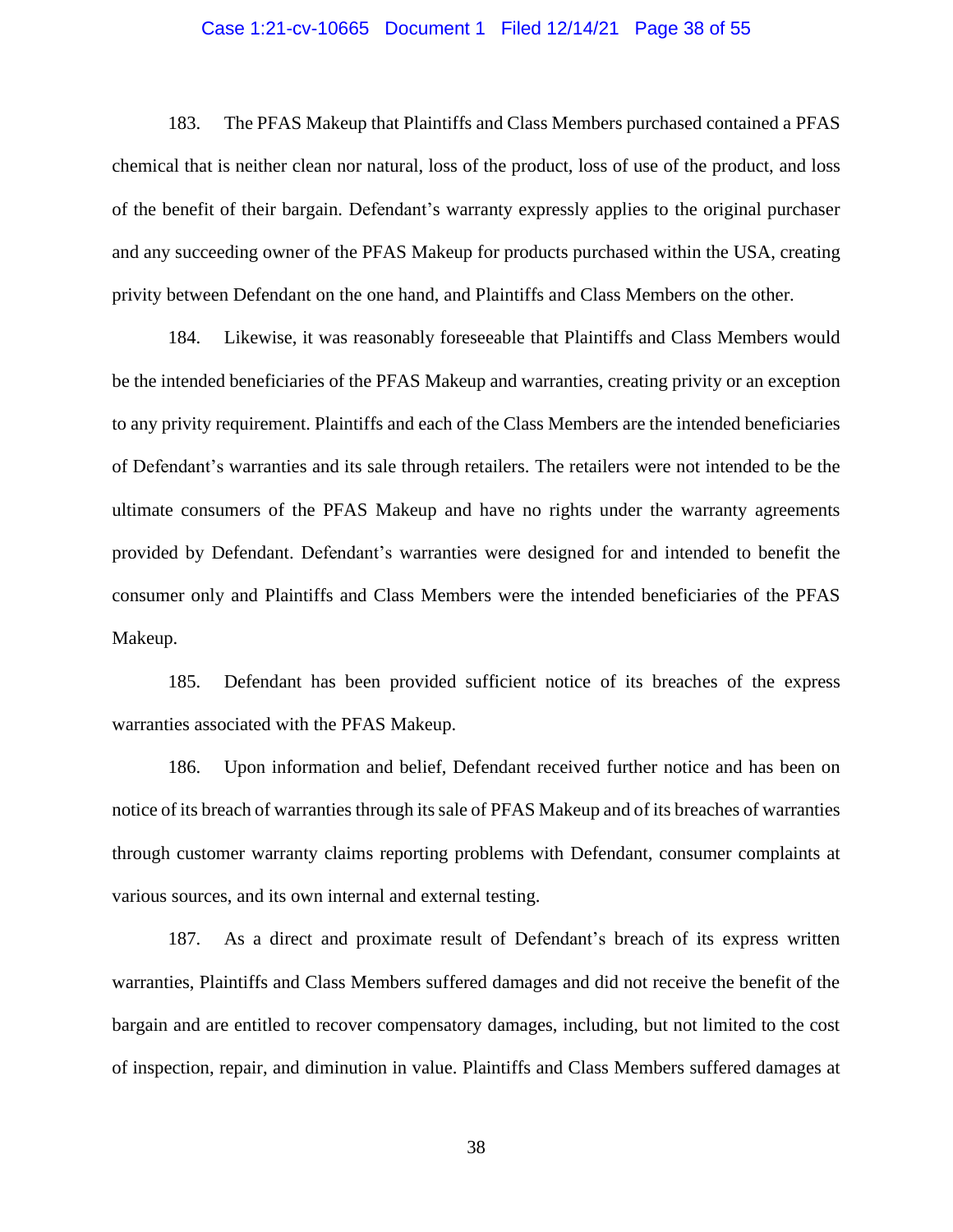the point-of-sale stemming from their overpayment for the PFAS Makeup, in addition to loss of the product and its intended benefits.

### **COUNT III**

## **Negligent Misrepresentation (On behalf of Plaintiffs and the Nationwide Class and, In the Alternative, the State Subclasses)**

188. Plaintiffs re-allege paragraphs 1-187 above as if set forth fully in this Count.

189. Pursuant to New York law, Plaintiffs must prove the following for a negligent misrepresentation claim: (1) a false statement of a material fact; (2) defendant's knowledge that the statement was false; (3) defendant's intent that the statement induce plaintiffs to act; (4) plaintiff's reliance upon the truth of the statement; and (5) plaintiff's damages resulting from reliance on the statement.

190. As a seller of the PFAS Makeup and a merchant, Defendant had a duty to give correct information to Plaintiffs and Class Members regarding the truth and accuracy of the ingredients of the PFAS Makeup. Defendant had sole possession and control of this information and had a duty to disclose it accurately to Plaintiffs and Class Members.

191. Defendant represented that the PFAS Makeup was "clean" and "natural," when in reality, studies and testing have shown that it contained potentially harmful ingredients. Defendant knew, or should have known, that the PFAS Makeup contained non-clean and/or non-natural ingredients.

192. Defendant supplied the information that the PFAS Makeup was "clean" and "natural" was known by Defendant to be desired by Plaintiffs and Class Members to induce them to purchase the PFAS Makeup. Defendant knew that making these representations would induce customers to purchase its makeup over the makeup of competitors.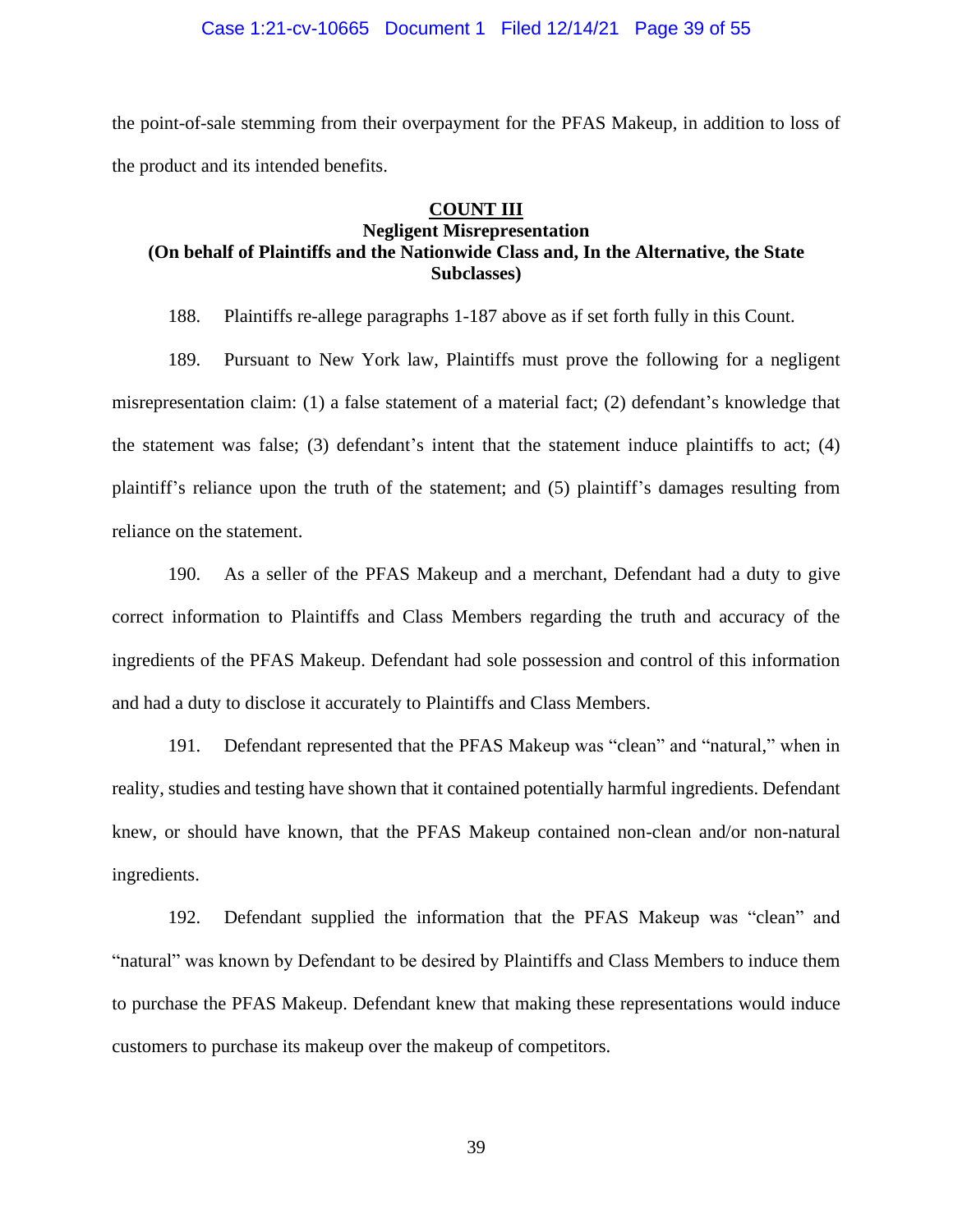#### Case 1:21-cv-10665 Document 1 Filed 12/14/21 Page 40 of 55

193. The Plaintiffs and Class Members relied upon the Defendant's representations that the PFAS Makeup was "clean" and "natural" when purchasing the PFAS Makeup. Further, this reliance was in fact to their detriment because the Plaintiffs and Class Members purchased the PFAS Makeup with harmful chemicals.

194. Plaintiffs and Class Members are entitled to all relief the Court proper as a result of Defendant's actions described herein.

#### **COUNT IV Fraud**

# **(On behalf of Plaintiffs and the Nationwide Class and, In the Alternative, the State Subclasses)**

195. Plaintiffs re-allege paragraphs 1-194 above as if set forth fully in this Count.

196. Plaintiffs bring this claim individually and on behalf of the Nationwide Class.

197. Defendant knew or should have known that the PFAS Makeup contained potentially harmful ingredients, including PFAS chemicals.

198. Defendant provided Plaintiffs and Nationwide Class Members with false or misleading material information and failed to disclose material facts about the true nature of the PFAS Makeup, including the fact that it contained ingredients which were not "clean" and/or "natural."

199. Defendant had exclusive knowledge of the PFAS Makeup's ingredients at the time of sale and at all other relevant times. Neither Plaintiffs nor Nationwide Class Members, in the exercise of reasonable diligence, could have independently discovered the true nature of the PFAS Makeup prior to purchase.

200. Defendant had the capacity to, and did, deceive Plaintiffs and Nationwide Class Members, into believing they were purchasing "clean" and/or "natural" makeup.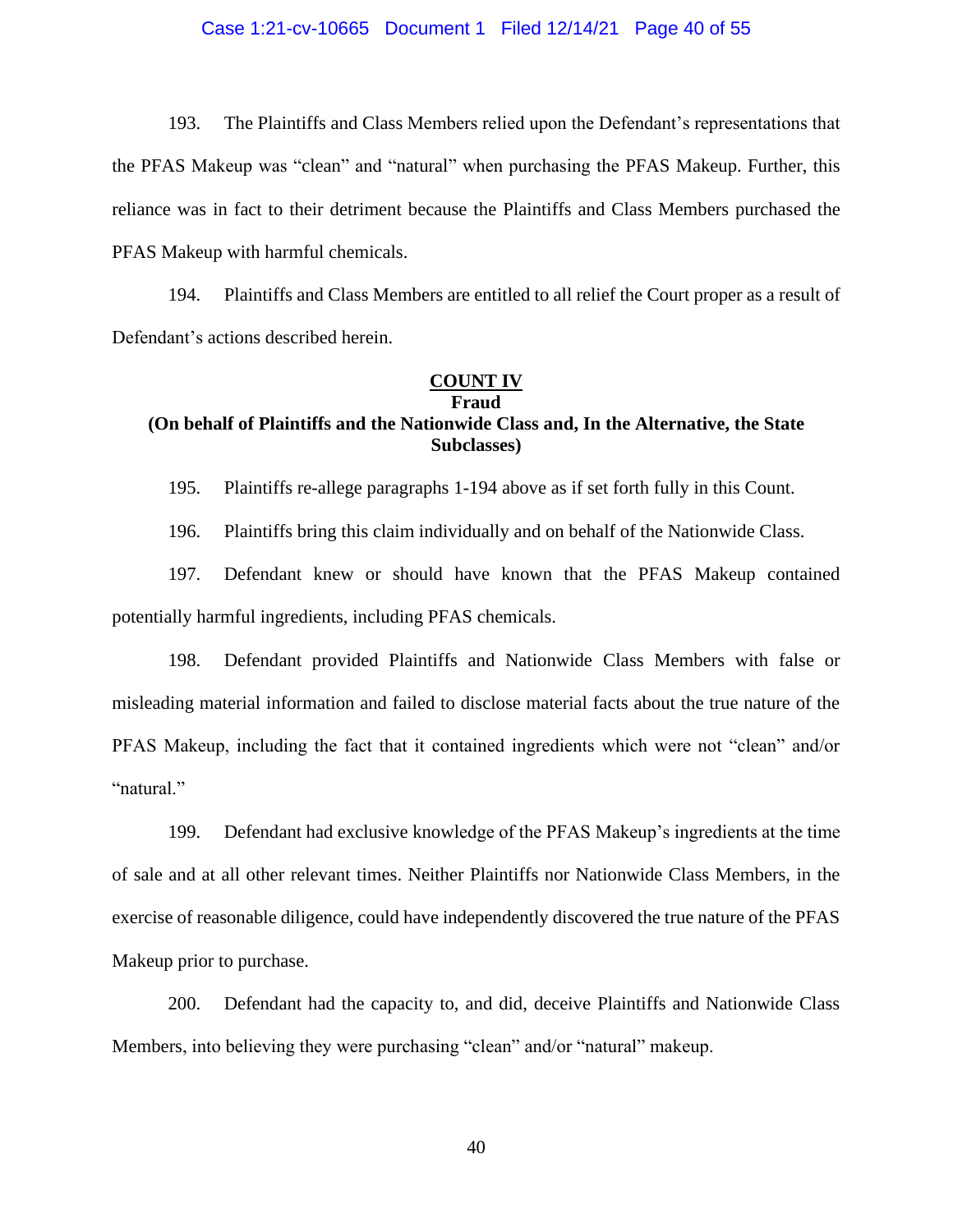#### Case 1:21-cv-10665 Document 1 Filed 12/14/21 Page 41 of 55

201. Defendant undertook active and ongoing steps to conceal the presence of PFAS chemicals in the Products. Plaintiffs are not aware of anything in Defendant's advertising, publicity, or marketing materials that disclosed the truth about the PFAS Makeup, despite Defendant's awareness of the problem.

202. The facts concealed and/or not disclosed by Defendant to Plaintiffs and Nationwide Class Members are material facts in that a reasonable person would have considered them important in deciding whether to purchase (or pay the same price for) the PFAS Makeup.

203. Defendant intentionally concealed and/or failed to disclose material facts for the purpose of inducing Plaintiffs and Nationwide Class Members to act thereon.

204. Plaintiffs and Nationwide Class Members justifiably acted or relied upon the concealed and/or nondisclosed facts to their detriment, as evidenced by their purchase of the PFAS Makeup.

205. Plaintiffs and Nationwide Class Members suffered a loss of money in an amount to be proven at trial as a result of Defendant's fraudulent concealment and nondisclosure because they would not have purchased the PFAS Makeup, or would not have purchased the PFAS Makeup for the price they did, if the true facts concerning the PFAS Makeup had been known.

206. Plaintiffs and Nationwide Class Members are entitled to all relief the Court proper as a result of Defendant's actions described herein.

#### **COUNT V**

## **Violation of the California Consumer Legal Remedies Act ("CLRA") California Civil Code §§ 1750,** *et seq.* **(On Behalf of Plaintiff Onaka and the California Class)**

207. Plaintiffs re-allege paragraphs 1-206 above as if set forth fully in this Count.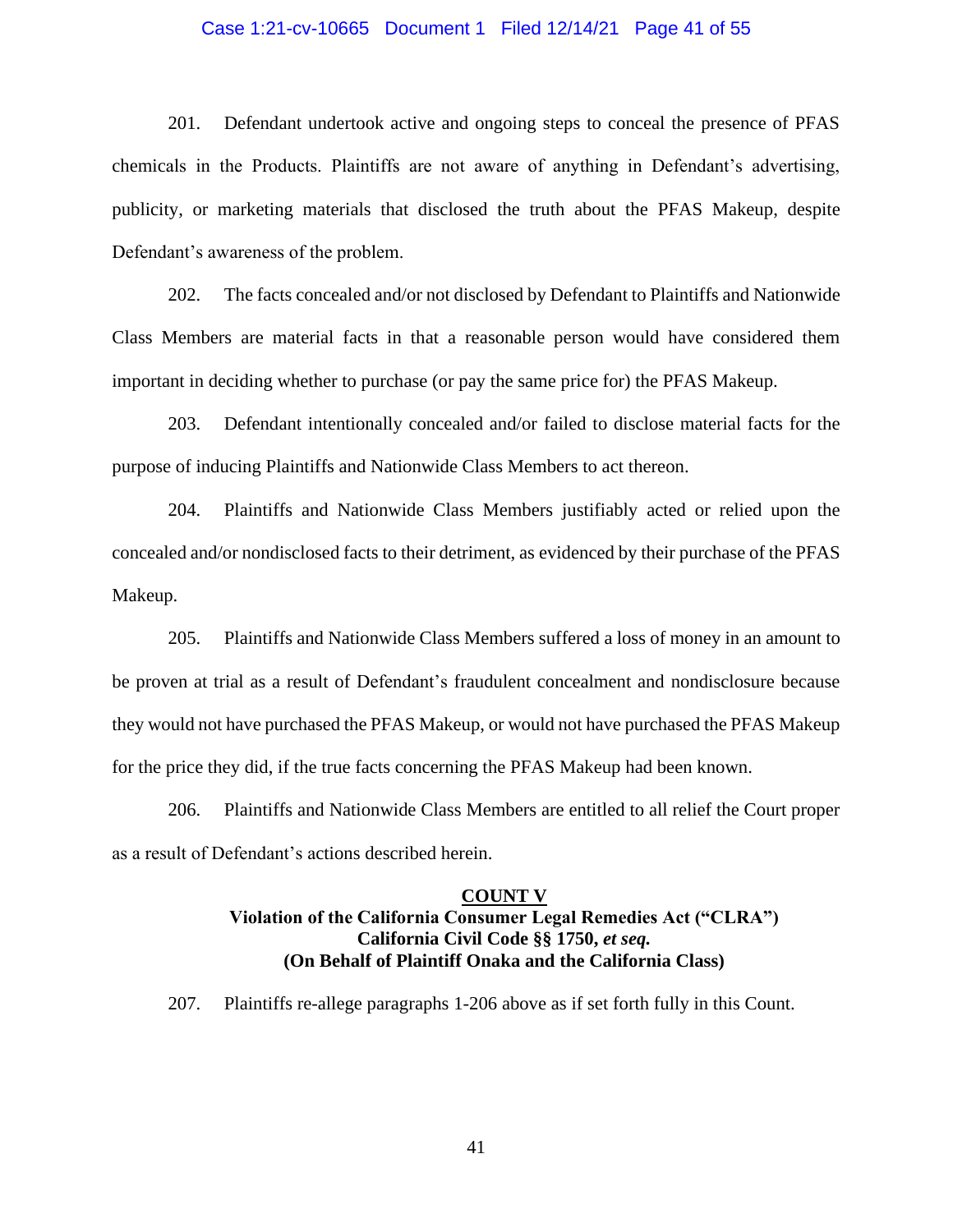#### Case 1:21-cv-10665 Document 1 Filed 12/14/21 Page 42 of 55

208. The conduct described herein took place in the state of California and constitutes unfair methods of competition or deceptive acts or practices in violation of the Consumer Legal Remedies Act ("CLRA"), California Civil Code §§ 1750, *et seq*.

209. The CLRA applies to all claims of Plaintiff Onaka and California Class Members because the conduct which constitutes violations of the CLRA by Defendant occurred within the State of California.

210. Plaintiff Onaka and California Class Members are "consumers" as defined by Civil Code § 1761(d).

211. Defendant is a "person" as defined by California Civil Code § 1761(c).

212. The PFAS Makeup qualifies as "goods" as defined by California Civil Code §  $1761(a)$ .

213. Plaintiff Onaka and the California Class Members' purchases of the PFAS Makeup are "transactions" as defined by California Civil Code § 1761(e).

214. As set forth below, the CLRA deems the following unfair methods of competition and unfair or deceptive acts or practices undertaken by any person in a transaction intended to result or which does result in the sale or lease of goods or services to any consumer unlawful:

- a. "Representing that goods...have sponsorship, approval, characteristics, ingredients, uses, benefits, or qualities which they do no have." Civil Code  $\S$  1770(a)(5); and
- b. "Representing that goods...are of a particular standard, quality, or grade, or that goods are of a particular style or model, if they are of another." Civil Code §  $1770(a)(7)$ .

215. Defendant engaged in unfair competition and/or unfair or deceptive acts or practices in violation of California Civil Code  $\S$  1770(a)(5) and (a)(7) when it represented, through its advertising and other express representations, that the PFAS Makeup had benefits or characteristics that it did not actually have.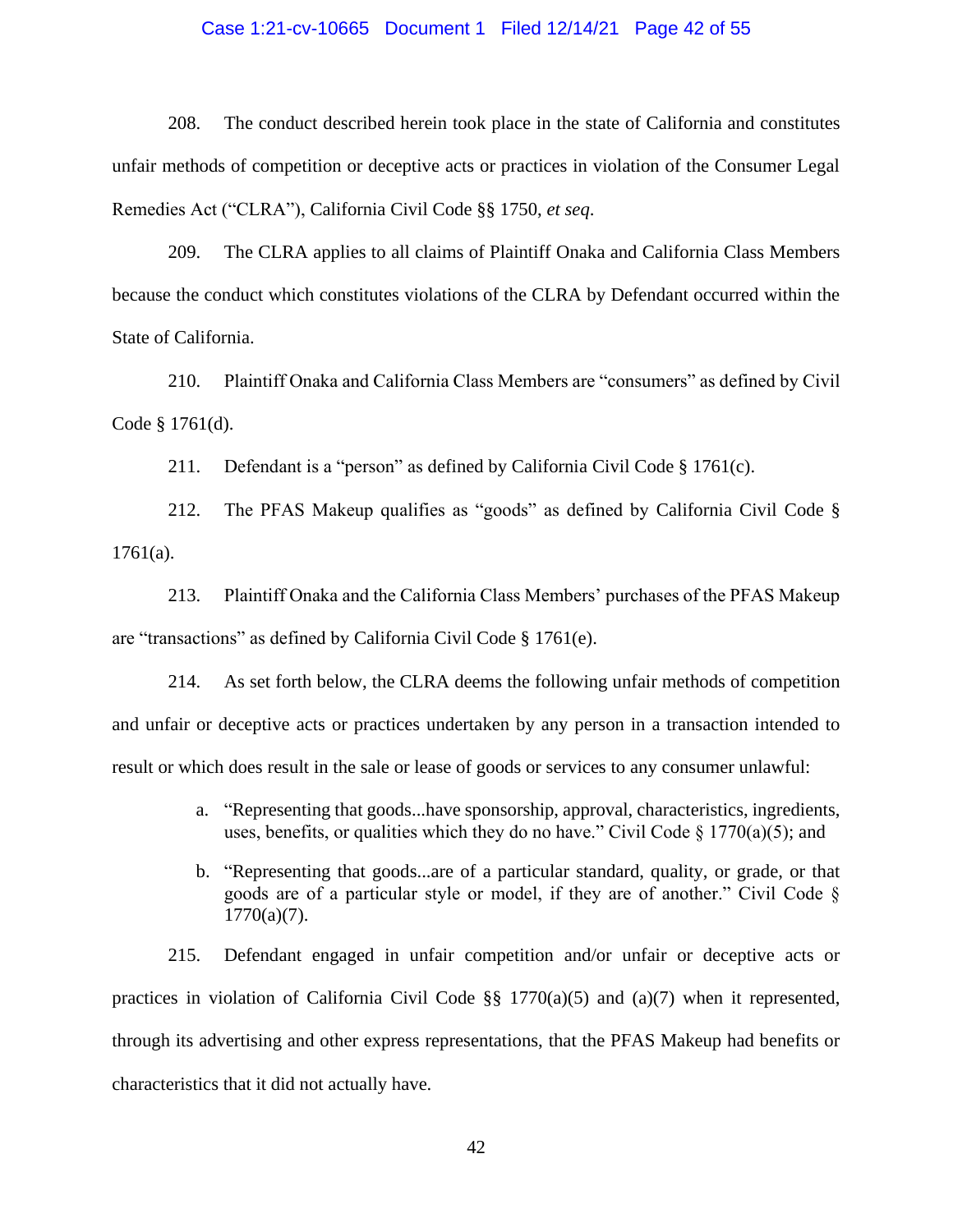#### Case 1:21-cv-10665 Document 1 Filed 12/14/21 Page 43 of 55

216. As detailed in the body of this Complaint, Defendant has repeatedly engaged in conduct deemed a violation of the CLRA, has made representations regarding the PFAS Makeup's benefits or characteristics that it did not in fact have, and has represented the PFAS Makeup to be of a quality that it was not. Indeed, Defendant concealed this information from Plaintiff Onaka and California Class Members.

217. The PFAS Makeup was not and is not "clean" or "natural" for consumers. As detailed above, Defendant violated the CLRA when it falsely represented that the PFAS Makeup meets a certain standard or quality.

218. Defendant further violated the CLRA when it advertised the PFAS Makeup with the intent not to sell it as advertised, and knew that the PFAS Makeup was not as represented.

219. Specifically, Defendant marketed and represented the PFAS Makeup, *inter alia*, as being "free of harsh chemicals and unnecessary additives," "clean," and "pure" when in fact the PFAS Makeup contains PFAS chemicals known to be potentially harmful to humans.

220. Defendant's deceptive practices were specifically designed to induce Plaintiff Onaka and California Class Members to purchase or otherwise acquire the PFAS Makeup.

221. Defendant engaged in uniform marketing efforts to reach California Class Members, their agents, and/or third parties upon whom they relied, to persuade them to purchase and use the PFAS Makeup manufactured by Defendant. Defendant's packaging, advertising, marketing, website, and retailer product identification and specifications contain numerous false and misleading statements regarding the quality and ingredients of the PFAS Makeup. These include, *inter alia*, the following misrepresentations contained in its advertising, marketing, social media platforms, and website:

> • "Good-for-skin, 24-hour, lightweight, full coverage liquid foundation with a natural matte finish."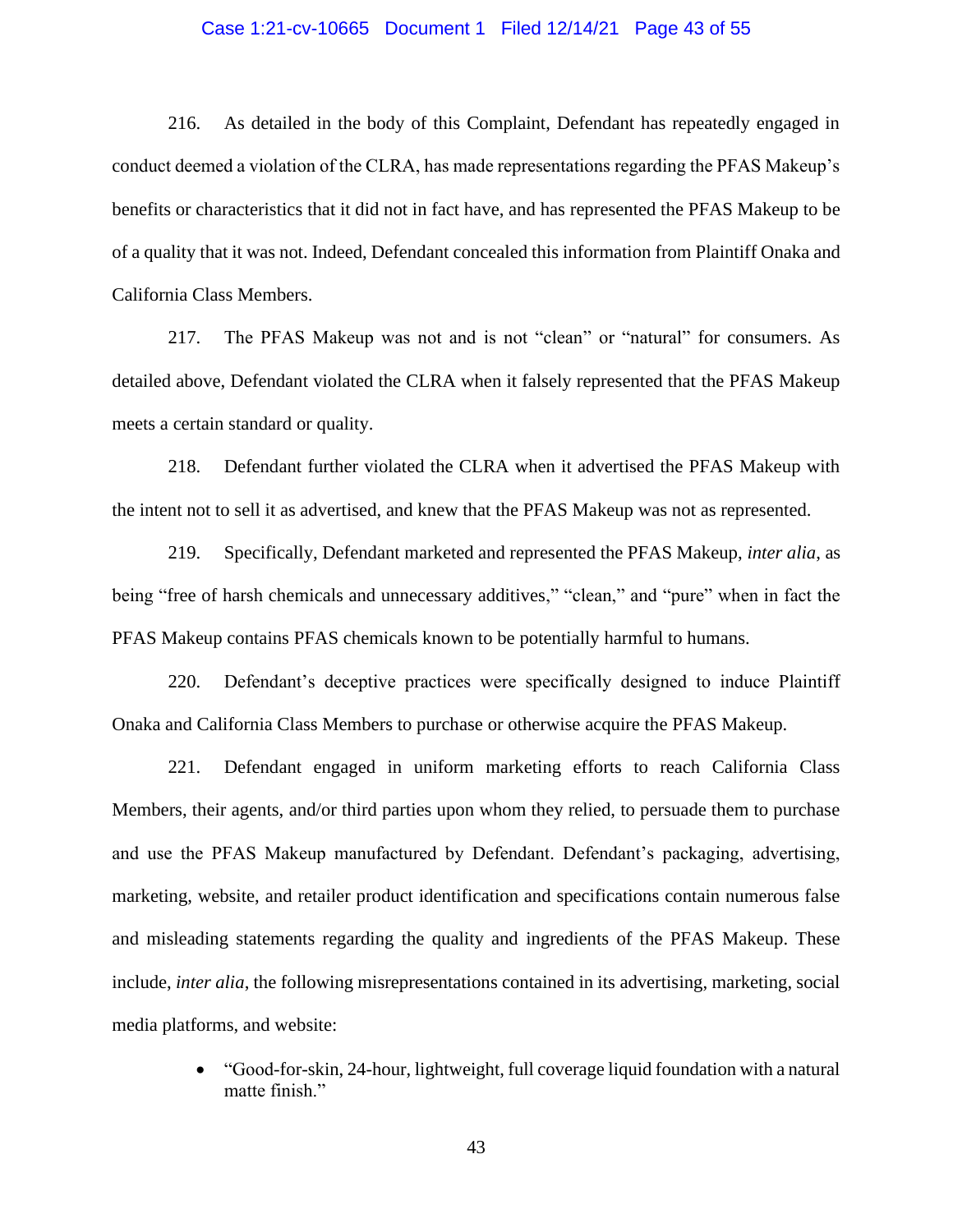- "GOOD-FOR-SKIN INGREDIENTS"
- "With good-for-skin ingredients that won't clog pores, barePRO® Performance Wear Liquid Foundation is Makeup So Pure And Clean You Can Sleep in It™."
- "We're redefining performance wear with this new liquid mineral foundation that cares while it covers, improving the appearance of skin texture over time\* while blurring pores and imperfections. The 24-hour breathable full coverage is powered by Mineral Lock™ Long-Wear Technology that blends mineral pigments with lipids naturally found in skin to lock in transfer-resistant, color-true coverage in 35 carefully calibrated shades."
- "CLEAN WITHOUT COMPROMISE"
- "Long before clean beauty became part of the collective consciousness, we were making clean, natural mineral makeup and skincare."
- "Purity in formulation and uncompromising performance have been our guiding principles since we launched in 1995."
- "[Contain] only what's needed, and nothing else."
- "At bareMinerals, our mission goes beyond makeup. We're here to help people feel good about themselves and their impact in the world. That's why we create clean, conscious beauty that's good to your skin, good for the community and good to the planet."
- "[Our Goal]: Be an industry leader in clean formulations . . . ."

222. Despite these representations, Defendant omitted and concealed information and

material facts from Plaintiff Onaka and California Class Members.

223. In their purchase of the PFAS Makeup, Plaintiff Onaka and California Class

Members relied on Defendant's representations and omissions of material facts.

224. These business practices are misleading and/or likely to mislead consumers and should be enjoined.

225. On November 2, 2021, Plaintiff Onaka provided written notice to Defendant via certified mail through the United States Postal Service demanding corrective actions pursuant to the CLRA, but Defendant failed to take any corrective action.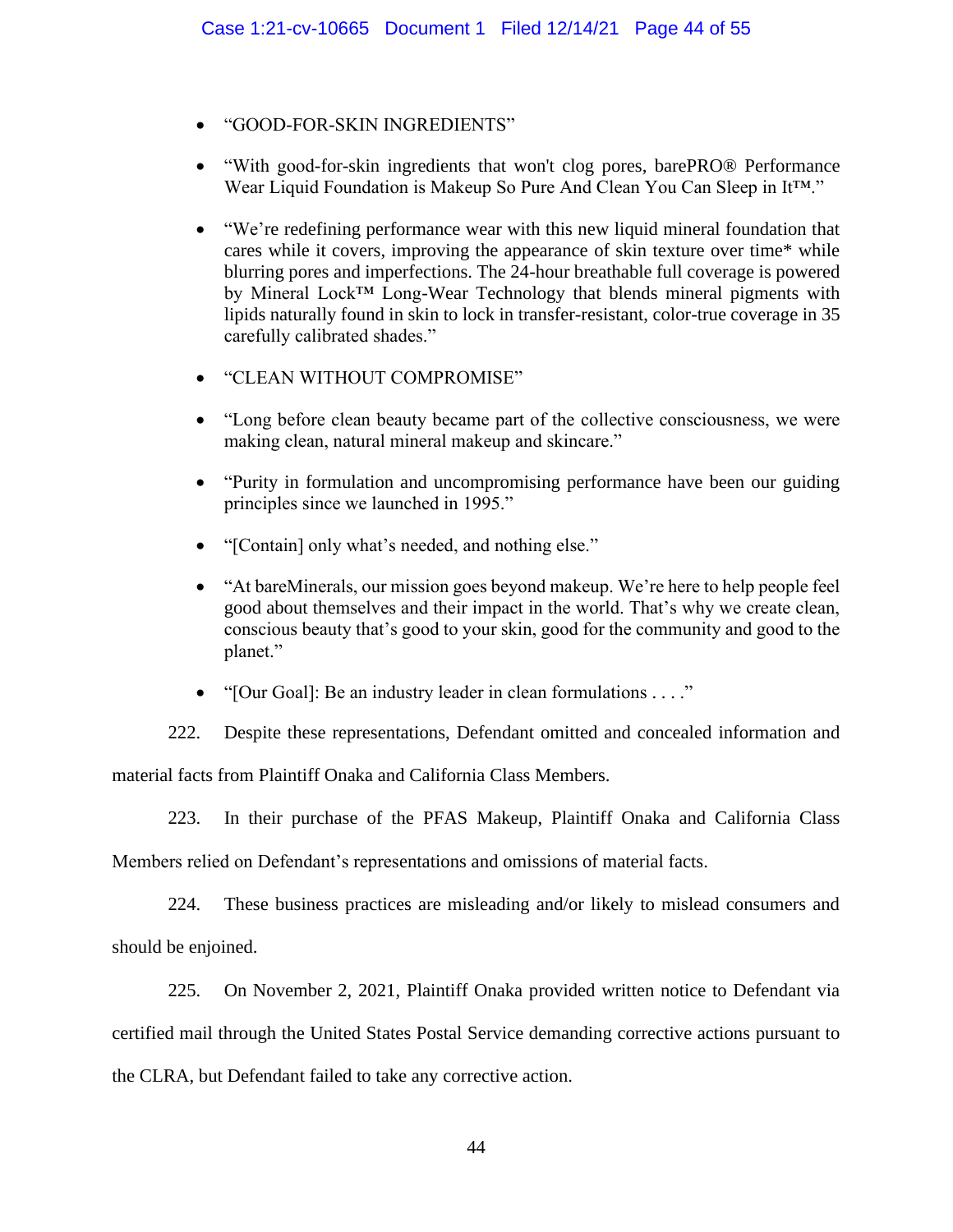#### Case 1:21-cv-10665 Document 1 Filed 12/14/21 Page 45 of 55

226. In accordance with California Civil Code § 1780(a), Plaintiff Onaka and the California Class Members seek injunctive and equitable relief for Defendant's violations of the CLRA, including an injunction to enjoin Defendant from continuing its deceptive advertising and sales practices.

227. Pursuant to California Civil Code § 1780(a)(1)-(5) and § 1780(e), Plaintiff Onaka and California Class Members seek an order enjoining Defendant from the unlawful practices described above, a declaration that Defendant's conduct violates the Consumer Legal Remedies Act, money damages, reasonable attorneys' fees and litigation costs, and any other relief the Court deems proper under the CLRA.

### **COUNT VI Violations of the California Unfair Competition Law ("UCL") Cal. Bus. & Prof. Code §§ 17200,** *et seq.* **(On Behalf of Plaintiff Onaka and the California Class)**

228. Plaintiffs re-allege paragraphs 1-227 above as if set forth fully in this Count.

229. Plaintiff Onaka brings this count on behalf of herself and the California Class.

230. Defendant is a "person" as defined by Cal. Bus. & Prof. Code § 17201.

231. Plaintiff Onaka and California Class Members who purchased the Defendant's PFAS Makeup suffered an injury by virtue of buying products in which Defendant misrepresented and/or omitted the PFAS Makeup's true quality and ingredients. Had Plaintiff Onaka and California Class Members known that Defendant materially misrepresented the PFAS Makeup and/or omitted material information regarding its PFAS Makeup and its ingredients, they would not have purchased the PFAS Makeup.

232. Defendant's conduct, as alleged herein, violates the laws and public policies of the state of California and the federal government, as set out in the preceding paragraphs of this complaint.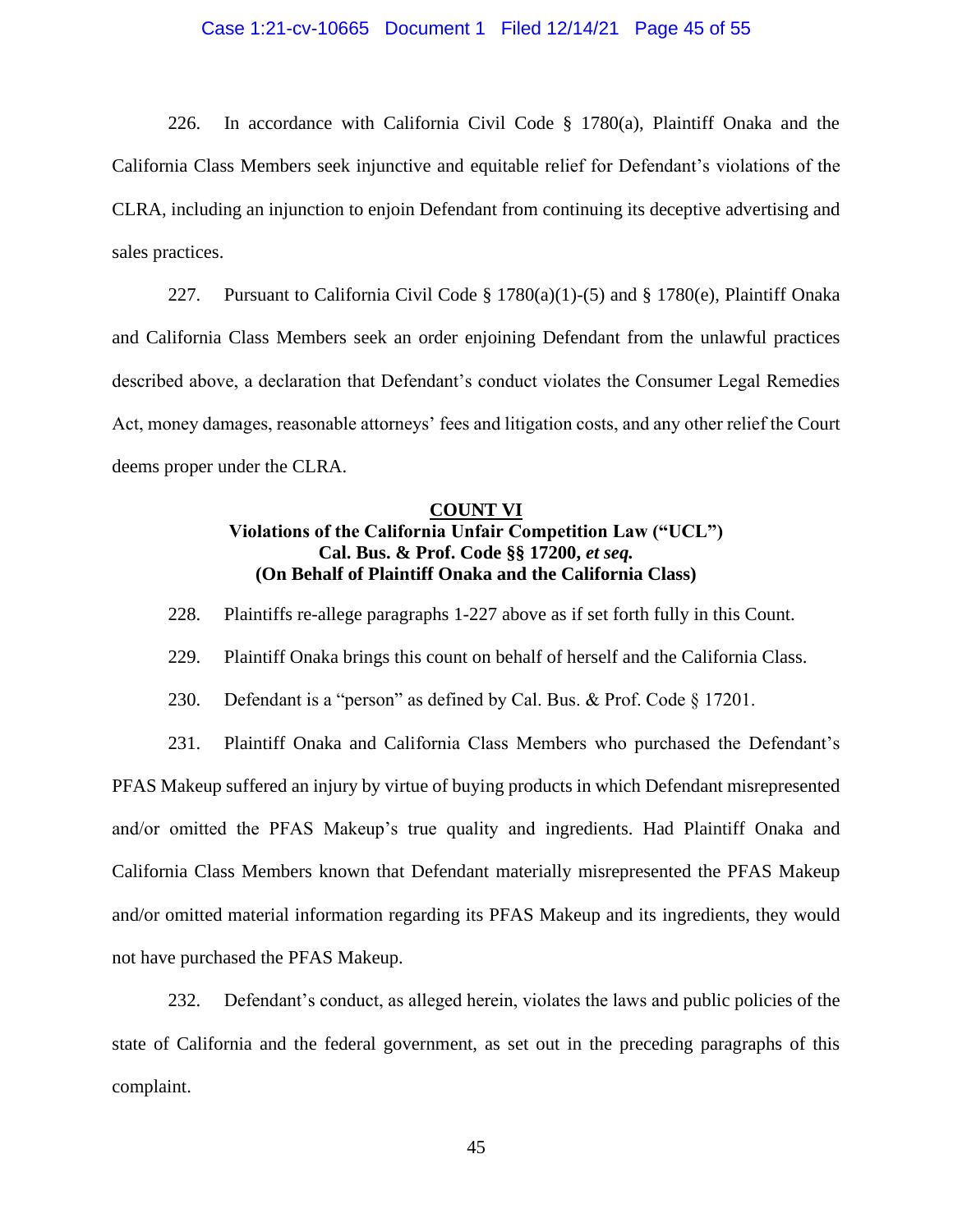#### Case 1:21-cv-10665 Document 1 Filed 12/14/21 Page 46 of 55

233. There is no benefit to consumers or competition by allowing Defendant to deceptively label, market, and advertise its PFAS Makeup.

234. Plaintiff Onaka and California Class Members who purchased Defendant's PFAS Makeup had no way of reasonably knowing that the PFAS Makeup was deceptively packaged, marketed, advertised, and labeled; was not clean and/or natural; and was unsuitable for its intended use. Thus, Plaintiff Onaka and California Class Members could not have reasonably avoided the harm they suffered.

235. Specifically, Defendant marketed, labeled, and represented the PFAS Makeup as being "clean," "pure," and "natural" when in fact the PFAS Makeup contains potentially harmful, human made, PFAS chemicals.

236. The gravity of harm suffered by Plaintiff Onaka and California Class Members who purchased the PFAS Makeup outweighs any legitimate justification, motive, or reason for packaging, marketing, advertising, and/or labeling the PFAS Makeup in a deceptive and misleading manner. Accordingly, Defendant's actions are immoral, unethical, unscrupulous, and offend the established public policies of the state of California and the federal government. Defendant's actions are substantially injurious to Plaintiff Onaka and California Class Members.

237. The above acts of Defendant in disseminating said misleading and deceptive statements to consumers throughout the state of California, including to Plaintiff Onaka and California Class Members, were and are likely to deceive reasonable consumers by obfuscating the true nature of Defendant's PFAS Makeup, and thus were violations of Cal. Bus. & Prof. Code §§ 17500, *et seq.*

238. As a result of Defendant's unlawful, unfair and fraudulent acts and practices, Plaintiff Onaka, on behalf of herself and the California Class, and as appropriate, on behalf of the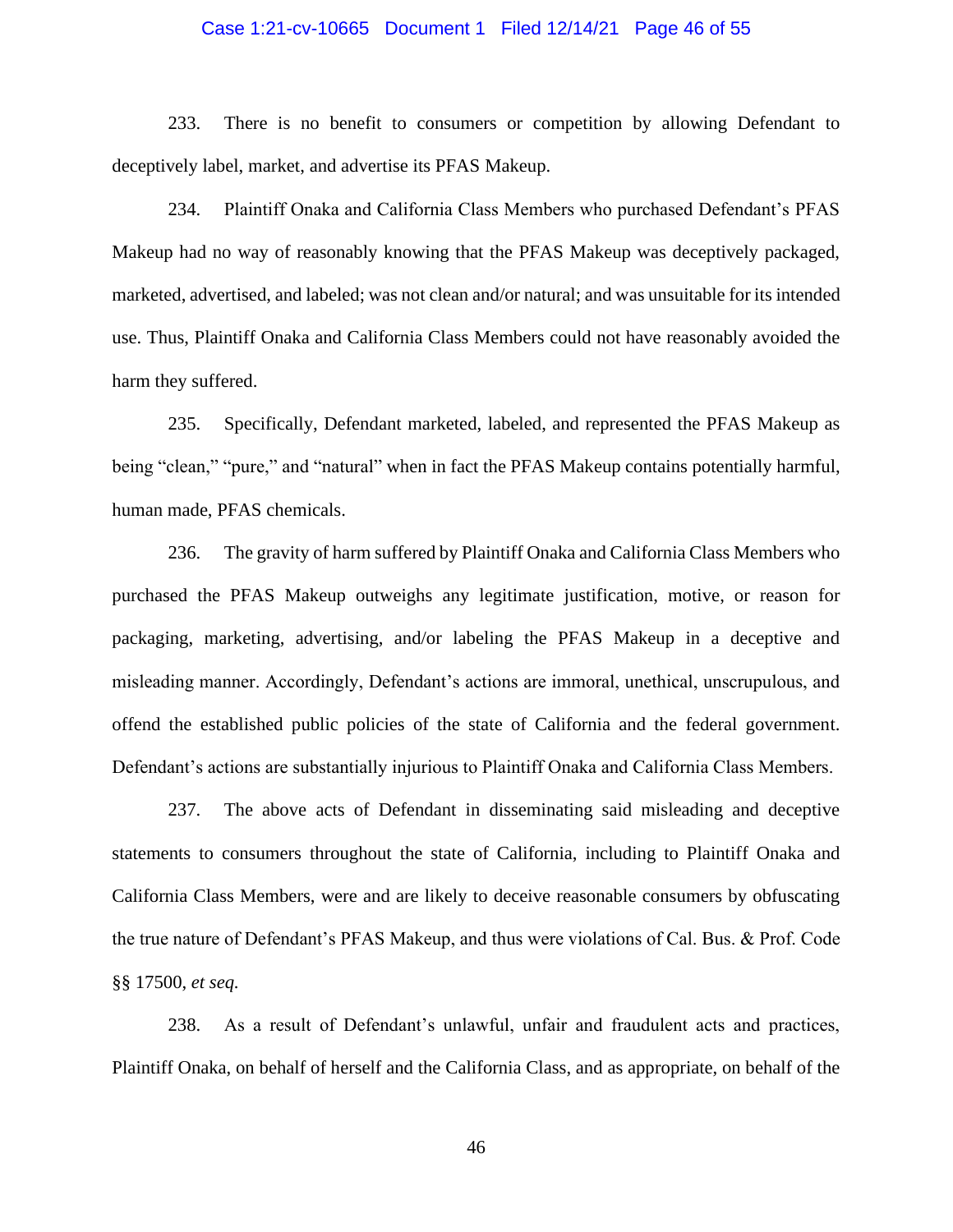#### Case 1:21-cv-10665 Document 1 Filed 12/14/21 Page 47 of 55

general public, seeks injunctive relief prohibiting Defendant from continuing these wrongful practices, and such other equitable relief, including full restitution of all improper revenues and ill-gotten profits derived from Defendant's wrongful conduct to the fullest extent permitted by law.

## **COUNT VII Violation of the California False Advertising Law ("FAL") Cal. Bus. & Prof. Code §§ 17500,** *et seq.* **(On Behalf of Plaintiff Onaka and the California Class)**

239. Plaintiffs hereby adopt and incorporate by reference the allegations contained in paragraphs 1-238 as though fully set forth herein.

240. Plaintiff Onaka brings this count on behalf of herself and the California Class.

241. The conduct described herein took place within the state of California and constitutes deceptive or false advertising in violation of Cal. Bus. & Prof. Code §§ 17500, *et seq*.

242. The FAL provides that "[i]t is unlawful for any person, firm, corporation or association, or any employee thereof with intent directly or indirectly to dispose of real or personal property or to perform services" to disseminate any statement "which is untrue or misleading, and which is known, or which by the exercise of reasonable care should be known, to be untrue or misleading." Cal. Bus. & Prof. Code § 17500.

243. It is also unlawful under the FAL to make or disseminate any advertisement that is "untrue or misleading, and which is known, or which by the exercise of reasonable care should be known, to be untrue or misleading." *Id*.

244. Defendant, when it marketed, advertised, and sold the PFAS Makeup, represented to Plaintiff Onaka and California Class Members that it was clean, natural, and "good-for-skin," despite the fact that it contains potentially harmful, human-made PFAS chemicals.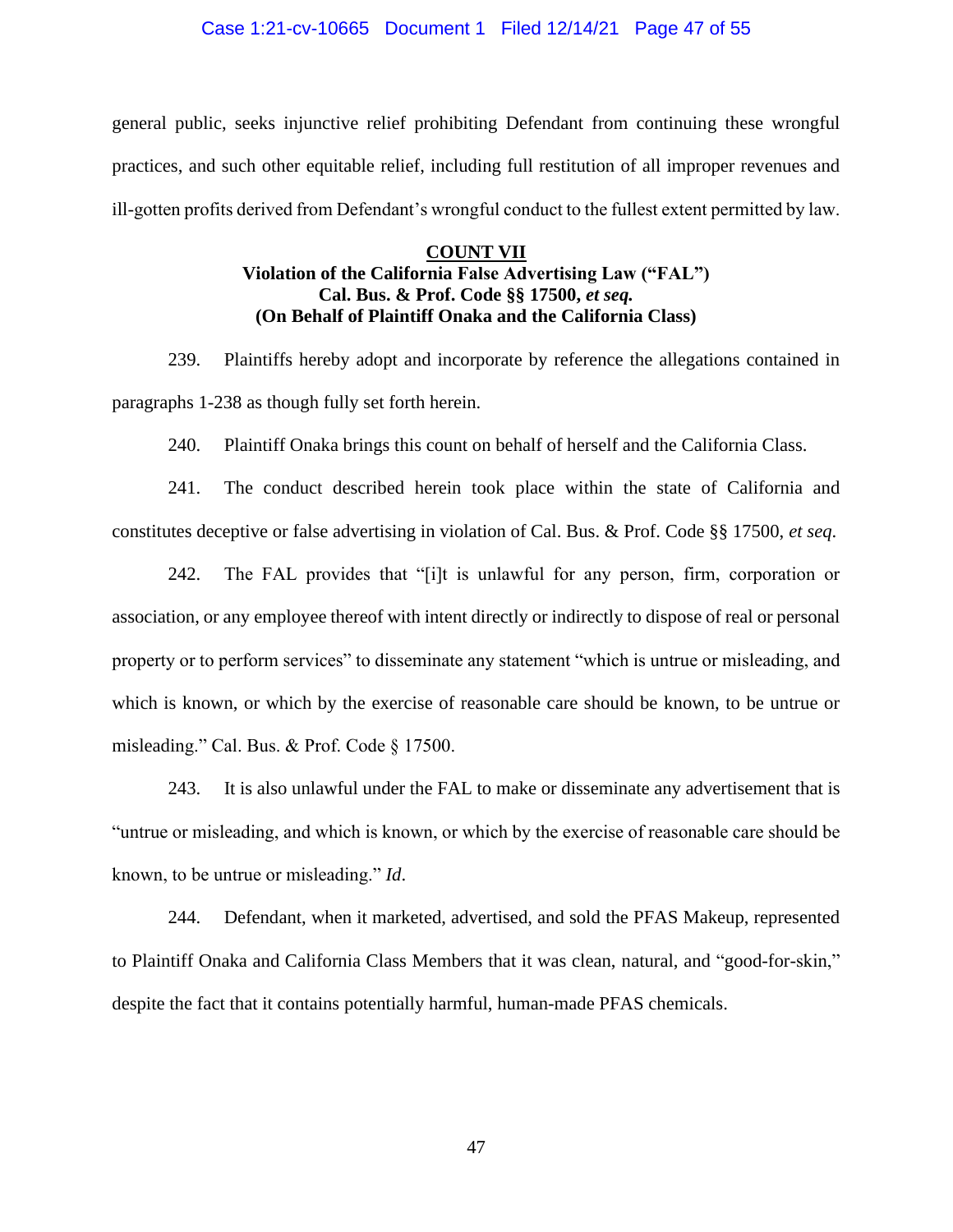#### Case 1:21-cv-10665 Document 1 Filed 12/14/21 Page 48 of 55

245. At the time of its misrepresentations, Defendant was either aware that the PFAS Makeup contained PFAS chemicals and was not clean or natural, or it was aware that it lacked the information and/or knowledge required to make such a representation truthfully.

246. Defendant concealed, omitted, or otherwise failed to disclose this information to Plaintiff Onaka and California Class Members.

247. Defendant's descriptions of the PFAS Makeup were false, misleading, and likely to deceive Plaintiff Onaka and other reasonable consumers.

248. Defendant's conduct therefore constitutes deceptive or misleading advertising under the FAL.

249. Plaintiff Onaka has standing to pursue claims under the FAL as she reviewed and relied on Defendant's packaging, advertising, representations, and marketing materials regarding the PFAS Makeup when selecting and purchasing the PFAS Makeup.

250. In reliance on the statements made in Defendant's advertising and marketing materials, and Defendant's omissions and concealment of material facts regarding the quality and use of the PFAS Makeup, Plaintiff Onaka and the California Class Members purchased the PFAS Makeup.

251. Had Defendant disclosed the true nature of the PFAS Makeup, specifically, the presence of PFAS chemicals therein, Plaintiff Onaka and California Class Members would not have purchased the PFAS Makeup or would have paid substantially less for it.

252. As a direct and proximate result of Defendant's actions, as set forth herein, Defendant has received ill-gotten gains and/or profits, including but not limited to money from Plaintiff Onaka and California Class Members who paid for the PFAS Makeup containing PFAS chemicals.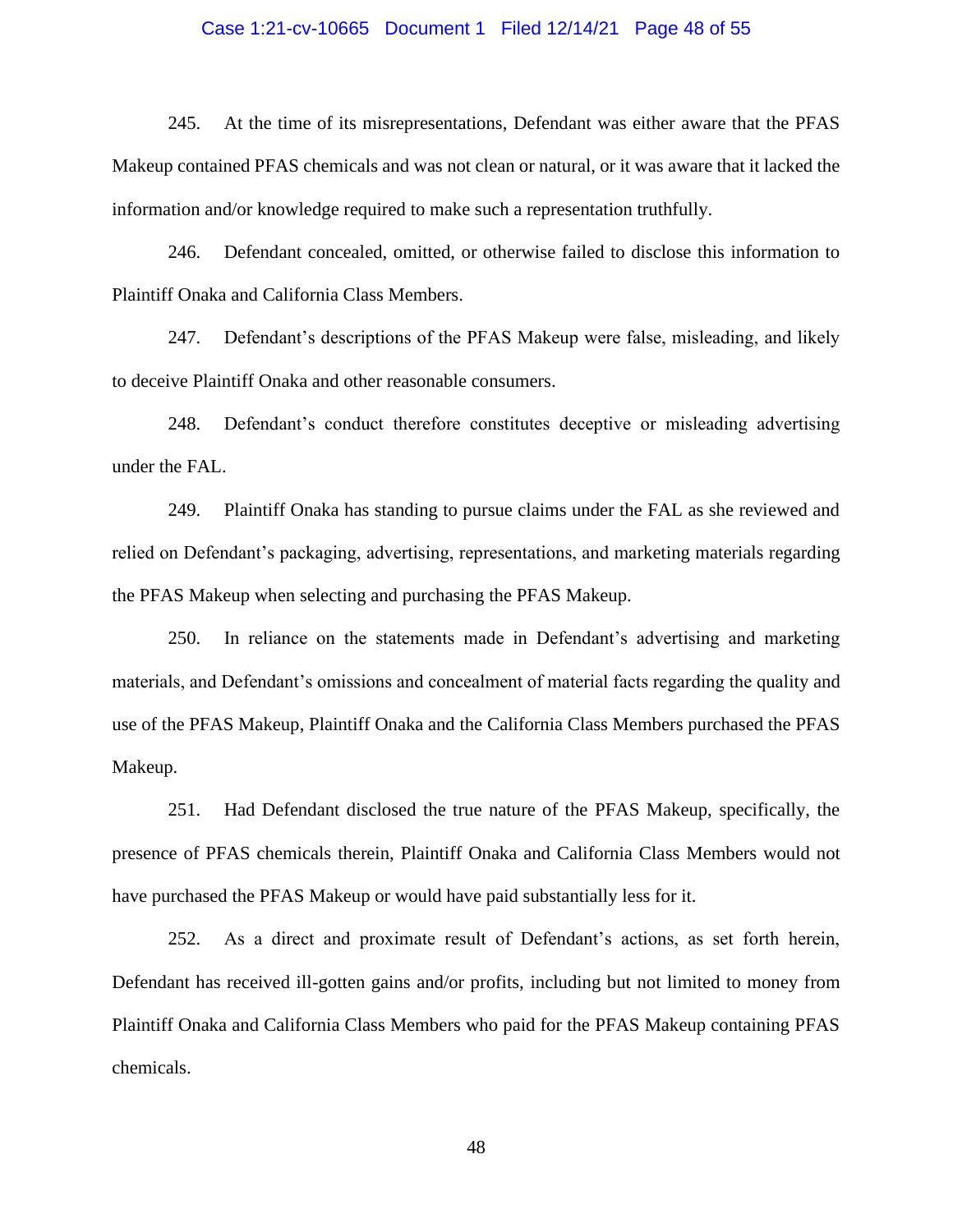### Case 1:21-cv-10665 Document 1 Filed 12/14/21 Page 49 of 55

253. Plaintiff Onaka and California Class Members seek injunctive relief, restitution, and disgorgement of any monies wrongfully acquired or retained by Defendant by means of its deceptive or misleading representations, including monies already obtained from Plaintiff Onaka and California Class Members as provided for by the Cal. Bus. & Prof. Code § 17500.

### **COUNT VIII Violation of the Ohio Deceptive Trade Practices Act Ohio Rev. Code §§ 4165.01,** *et seq.* **(On Behalf of Plaintiff Zeller and the Ohio Class)**

254. Plaintiffs re-allege paragraphs 1-253 above as if set forth fully in this Count.

255. Plaintiff Zeller brings this claim individually and on behalf of the Ohio Class.

256. Defendant, Plaintiff Zeller, and Ohio Subclass members are a "person," as defined by Ohio Rev. Code § 4165.01(D).

257. Defendant advertised, offered, or sold goods or services in Ohio and engaged in

trade or commerce directly or indirectly affecting the people of Ohio.

258. Defendant engaged in deceptive trade practices in the course of its business and

vocation, in violation of Ohio Rev. Code § 4165.02, including:

- a. Representing that its goods and services have characteristics, uses, benefits, or qualities that they do not have, in violation of Ohio Rev. Code  $\S$  4165.02(A)(7);
- b. Representing that its goods and services are of a particular standard or quality when they are of another, in violation of Ohio Rev. Code § 4165.02(A)(9); and
- c. Advertising its goods and services with intent not to sell them as advertise, in violation of Ohio Rev. Code § 4165.02(A)(11).

259. Defendant's deceptive trade practices include, *inter alia*, representing its PFAS Makeup as "clean," and containing only "pure" ingredients when in reality the PFAS Makeup contains potentially harmful PFAS chemicals.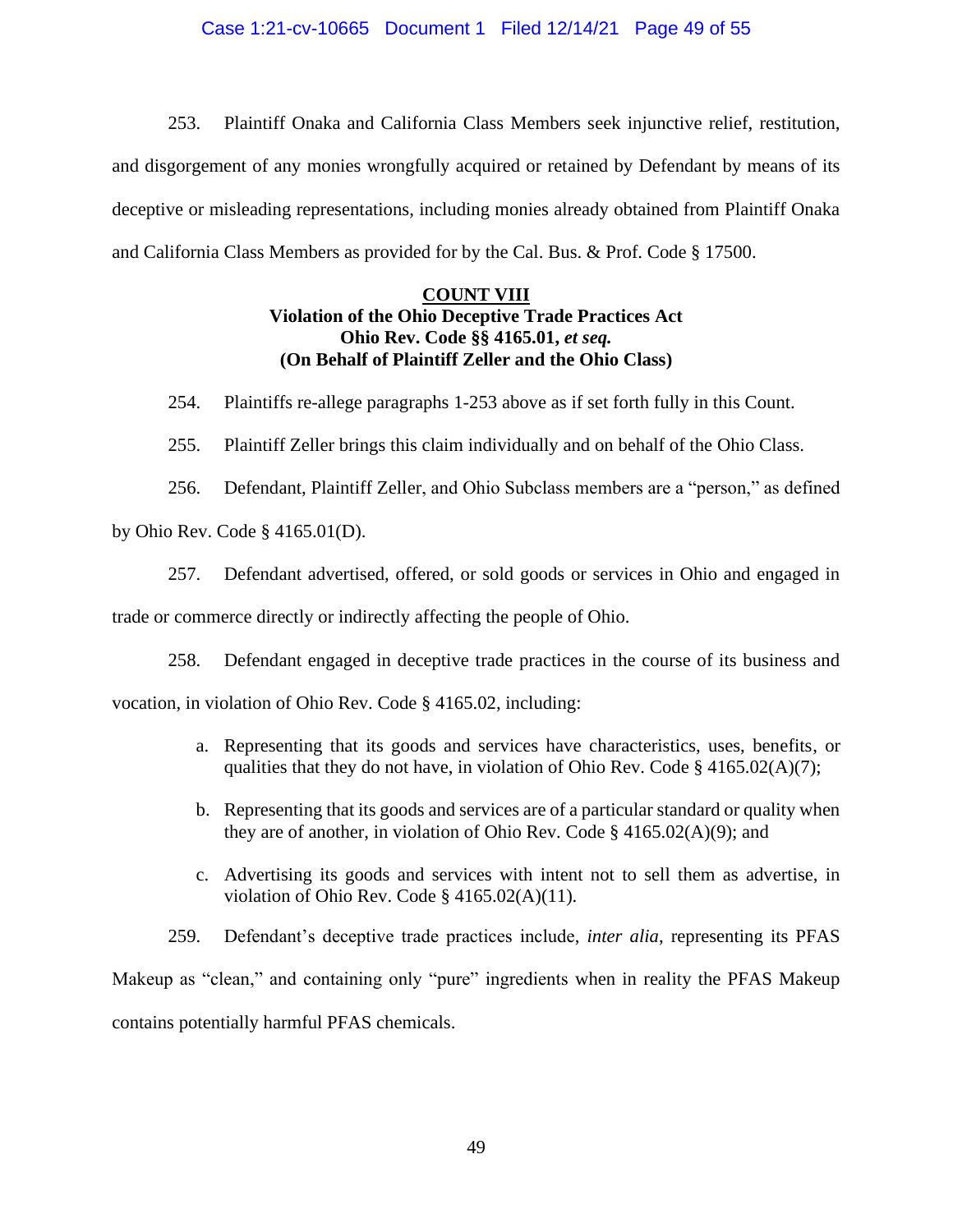#### Case 1:21-cv-10665 Document 1 Filed 12/14/21 Page 50 of 55

260. Defendant's representations and omissions were material because they were likely to deceive reasonable consumers, including Plaintiff Zeller and Ohio Class Members, regarding the nature of the ingredients contained within the PFAS Makeup.

261. Defendant intended to mislead Plaintiff and Ohio Class members and induce them to rely on its misrepresentations and omissions.

262. Defendant acted intentionally, knowingly, and maliciously to violate Ohio's Deceptive Trade Practices Act, and recklessly disregarded Plaintiff and Ohio Class Members' rights.

263. As a direct and proximate result of Defendant's deceptive trade practices, Plaintiff Zeller and Ohio Class Members have suffered and will continue to suffer injury, ascertainable losses of money or property, and monetary and non-monetary damages.

264. Plaintiff Zeller and Ohio Class Members seek all monetary and non-monetary relief allowed by law, including injunctive relief, actual damages, attorneys' fees, and any other relief that is just and proper.

#### **COUNT IX**

### **Violation of New Jersey Consumer Fraud Act, N.J. Stat. Ann. §§ 56:8-1,** *et seq.* **(Plaintiff Ferguson Individually and on Behalf of the New Jersey Class)**

265. Plaintiffs hereby adopt and incorporate by reference the allegations contained in paragraphs 1-264 as though fully set forth herein.

266. This claim is brought by Plaintiff Ferguson individually under the laws of New Jersey and on behalf of all other natural persons injured by Defendant's fraudulent consumer activity.

267. Defendant is a "person," as defined by N.J. Stat. Ann. § 56:8-1(d).

268. Defendant sells "merchandise," as defined by N.J. Stat. Ann.  $\S$  56:8-1(c) & (e).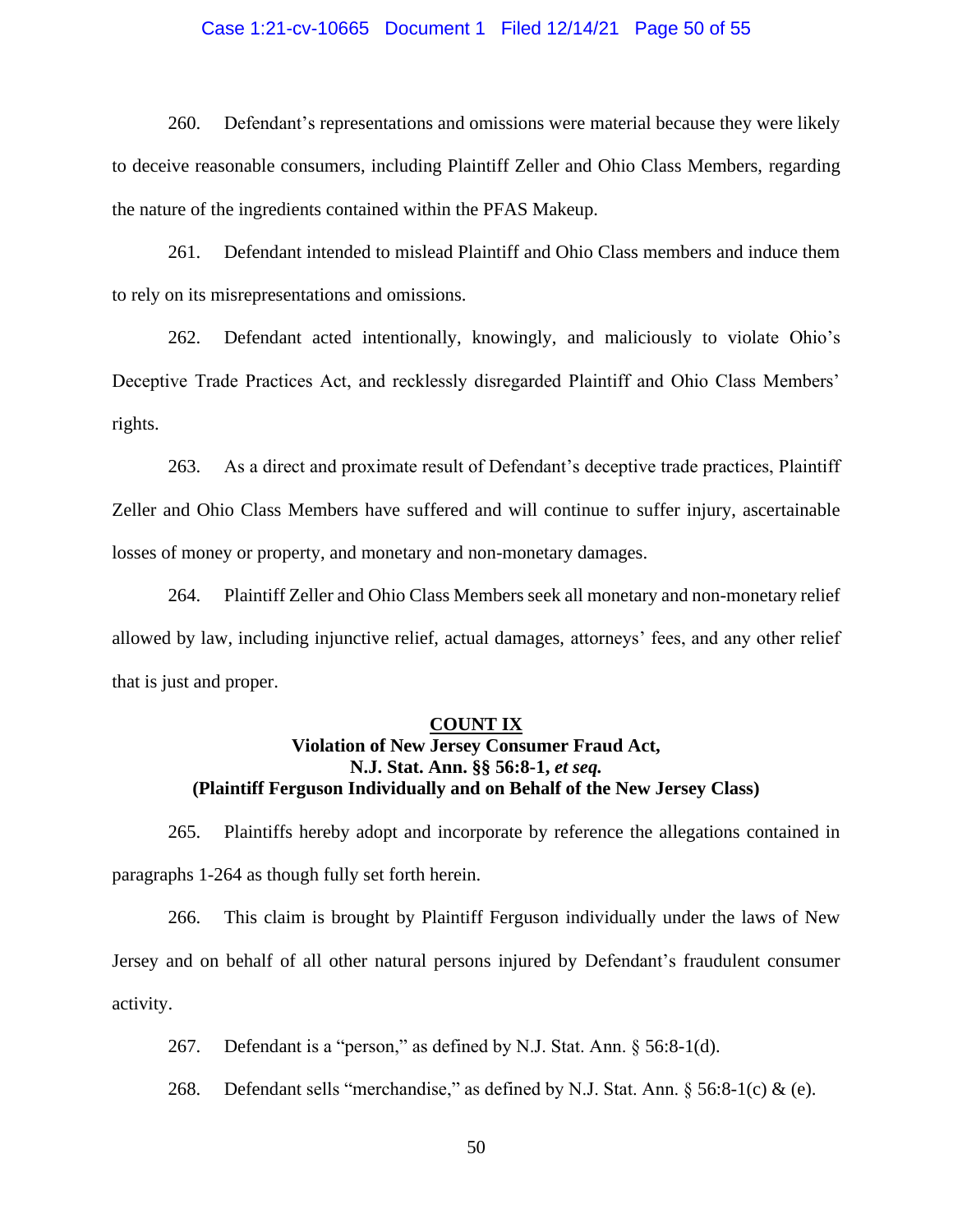### Case 1:21-cv-10665 Document 1 Filed 12/14/21 Page 51 of 55

269. Plaintiff Ferguson's purchase of the PFAS Makeup constituted a "sale" as defined by N.J. Stat. Ann. § 56:8-1(e).

270. The New Jersey Consumer Fraud Act, N.J. Stat. Ann. § 56:8-1, et seq., prohibits unconscionable commercial practices, deception, fraud, false pretense, false promise, misrepresentation, as well as the knowing concealment, suppression, or omission of any material fact with the intent that others rely on the concealment, omission, or fact, in connection with the sale or advertisement of any merchandise. It further prohibits the "advertisement as part of a plan or scheme not to sell the item or service so advertised." *Id.* § 56:8-2.2.

- 271. Defendant's unconscionable and deceptive practices include:
	- a. Manufacturing, distributing, marketing, advertising, and selling makeup containing PFAS, which was present at the points of sale;
	- b. Failing to disclose the presence of PFAS in its products, despite the fact that it knew, or should have known, the makeup contained PFAS
	- c. Defendant's knowledge that the presence of PFAS in the makeup was unknown to consumers, and would not be easily discovered by Plaintiff Ferguson and putative New Jersey Class Members, and would defeat their ordinary, foreseeable, and reasonable expectations concerning the performance of the PFAS Makeup
	- d. Representing to consumers, including Plaintiff Ferguson and New Jersey Class Members, that the PFAS Makeup was clean and/or natural, when it contains PFAS chemicals;
	- e. Actively concealing the presence of PFAS in the PFAS Makeup from consumers.

272. Defendant's representations and omissions were material because they were likely

to and did deceive reasonable consumers, including Plaintiff Ferguson and the New Jersey Class

Members about the nature and quality of the PFAS Makeup.

273. Defendant intended to mislead Plaintiff Ferguson and the New Jersey Class Members and induce them to rely on Defendant's misrepresentations and omissions in order to purchase the PFAS Makeup.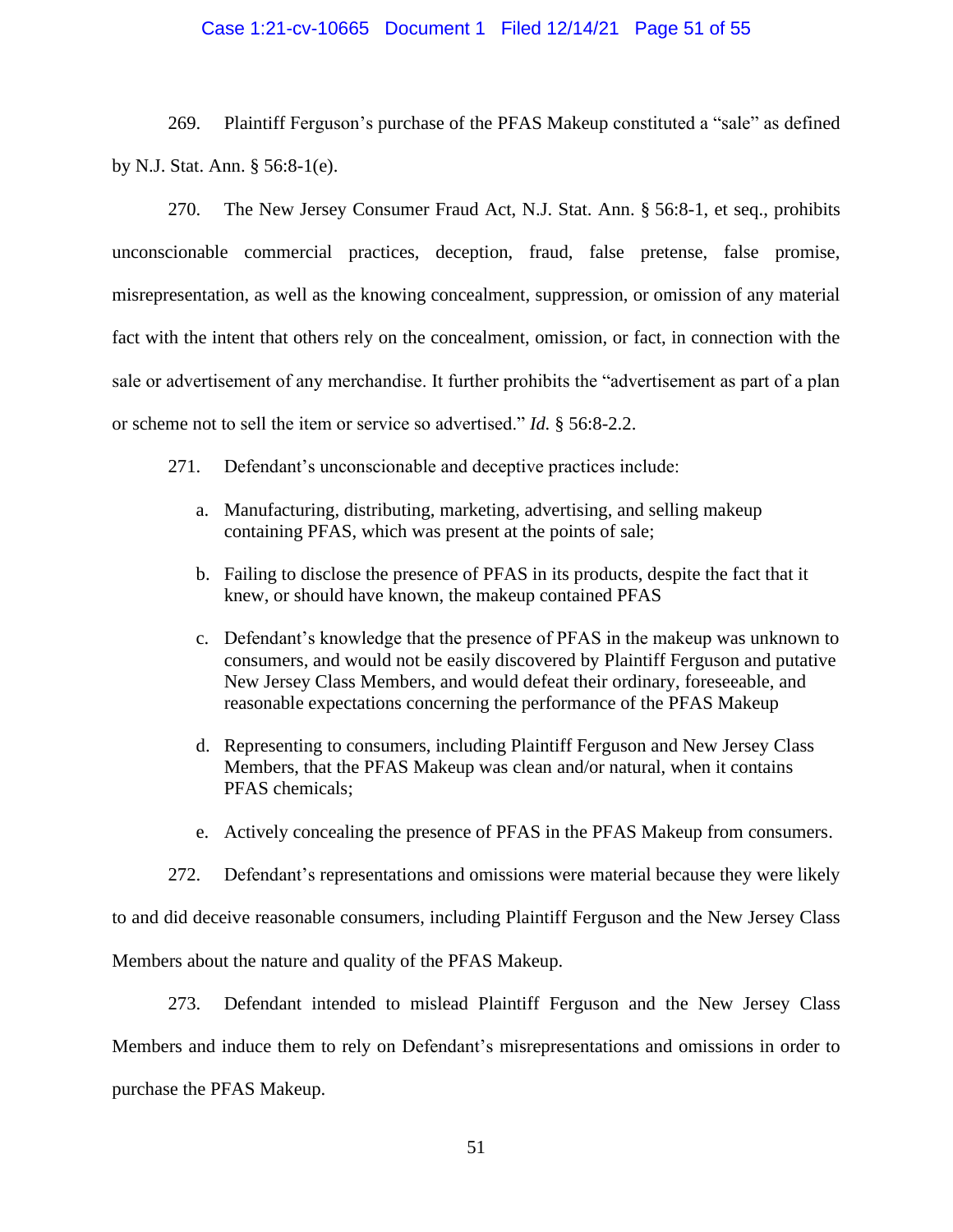### Case 1:21-cv-10665 Document 1 Filed 12/14/21 Page 52 of 55

274. Defendant acted intentionally, knowingly, and maliciously to violate New Jersey's Consumer Fraud Act, and recklessly disregarded Plaintiff Ferguson and the New Jersey Class Members' rights.

275. As a direct and proximate result of Defendant's unconscionable and deceptive practices, Plaintiff Ferguson and the New Jersey Class Members have suffered and will continue to suffer injury, ascertainable losses of money or property.

276. Plaintiff Ferguson and New Jersey Class Members are entitled to a refund under N.J. Stat. Ann. § 56:8-2.12.

## **COUNT X North Carolina Unfair Trade Practices Act, N.C. Gen. Stat. Ann.** §§ **75-1.1, et seq. (On Behalf of Plaintiff Bailey Individually and the North Carolina Class)**

277. Plaintiffs hereby adopt and incorporate by reference the allegations contained in paragraphs 1-276 as though fully set forth herein.

278. This claim is brought by Plaintiff Bailey individually under the laws of North Carolina and on behalf of the North Carolina Class.

279. Defendant advertised, offered, or sold goods or services in North Carolina and engaged in trade or commerce directly or indirectly affecting the people of North Carolina, as defined by N.C. Gen. Stat. Ann. § 75-1.1(b).

280. Defendant engaged in unfair and deceptive acts and practices in or affecting

commerce, in violation of N.C. Gen. Stat. Ann. § 75-1.1, including:

- a. Manufacturing, distributing, marketing, advertising, and selling makeup containing PFAS, which was present at the points of sale;
- b. Omitting, concealing, or failing to disclose the material fact that harmful PFAS chemicals were present in the PFAS makeup, despite the fact that it knew, or should have known, the makeup contained PFAS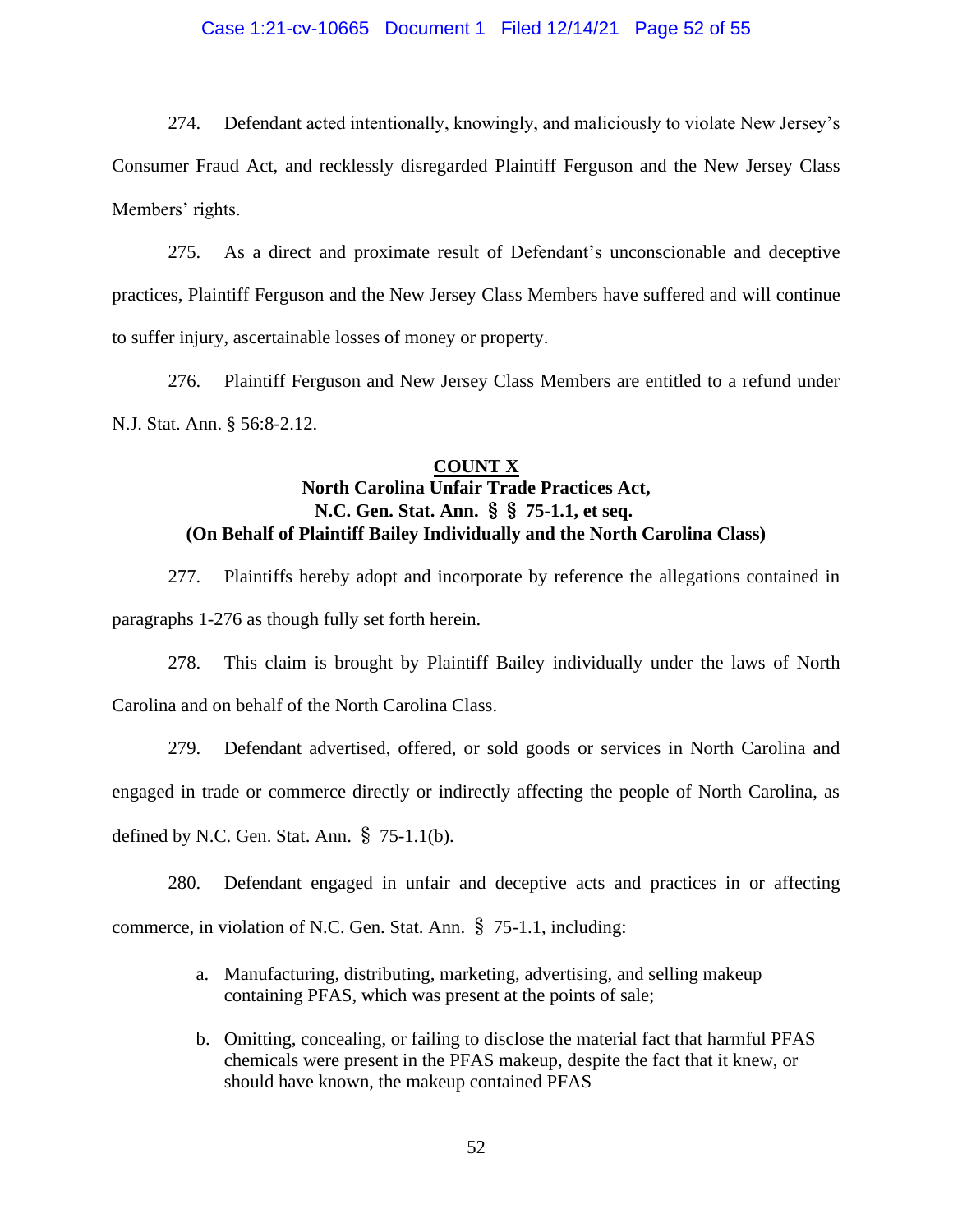- c. Representing to consumers, including Plaintiff Bailey and North Carolina Class Members, that the PFAS Makeup was clean and/or natural when it contains potentially harmful, human made PFAS chemicals;
- d. Actively concealing the presence of PFAS in the PFAS Makeup from consumers when Defendant knew that the presence of PFAS in the makeup was unknown to consumers, and would not be easily discovered by Plaintiff Bailey and putative North Carolina Class Members, and would defeat their ordinary, foreseeable, and reasonable expectations concerning the performance of the PFAS Makeup.

281. Defendant's representations and omissions were material because they were likely to deceive reasonable consumers about the true nature of the PFAS Makeup, specifically that the makeup contains harmful PFAS chemicals in direct opposition to Defendant's claims that the PFAS Makeup is clean and natural.

282. Defendant's representations and omissions were material because they were likely to deceive reasonable consumers, including Plaintiff Bailey and the North Carolina Class Members, into believing that the PFAS Makeup was in fact clean and natural.

283. Defendant acted intentionally, knowingly, and maliciously to violate North Carolina's Unfair Trade Practices Act, and recklessly disregarded Plaintiff Bailey and North Carolina Class Members' rights.

284. As a direct and proximate result of Defendant's unfair and deceptive acts and practices, Plaintiff Bailey and North Carolina Class Members have suffered monetary damages.

285. Plaintiff and North Carolina Subclass members seek all monetary and nonmonetary relief allowed by law, including actual damages, treble damages, and attorneys' fees and costs.

### **PRAYER FOR RELIEF**

WHEREFORE, Plaintiffs, on behalf of themselves and all others similarly situated, respectfully requests that this Court:

A. Certify the Classes pursuant to Rule 23 of the Federal Rules of Civil Procedure;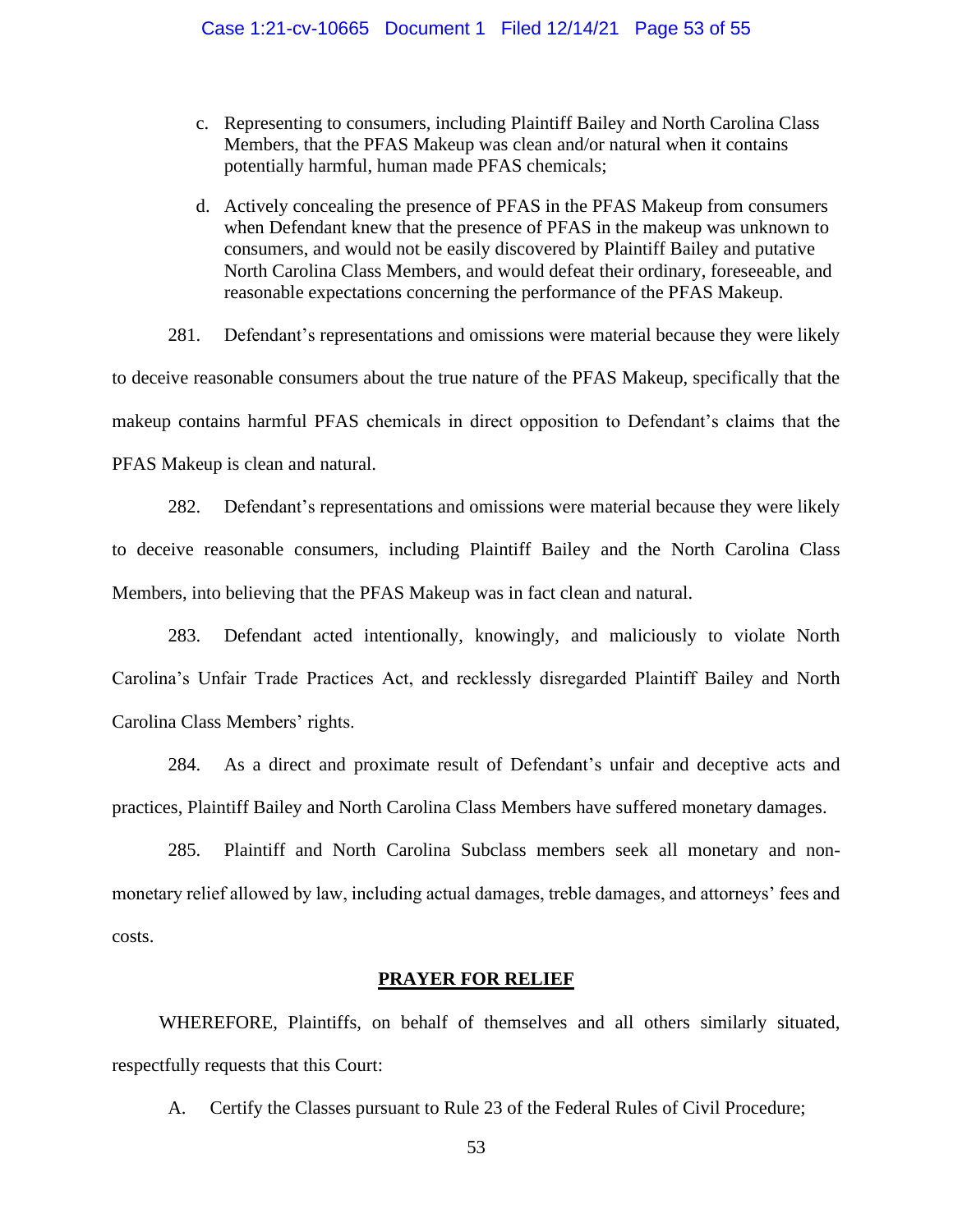- B. Name Plaintiffs as Class Representatives of the Classes;
- C. Name Plaintiffs' counsel as Class Counsel for the Classes;
- D. Award damages, including compensatory, exemplary, and statutory damages, to Plaintiffs and the Classes in an amount to be determined at trial;
- E. Permanently enjoin Defendant from engaging in the wrongful and unlawful conduct alleged herein;
- F. Award Plaintiffs and the Classes their expenses and costs of suit, including reasonable attorneys' fees to the extent provided by law;
- G. Award Plaintiffs and the Classes pre-judgment and post-judgment interest at the highest legal rate to the extent provided by law; and
- H. Award such further relief as the Court deems appropriate.

## **JURY DEMAND**

Plaintiffs demand a trial by jury on all issues so triable.

Dated: December 14, 2021 Respectfully submitted,

## */s/ Andrei Rado*

## Andrei Rado **MILBERG COLEMAN BRYSON PHILLIPS GROSSMAN PLLC**

100 Garden City Plaza Suite 500 Garden City, NY 11530 https://www.milberg.com Phone: 212-594-5300 Fax: 212-868-1229